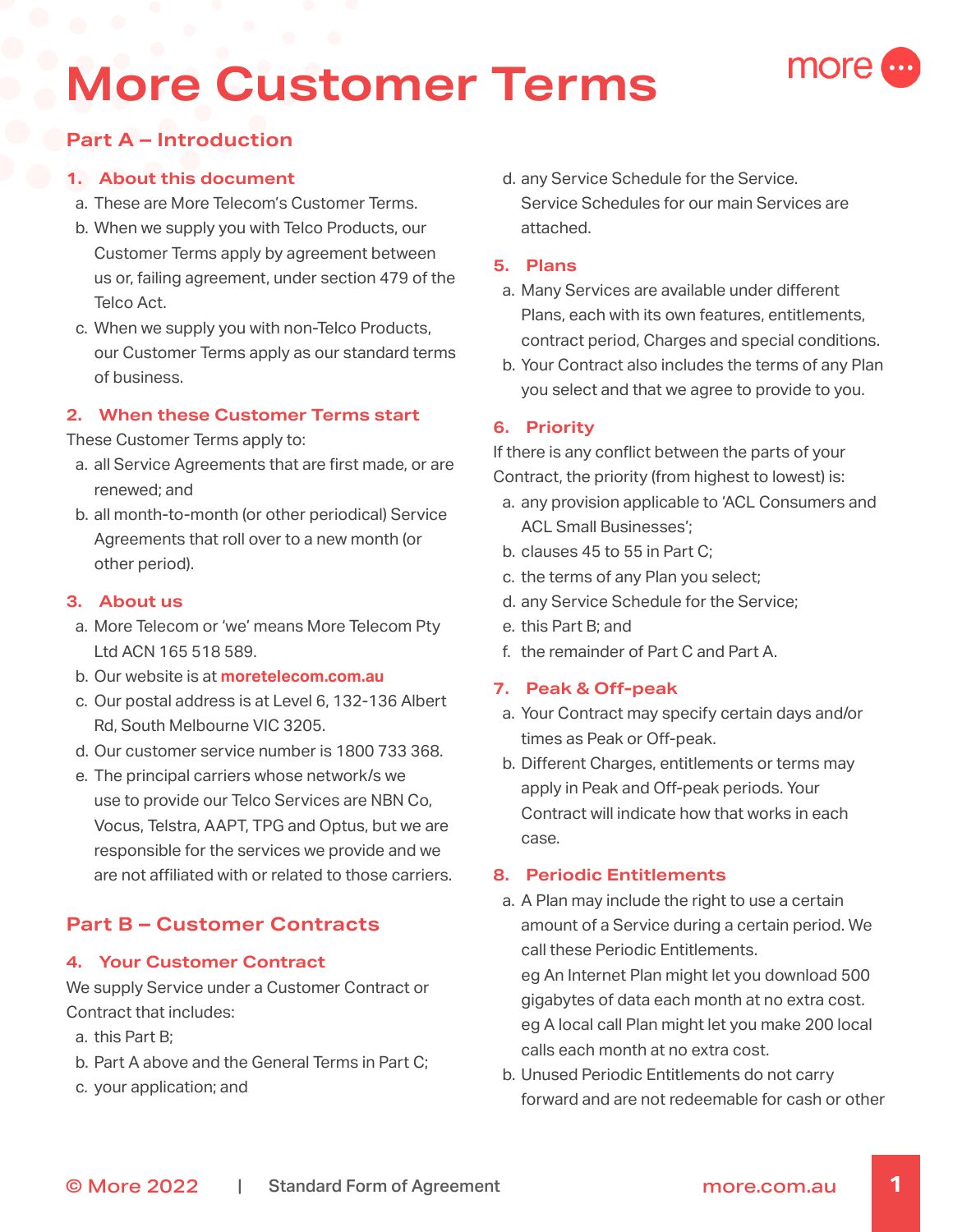

credit.

- c. If you exceed your Periodic Entitlement, extra Charges may apply or a Service may be limited in some way. Your Plan will give details.
- d. nbn Satellite customers: Pay careful attention to usage limits imposed by the nbn Fair Use Policy – see clauses 133.11 and 133.12 for more information.

### **9. Prepaid Plans**

For a Prepaid Plan:

- a. Prepayments are not redeemable for cash or other credit.
- b. The Plan may specify a Use-by Date ie a period after which any prepaid entitlements that are not used expire without refund. Unless a Plan specifies otherwise, a Use-By Date of one year applies to all Prepaid Plans.
- c. Prepayments are not transferable between Plans – if you change Plans, there is no credit for unused prepaid entitlements (unless the Plan states otherwise).
- d. We may specify minimum and/or maximum prepayments that you may make.
- e. When your prepaid entitlements are used up we may cease providing the Service. We are not responsible for the consequences of a Service ceasing.

### **10. Non-Prepaid Plans**

For a Plan that is not a Prepaid Plan, you may use the Service without paying in advance in full, but:

- a. We may require partial prepayment for a period of Service.
- b. We may require a partial prepayment before or after your Service Start Date.
- c. We may require you to maintain a minimum prepaid balance for a Service.
- d. We may vary the amount of a required prepayment or minimum prepaid balance from time to time.

e. We may apply your prepaid balance to your next Bill or any later Bill/s.

### **11. Acceptable and Fair Use Policies**

- a. We may publish an Acceptable Use Policy and/or a Fair Use Policy for a Service or Plan.
- b. An Acceptable Use Policy or Fair Use Policy will be directed against abusive, antisocial, illegal and/or grossly unreasonable use of a Service and/or our resources.
- c. You must comply with an applicable Acceptable Use Policy or Fair Use Policy.

For additional information regarding our Acceptable Use Policies, please visit our website (see clause 3(b)) or alternatively to obtain a copy of the applicable policy – write to our Customer Information and Compliance Officer at our postal address (see clause 3(c)).

### **12. Legal Compliance Policies**

- a. We may publish a policy directed to ensuring that the use of a Service complies with all Laws.
- b. You must comply with such a policy and any laws when using the Service.

### **13. Interacting with our staff**

- a. You must deal with our staff courteously.
- b. You must not be rude to our staff.
- c. You must not harass or mislead our staff.
- d. If you breach this clause in a serious way, or on more than one occasion:
	- i. we make a written request that you comply with it; and
	- ii. if you breach it again, you are in material breach of your Contract.

### **14. Operational Directions**

- a. Acting reasonably, we may give Operational Directions about a Service.
- b. Operational Directions will be directed to the safety, security or reliability of Facilities,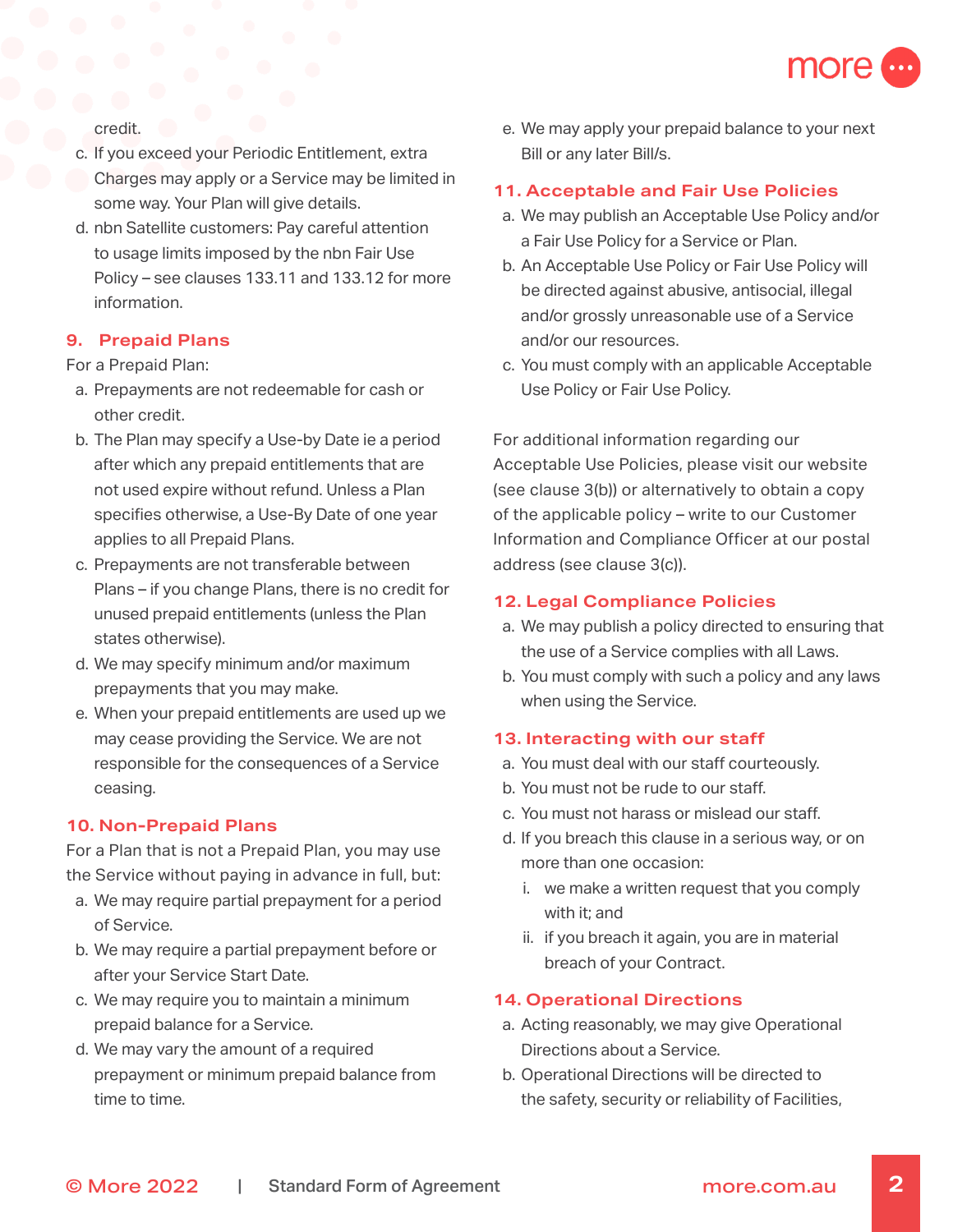

compliance with Laws or dealing with an emergency. We will only give an Operational Direction as and when reasonably necessary.

c. You must comply with an applicable Operational Direction.

### **15. Partner Requirements – General**

- a. Telcommunications services, including many of our Services, are commonly provided by means of Partner Facilities, provided by third party Partners.
- b. Partners often have their own Partner Requirements for the use of their Facilities and we may only be permitted to provide Service to you subject to such Partner Requirements.
- c. You must comply with applicable Partner Requirements we notify you of.
- d. Where a Partner Requirement states that a Partner has a certain right or power:
	- i. the Partner itself may exercise that right or power; or
	- ii. we may exercise the right or power on behalf of the Partner.
- e. ACL Consumers and ACL Small Businesses: If a new or amended Partner Requirement is materially detrimental to you, you may have Walk Away Rights under clause 58.

### **16. Fixed terms**

A Plan may specify a fixed or minimum term. If it does:

- a. A Contract for the Plan is a contract for at least that specified term. We or you can terminate it with effect from the end of the fixed or minimum term on at least 30 days notice to the other.
- b. If a Contract is not terminated under clause 16(a), it becomes a month-to-month Contract.

# **17. Month-to-month, casual or 'no contract' terms**

If a Plan or Contract is described as 'month-tomonth', 'casual', 'no contract' or similar:

- a. we may terminate it on at least 30 days' notice; and
- b. you may terminate it on at least 30 days' notice, taking effect at the end of a Billing Period (eg if you give notice on 26 March, your Contract ends on 30 April).

### **18. Bundled Equipment**

- a. Under some of our Plans, you will be supplied with Equipment (eg a mobile handset or modem) without paying its full purchase price on delivery (Bundled Equipment).
- b. Bundled Equipment may be:
	- i. free in which case we absorb its full cost;
	- ii. amortised in which case you pay \$0 up-front and we recoup the cost from you as part of Charges over a minimum term; or
	- iii. subsidised in which case we absorb part of the cost and pass the balance on to you, either by cash or amortised payment.
- c. Clause 34(c) explains when ownership of Bundled Equipment passes to you.

# **19. Telecommunications Consumer Protections (TCP) Code**

- a. The TCP Code applies to consumer and some business customers, called TCP Customers in our Customer Terms. Refer to the Dictionary for the detailed definition.
- b. A term or note in our Customer Terms headed 'TCP Customers' applies to you if you are a TCP Customer, but not otherwise.

### **20. Australian Consumer Law (ACL)**

- a. Some provisions of the ACL apply to:
	- i. individuals who enter Consumer Contracts (as defined in the ACL). We call those persons ACL Consumers in our Customer Terms. Refer to the Dictionary for the detailed definition;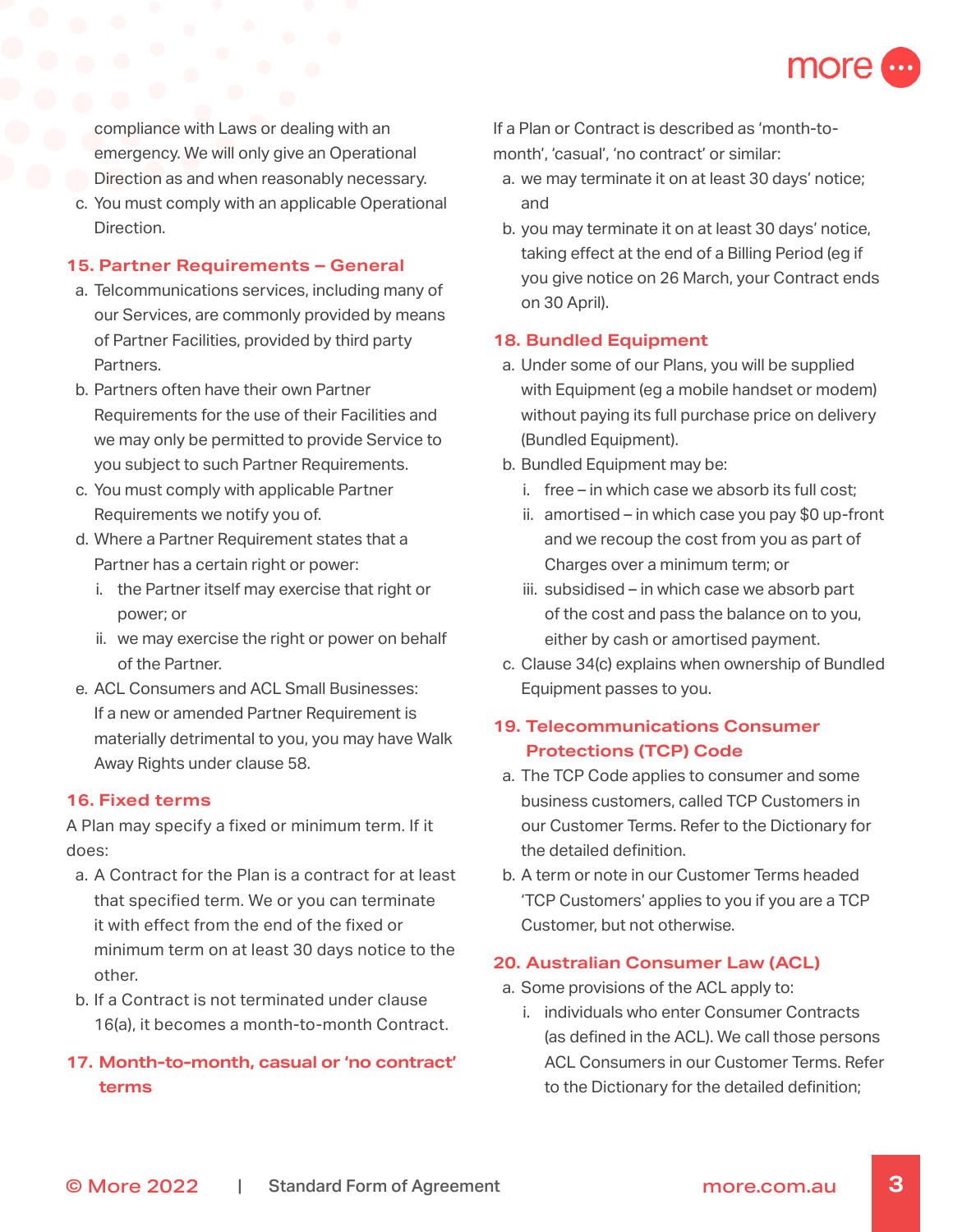

and

- ii. businesses that enter Small Business Contracts (as defined in the ACL). We call those persons ACL Small Businesses in our Customer Terms. Refer to the Dictionary for the detailed definition.
- b. A term or note in our Customer Terms headed 'ACL Consumers' applies to you if you are an ACL Consumer, but not otherwise.
- c. A term or note in our Customer Terms headed 'ACL Small Businesses' applies to you if you are an ACL Small Business, but not otherwise.

# **21. ACL Consumers, ACL Small Businesses and Unfair Contract Terms**

- a. Our Customer Terms apply to a wide variety of customers and circumstances, and must reasonably protect our interests across that wide variety.
- b. If you are an ACL Consumer or an ACL Small Business, and a term of your Contract would (except for this clause) be unfair (within the meaning of section 24 of the ACL) we will not apply or rely on that term without also taking steps to appropriately mitigate any unfairness.
- c. Those steps will be tailored to the particular situation, but may include eg offering you Walk Away Rights and a reasonable period to exercise them.

### **22. Consumer Guarantees**

- a. Under the Australian Consumer Law, consumers (as defined in the ACL) have the benefit of certain Consumer Guarantees:
	- i. that cannot be excluded; and
	- ii. where the consumer's rights in case of breach cannot be limited by your Contract, or can only be limited to a certain extent.
- b. tYour Contract never operates to exclude the Consumer Guarantees (where they apply) or to limit your remedies for breach of them (in a way

not permitted by law).

# **23. Understanding and navigating our Customer Terms**

- a. Expressions used in our Customer Terms are explained in the Dictionary in clause 116.
- b. Rules for interpreting other expressions in our Customer Terms are set out in clause 115.
- c. The Index is at the end.

# **Part C – General Terms**

### **24. Application for Service**

- a. You must comply with any application form or process we specify.
- b. All information you provide in connection with an application (including Credit Assessment Information) must be true, correct, complete and not misleading.

### **25. Processing an application**

- a. We do not have to accept an application.
- b. Before we confirm that we can and will provide a Service, if you take any step (eg terminating a service from another supplier) on the assumption we can or will do so, you do so at your own risk.
- c. In processing your application, we may make any relevant enquiries, including obtaining credit information in accordance with clause 69.

### **26. Relevant dates**

- a. The date when you make an application is the Application Date.
- b. The date when we confirm that we can and will provide Service is the Contract Date.
- c. The date when we notify you that Service is available for use (or the date you first use the Service, if that is earlier) is the Service Start Date.

### **27. Providing Service**

a. We will commence the Service as soon as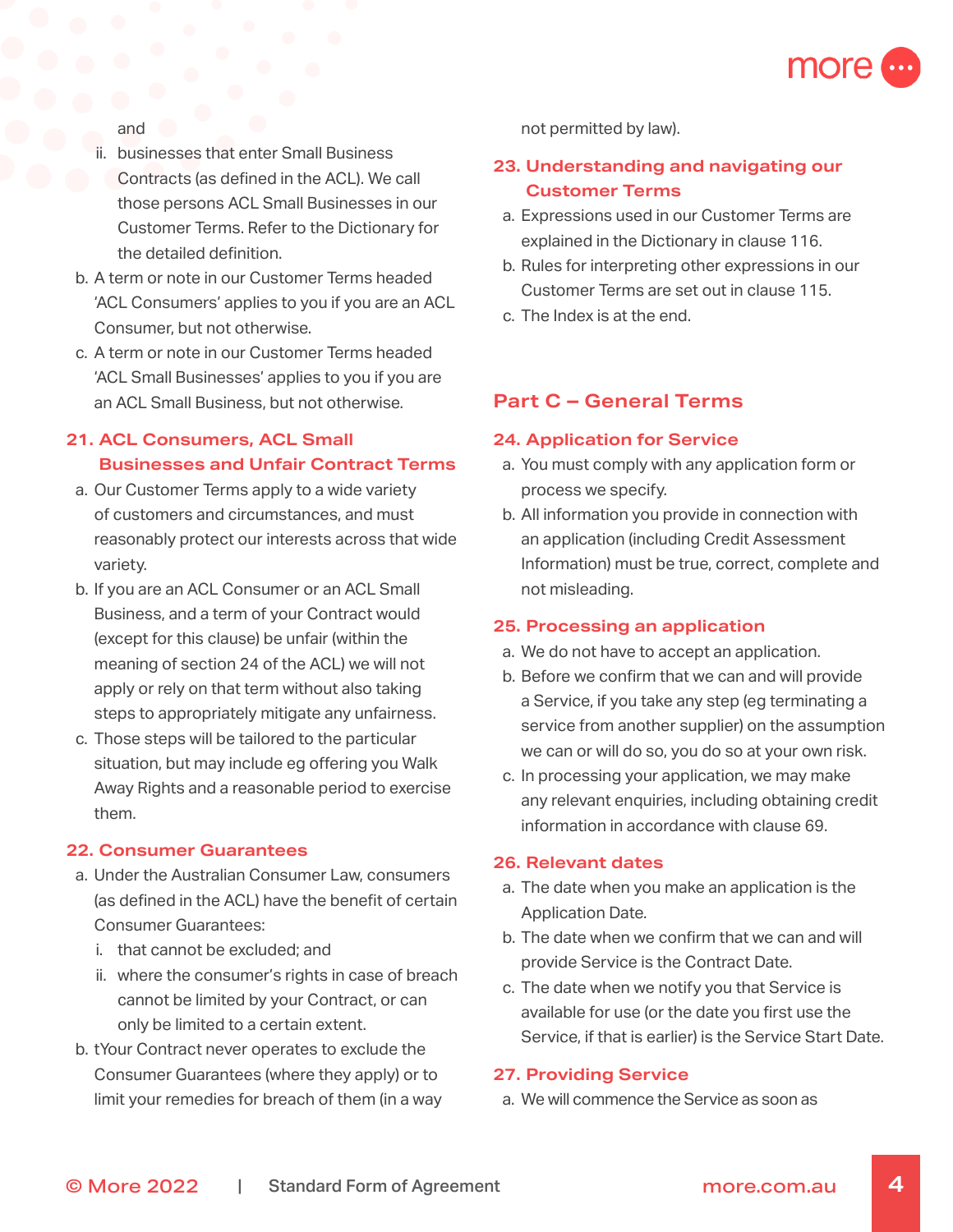

reasonably practicable after the Contract Date, and we may commence billing you as soon as the Service is provisioned.

b. We may provide the Service using Our Facilities and/or third party Partner Facilities, as we decide from time to time. Together, we call those Facilities our Network.

### **28. Use of Service by others**

- a. Unless we appoint you in writing as a reseller or wholesale customer, you must not share, resell or resupply a Service for remuneration or reward.
- b. Anyone who makes use of a Service with your consent or from your Service Address or using your equipment or log-in credentials is counted as your End User.
- c. The acts and omissions of your End Users with respect to a Service are deemed to be your acts and omissions.
- d. You must ensure that your End Users do not do (or omit to do) anything that would breach your Customer Contract if done (or not done) by you.

### **29. Using a Service**

- a. When using a Service, you must comply with:
	- i. your Customer Contract (including any applicable Acceptable Use Policy or Fair Use Policy); and
	- ii. all Laws.
- b. You must not use a Service:
	- i. in breach of any Law;
	- ii. to breach anyone else's rights;
	- iii. to infringe copyright;
	- iv. to create, transmit or communicate communications which are defamatory, obscene, pornographic, discriminatory, offensive, in breach of confidence, illegal or which bring us or any of our Partners into disrepute;
	- v. to host or transmit content which contains viruses or other harmful code or data

designed to interrupt, damage, destroy or limit the functionality of any software, hardware or computer or communications equipment;

- vi. to send, allow to be sent, or assist in the sending of Spam, to use or distribute email harvesting software, or otherwise breach the Spam Act;
- vii. in a way that is misleading or deceptive, where that is contrary to Law;
- viii. in a way that results, or is likely to result, in damage to property or injury to any person; or
- ix. in any way that damages or interferes with our Services to our other customers, our Partners or any Facilities, or exposes us to liability.

#### **30. Exploitative Use**

- a. 'Exploitative Use' means:
	- i. using an unlimited mobile telephone Service to generate mobile terminating access or SMS message terminating access payments (for example, by using SIM boxing);
	- ii. using a Service to transit, refile or aggregate domestic or international traffic on Our Network;
	- iii. using a Service with devices that switch or reroute calls to or from Our Network without our consent;
	- iv. using a Service in a manner similar to the kinds described in clauses 30(a)(i), (ii) or (iii); or
	- v. any other use of a Service in a manner that cannot reasonably be considered to be within the range of uses for which the Service are ordinarily supplied – provided that use of a Service is not

Exploitative Use merely because it is high volume use.

b. You must not engage in Exploitative Use.

#### **31. Telephone numbers**

a. In connection with a Service, you may be allocated with telephone numbers.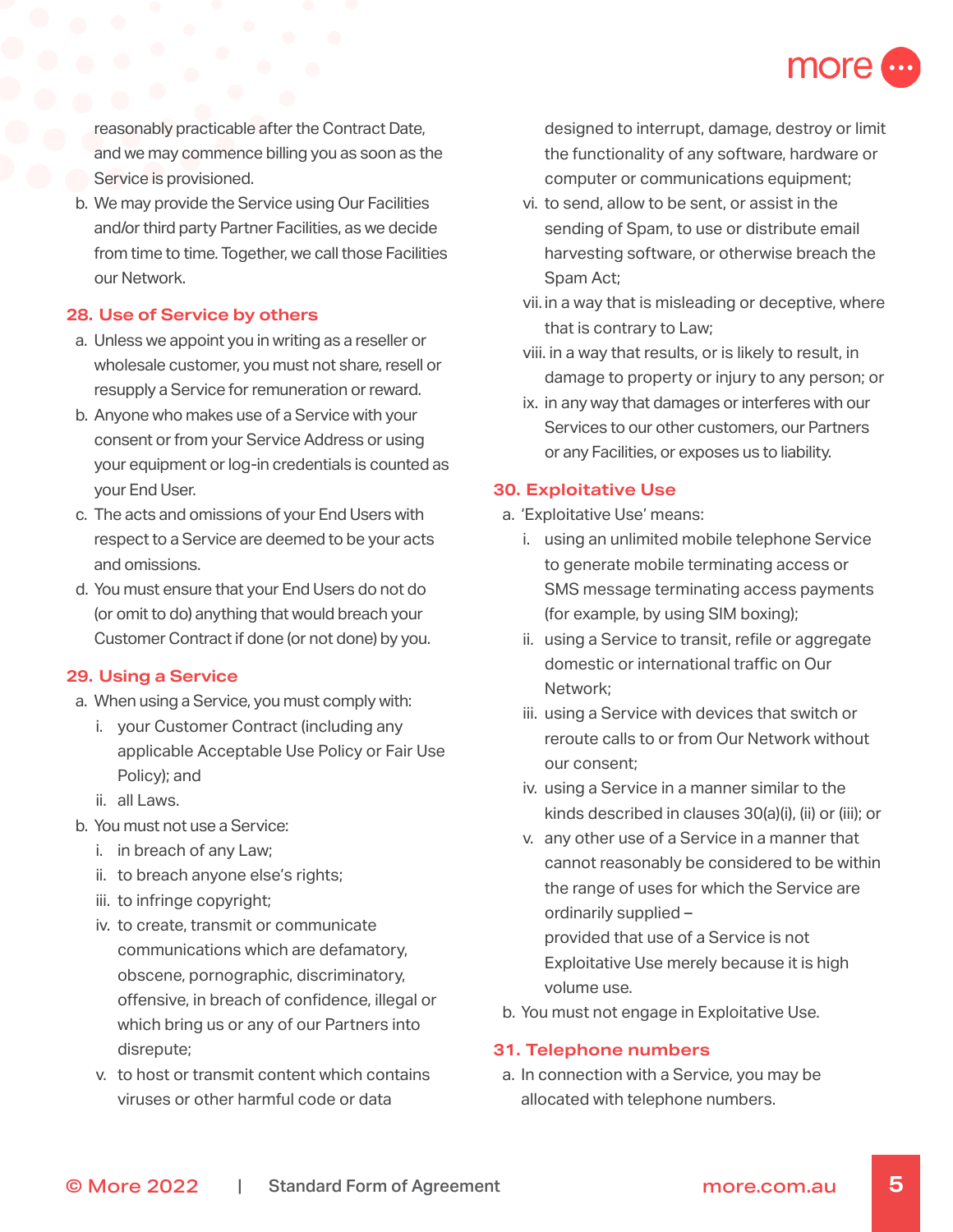

- b. We must comply with the Numbering Plan which sets out rules for issuing, transferring and changing telephone numbers.
- c. You have no claim against us arising from anything we do in compliance with the Numbering Plan, including changing or withdrawing a previously allocated number.
- d. You must not:
	- i. do anything that causes us to breach the Numbering Plan or which makes it more difficult for us to comply with it; or
	- ii. relocate, reassign or transfer the number for any Service except in accordance with our published procedures, or otherwise as the Law permits.
- e. You do not own any number allocated to you, and (except where Law permits you to transfer your telephone service and its number to another service provider) you have no right to retain a particular number when your Contract ends.
- f. You agree that with respect to any number we issue to you in connection with a Service, if a person (Requesting Person) requests a transfer of title or change of ownership of that number in circumstances where we are reasonably satisfied that the Requesting Person is affected by domestic or family violence, then:
	- i. we may transfer title in the relevant number in accordance with the Requesting Person's request; and
	- ii. you appoint us as your agent to take any steps reasonably required to give effect to that transfer.

# **32. IP addresses, email addresses and domain names**

- a. In connection with a Service, you may be allocated IP addresses, email addresses, domain names or Internet identifiers.
- b. These Internet identifiers are licensed, controlled

and administered not by us but by independent authorities. These authorities make, and may change, their own rules and regulations that bind us and you.

- c. We are not responsible for anything done, or required to be done, by these authorities.
- d. You do not own any Internet identifier allocated to you, and (except where rules of the relevant authority permit you to transfer an Internet identifier to another service provider) you have no right to retain them when your Contract ends.
- e. An IP address allocated to you:
	- i. may be managed using Network Address Translation (NAT);
	- ii. may not be 'globally routable' ie directly reachable by all other Internet users; and
	- iii. may therefore not support applications or services that require inbound connections to be established (eg a Virtual Private Network). This reflects common industry architecture and is not a defect in your Service.
- f. We may allocate you with a globally routable IP address, if you request it or applicable Service Terms provide for it, subject to:
	- i. availability;
	- ii. Service Terms;
	- iii. our current allocation policy at the time of request; and
	- iv. payment of an additional Charge.

### **33. Dynamic IP addresses**

- a. Unless your Internet Service specifies that we shall provide you with a static (ie non-changing) IP address, we may provide it using dynamic IP addresses (that change periodically).
- b. The periodic changing of dynamic IP addresses is normal network behaviour and not a fault.
- c. It may be difficult or impossible to operate an Internet server (eg a mail server or a web server) using an Internet Service with a dynamic IP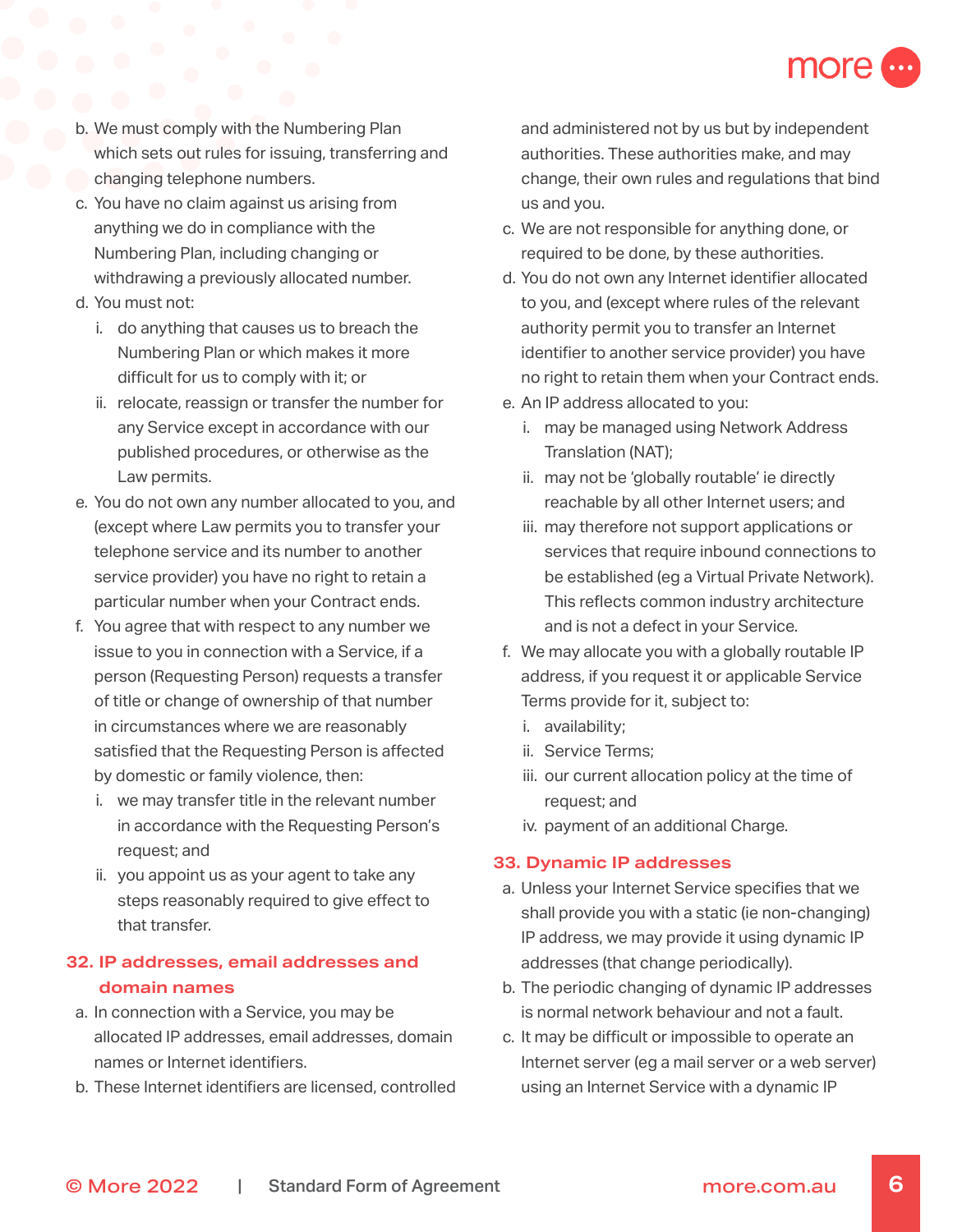

address. If you intend to operate such a server you should use an Internet Service with a static IP address.

### **34. Supplied Equipment**

- a. This clause applies if we supply Equipment to you.
- b. You assume risk in Equipment upon delivery.
- c. We or our Partners retain title to Equipment:
	- i. for Equipment rented or loaned to you at all times;
	- ii. for Bundled Equipment until completion of the minimum term; and
	- iii. for any other Equipment until full payment has been made – each a Security Period.
- d. While we or our Partners retain title to Equipment, you hold it in a fiduciary capacity as bailee for us.
- e. We or our Partners retain all intellectual property rights in any software, manuals or user documentation supplied with Equipment.
- f. If you use in connection with a Service any Equipment we have not approved or provided:
	- i. it must comply with all applicable Laws, and technical standards and requirements including those set by its supplier or the manufacturer;
	- ii. you are responsible for ascertaining what those technical standards and requirements are, since we will not be familiar with the Equipment; and
	- iii. we will not be liable to you for any losses or expenses you incur in relation to your use of the Equipment, except to any extent we cause or contribute to it by:
		- A.our negligence, or
		- B. our breach of the Consumer Guarantees.

### **35. Substituted Equipment**

a. On occasions, stock of advertised Equipment may become unexpectedly unavailable. In that event we may supply substitute Equipment that is substantially equivalent to the advertised Equipment.

b. On occasions, advertised Equipment may not be technically suitable for your situation. In that event we may supply substitute or modified Equipment that is more suitable.

### **36. Delivery of Equipment**

- a. We will try to deliver Equipment to you on the delivery date (Delivery Date) and at the address (Site) indicated on your Application during normal business hours in that area.
- b. Variations at your request to Delivery Date or Site:
	- i. are at our discretion; and
	- ii. may be subject to conditions, including extra Charges.

# **37. Installation and connection of Equipment**

- a. This clause only applies if we expressly agree to install or connect Equipment.
- b. We will install the Equipment at the Site within a reasonable time after the Delivery Date to connect you to the Service during normal business hours in that area. You must provide us with safe access.
- c. You must prepare the Site for the installation (in accordance with any directions or specifications we issue) at your own expense, including providing:
	- i. appropriate electricity supply;
	- ii. appropriate electrical and mechanical fittings;
	- iii. appropriate environmental conditions;
	- iv. a secure location for the Equipment, including if applicable a suitable point for mounting an external satellite dish or wireless broadband antenna without obstructions;
	- v. all necessary facilities for the location of the Equipment;
	- vi. access to all necessary personnel including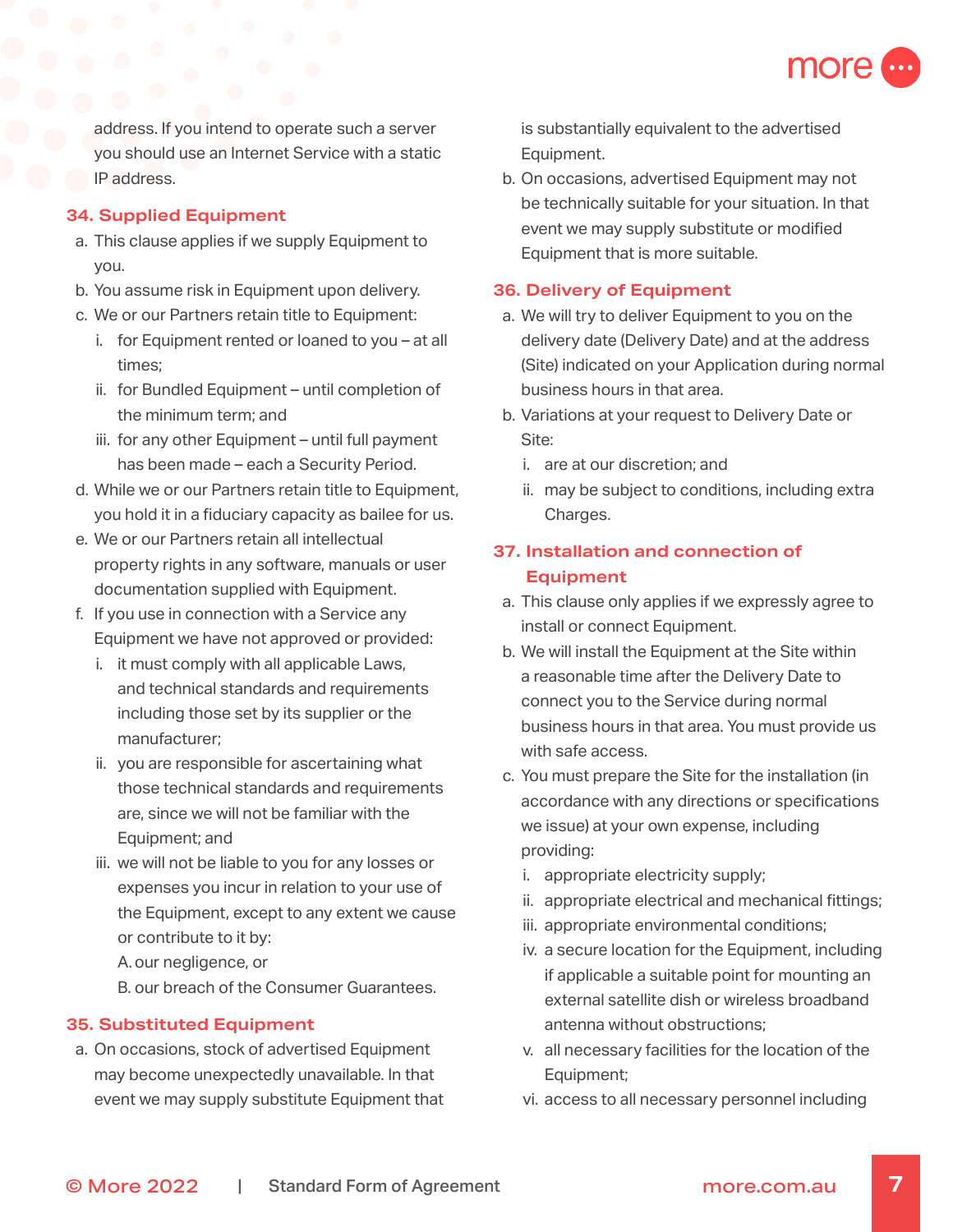

your technical personnel;

- vii.where relevant, permission for us and our representatives and agents to enter the Site and install the Equipment including making any minor physical modifications reasonably necessary for the purpose.
- d. You warrant to us that as at the date of installation and connection to the Service, you will have notified any relevant parties and obtained all relevant consents for us to enter onto the Site, install Equipment and connect you to the Service.
- e. You must indemnify us against any Claim made against us, or Loss incurred by us (including legal costs on a full indemnity basis) in connection with such entry and installation, except to the extent that we caused or contributed to the Claim or Loss by our negligence, breach of any Law or breach of your Contract.
- f. You must obtain and maintain, at your expense, any permits, licences, approvals, authorisations, including local council planning approval required for the installation and operation of the Equipment and connection to the Service.
- g. If installation must be rescheduled because you breach this clause, we may make a reasonable Charge for our additional costs.

### **38. Installation Charges**

- a. We will charge you installation Charges as stated in (or indicated by) your Contract.
- b. We will try to inform you in advance of any installation fees that may be charged by our Partners.
- c. If we find that installation will be more costly because of factors beyond our reasonable control, we may decline to proceed with installation unless you agree to revised Charges.

### **39. Additional Equipment services**

a. You may ask us to supply additional services in

relation to Equipment eg repairs.

b. If we agree to provide additional services, we will charge on a time and materials basis at our standard rates at the time (which may include materials supplied by our Partners at rates they determine).

#### **40. Lost, stolen and damaged Equipment**

- a. You are responsible for any lost, stolen and damaged Equipment that is owned by us or our Partner and is in your possession, under your control or on your property, except if it is caused by us, our personnel or our Partner (including nbn).
- b. You must pay for the replacement or (if reasonable) repair of such Equipment, except if the loss, theft or damage is caused by us, our personnel or our Partner (including nbn).

#### **41. Return of Equipment**

#### **41.1 Loan equipment**

- If:
	- a. your Contract terminates for any reason (except our fault); and
	- b. you hold any Equipment we have loaned you you must return it to us at your cost within ten days, failing which we may:
	- c. at your cost take steps to recover it; or
	- d. charge you for its replacement value.

#### **41.2 Sale equipment**

#### If:

- a. your Contract terminates for any reason (except our fault); and
- b. you hold any Equipment we have sold you, but you haven't yet fully paid for – we may:
- c. charge you for the unpaid balance of the price of Equipment; or
- d. require you to return it to us at your cost within ten days, failing which we may:
- e. at your costs take steps to recover it; or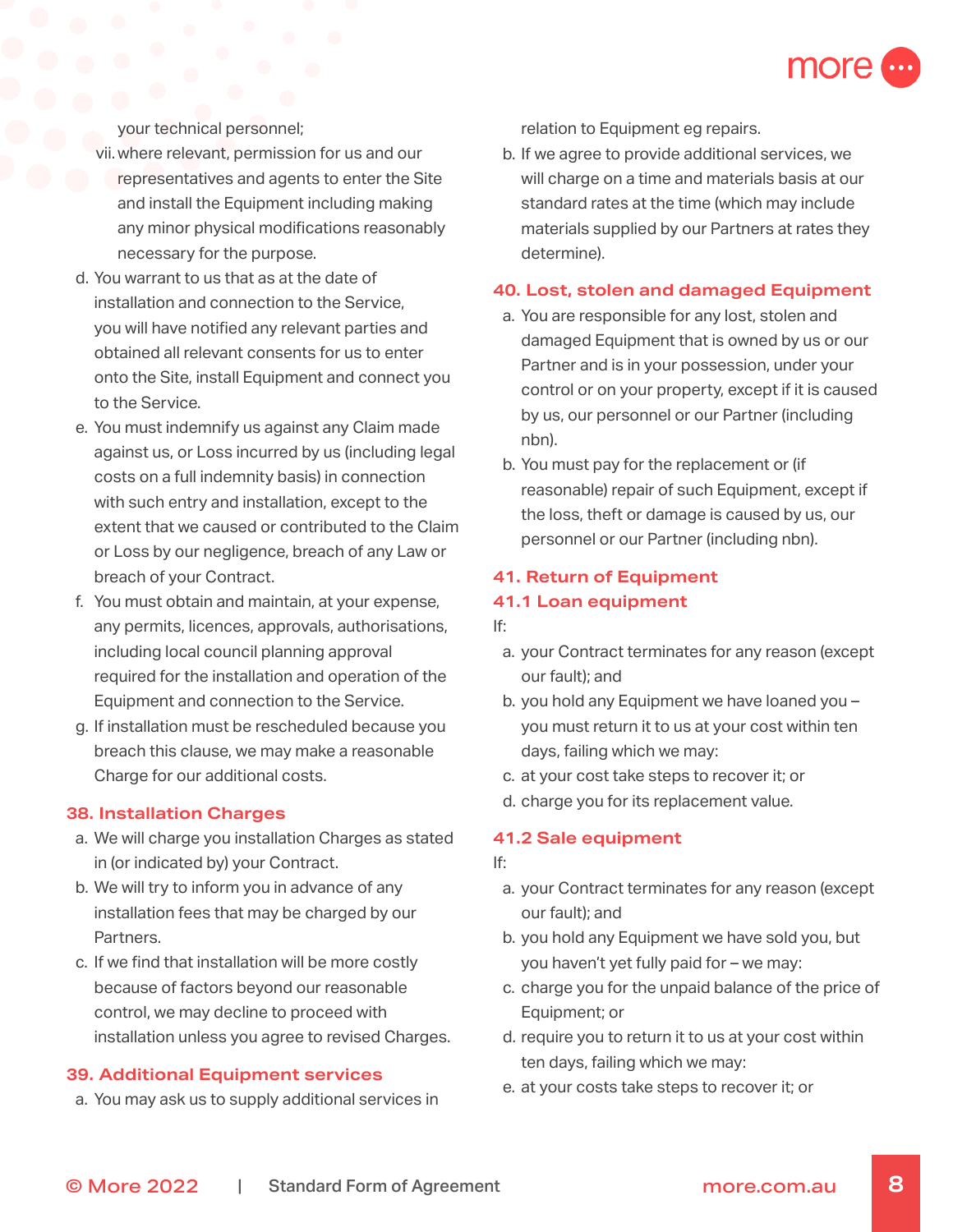

f. charge you for its replacement value.

### **42. PPS Law**

### **42.1 Application of clause**

- a. This clause 42 applies to the extent that your Customer Contract provides for or contains a 'security interest' for the purposes of the PPS Law (or part of it).
- b. The security interest granted to us is a 'purchase money security interest' to the extent that it can be under section 14 of the PPS Law.

#### **42.2 Registration and rights**

- a. We may register our security interest. You must do anything (such as obtaining consents and signing documents) which we require for the purposes of:
	- i. ensuring that our security interest is enforceable, perfected and otherwise effective under the PPS Law;
	- ii. enabling us to gain first priority (or any other priority agreed to us in writing) for our security interest; and
	- iii. enabling us to exercise rights in connection with the security interest.
- b. Our rights under your Customer Contract are in addition to and not in substitution for our rights under other law (including the PPS Law) and we may choose whether to exercise rights under our agreement and/or under such other law, as we see fit.

#### **42.3 PPS Law exclusions and waivers**

- a. The following provisions of the PPS Law do not apply and, for the purposes of section 115 of the PPS Law are 'contracted out' of your Customer Contract in respect of goods that are not used predominantly for personal, domestic or household purposes:
	- i. section 95 (notice of removal of accession to the extent it requires us to give a notice to

you);

- ii. section 96 (retention of accession);
- iii. section 125 (obligations to dispose of or retain collateral);
- iv. section 130 (notice of disposal to the extent it requires us to give a notice to you);
- v. section 132(3)(d) (contents of statement of account after disposal);
- vi. section 132(4) (statement of account if no disposal);
- vii. section 135 (notice of retention);
- viii. section 142 (redemption of collateral); and
- ix. section 143 (reinstatement of security agreement).
- b. The following provisions of the PPS Law:
	- i. section 123 (seizing collateral);
	- ii. section 126 (apparent possession);
	- iii. section 128 (secured party may dispose of collateral);
	- iv. section 129 (disposal by purchase); and
	- v. section 134(1) (retention of collateral) –
	- vi. confer rights on us. You agree that in addition to those rights, we shall, if there is default by you, have the right to seize, purchase, take possession or apparent possession, retain, deal with or dispose of any Equipment during its Security Period, not only under those sections but also, as additional and independent rights, under your Customer Contract and you agree that we may do so in any manner we see fit including (in respect of dealing and disposal) by private or public sale, lease or licence.
- c. You waive your rights to receive a verification statement in relation to registration events in respect of commercial property under section 157 of the PPS Law.

### **42.4 Non-disclosure**

We and you agree not to disclose information of the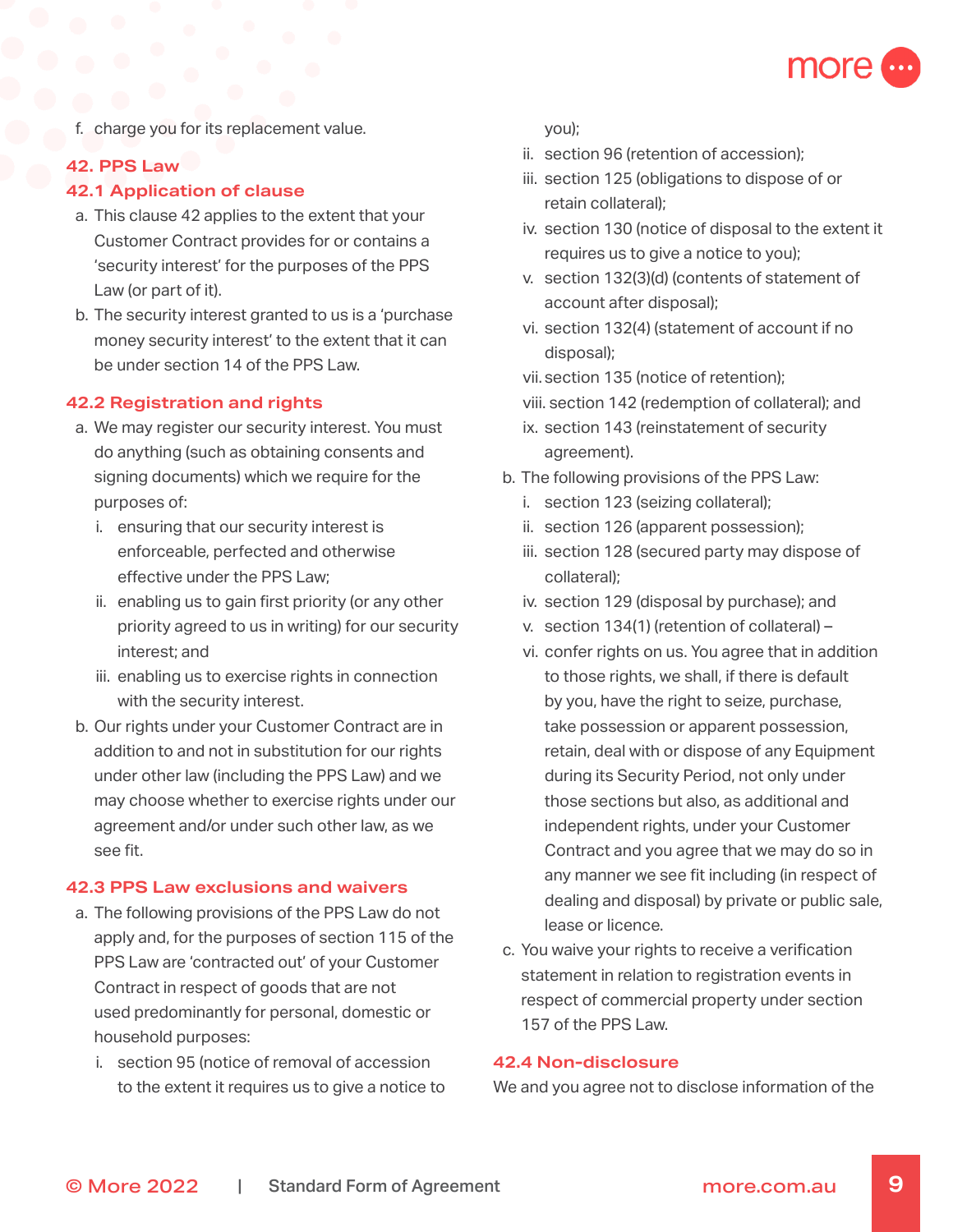

kind that can be requested under section 275(1) of the PPS Law. You must do everything necessary on your part to ensure that section 275(6)(a) of the PPS Law continues to apply. The agreement in this clause is made solely for the purpose of allowing to us the benefit of section 275(6)(a) and we shall not be liable to pay damages or any other compensation or be subject to injunction if we breach this clause.

### **42.5 No competing security interest**

You must not create, purport to create or permit to be created any 'security interest' (as defined in PPS Law) in Equipment during its Security Period other than with our express written consent.

# **42.6 Sub-hiring Equipment during Security Period**

- a. You must not lease, hire, bail or give possession of (sub-hire) the equipment to anyone else unless we (in our absolute discretion) first consent in writing. Any such sub-hire must be in writing in a form acceptable to us and must be expressed to be subject to our rights under our agreement with you.
- b. You must take all steps including registration under PPS Law as may be required to:
	- i. ensure that any security interest arising under or in respect of the sub-hire is enforceable, perfected and otherwise effective under the PPS Law;
	- ii. enable us to gain (subject always to our rights) first priority (or any other priority we agree to in writing) for the security interest; and
	- iii. enable each of us to exercise our respective rights in connection with the security interest.

### **42.7 Costs**

We may recover from you the cost of doing anything under this clause 42, including registration fees and the costs of notification.

# **43. TCP Customers and Authorised Representatives**

- a. If you are a TCP Customer, you can appoint an Authorised Representative to act on your behalf if you require.
- b. To be effective, except where we agree otherwise, we require that any such appointment:
	- i. is in writing;
	- ii. is signed by you (unless you are incapable of signing, in which case we shall work out a feasible and mutually acceptable alternative with you);
	- iii. is verified by you in person or by telephone, including reasonable evidence of your identity (unless you are incapable of communicating with us in person or by telephone, in which case we shall work out a feasible and mutually acceptable alternative with you); and
	- iv. states any limitations on the authority of your Authorised Representative (eg time limit; limit on access to your account or personal information; limit on authority to incur expense on your behalf).
- c. If your appointment does not state any limitations, your Authorised Representative has the power to act on your behalf as if they are you.
- d. If your appointment states any limitations, your Authorised Representative has powers, including access to your information, in accordance with your appointment and those limitations.

### **44. TCP Customers and Advocates**

- a. You can use an Advocate to communicate with us if you require.
- b. We presume that an Advocate is not authorised to establish or make changes to your account or Services, unless the Advocate is also your Authorised Representative under clause 43.
- c. A person acting as your Advocate has no power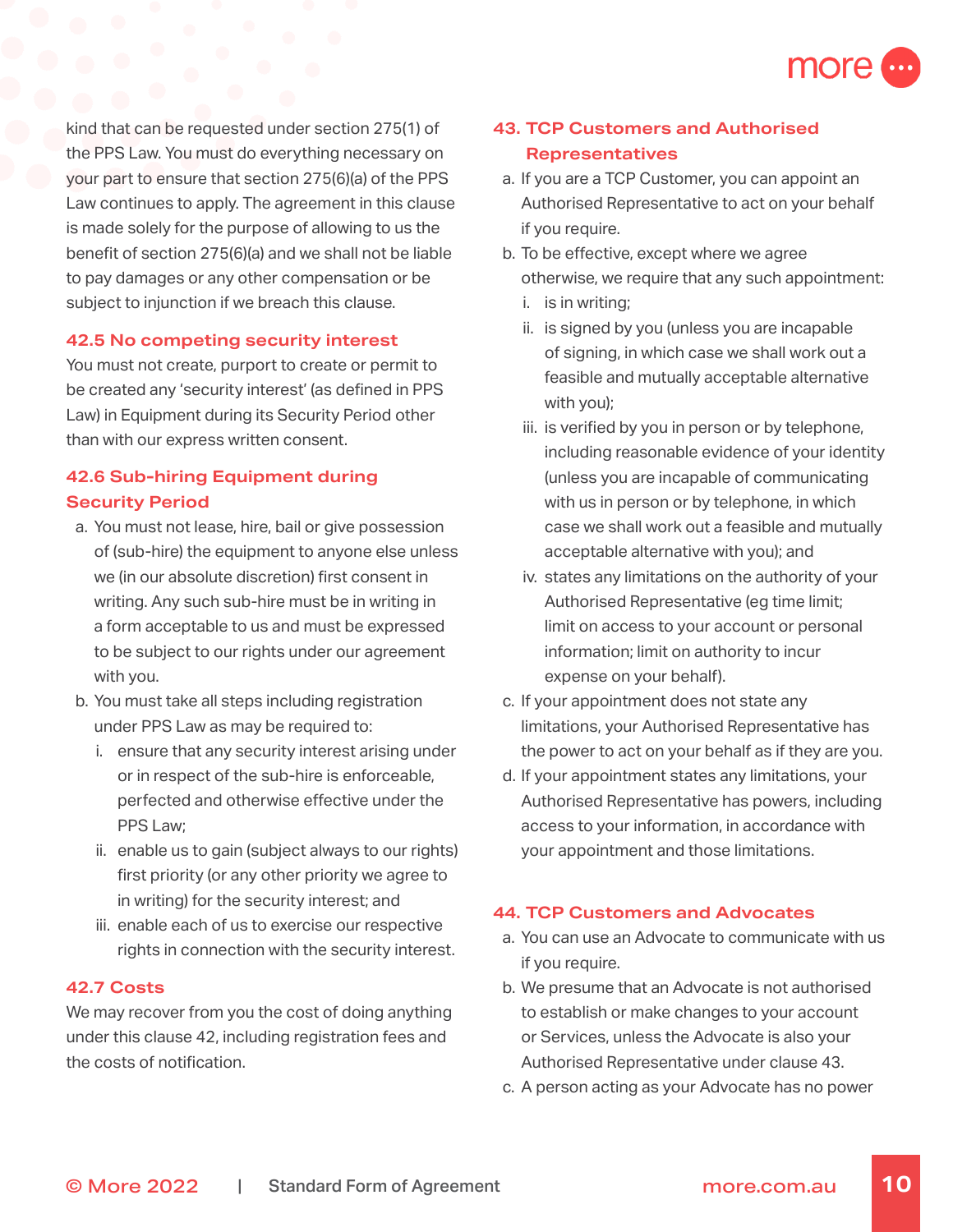

to act on your behalf and has no access to your information without you being present and agreeing to such action.

# **45. Rights and remedies for PDH goods and services**

Important consumer information: Full details of the consumer rights and remedies referred to in clauses 45 and 46 can be obtained from the Australian Competition and Consumer Commission (ACCC) at **[www.accc.gov.au](http://www.accc.gov.au)** or from a local consumer protection agency.

a. If we supply you with goods or services of a kind ordinarily acquired for personal, domestic or household (PDH) use or consumption you have important rights under the Australian Consumer Law (ACL) including Consumer Guarantees and remedies.

Nothing in your Contract limits those rights and remedies in any way.

b. If we supply you with PDH Goods or Services, and you are told they come with a 'manufacturer's warranty' or 'one year product assurance' or similar, those rights are in addition to, and not instead of, your rights under the ACL.

# **46. Rights and remedies for certain non-PDH goods costing**

If we supply you with goods or services that are not of a kind ordinarily acquired for personal, domestic or household use or consumption and cost no more than:

- Until and including 30 June 2021 \$40,000 or
- From and including 1 July 2021 \$100,000 you have important rights under the ACL including Consumer Guarantees and remedies but:
- a. in relation to these goods, our liability for failure to comply with a Consumer Guarantee (other than certain guarantees about ownership and undisturbed use) is limited to:
	- i. replacing the goods or supplying equivalent ones;
- ii. repairing the goods;
- iii. paying the cost of replacing the goods or of acquiring equivalent ones; or
- iv. paying the cost of having the goods repaired; and
- b. in relation to these services, our liability for failure to comply with a Consumer Guarantee is limited to:
	- i. supplying the services again; or
	- ii. paying the cost of having the services supplied again.
- c. If we supply you with non-PDH Goods or Services that cost no more than
	- Until and including 30 June 2021 \$40,000, or
	- From and including 1 July 2021 \$100,000 and you are told they come with a 'manufacturer's warranty' or 'one year product assurance' or similar, those rights are in addition to, and not instead of, your rights under the ACL.

### **47. Personal injury or death**

To the extent that our negligence causes personal injury or death, we accept liability on normal principles of law.

### **48. Service Level Agreements**

If a Service or a Plan includes a Service Level Agreement (SLA):

- a. we are liable for any remedy or rebate specified by the SLA; and
- b. subject to clauses 45 to 47, and to the express terms of the SLA, our liability for breach of the SLA is limited to such remedy or rebate.

### **49. Exclusion of implied terms**

Important consumer information: Nothing in this clause 49 limits the consumer rights and remedies referred to in clauses 45 and 46.

Subject to clauses 45, 46, 47 and 48:

a. Any representation, warranty, condition or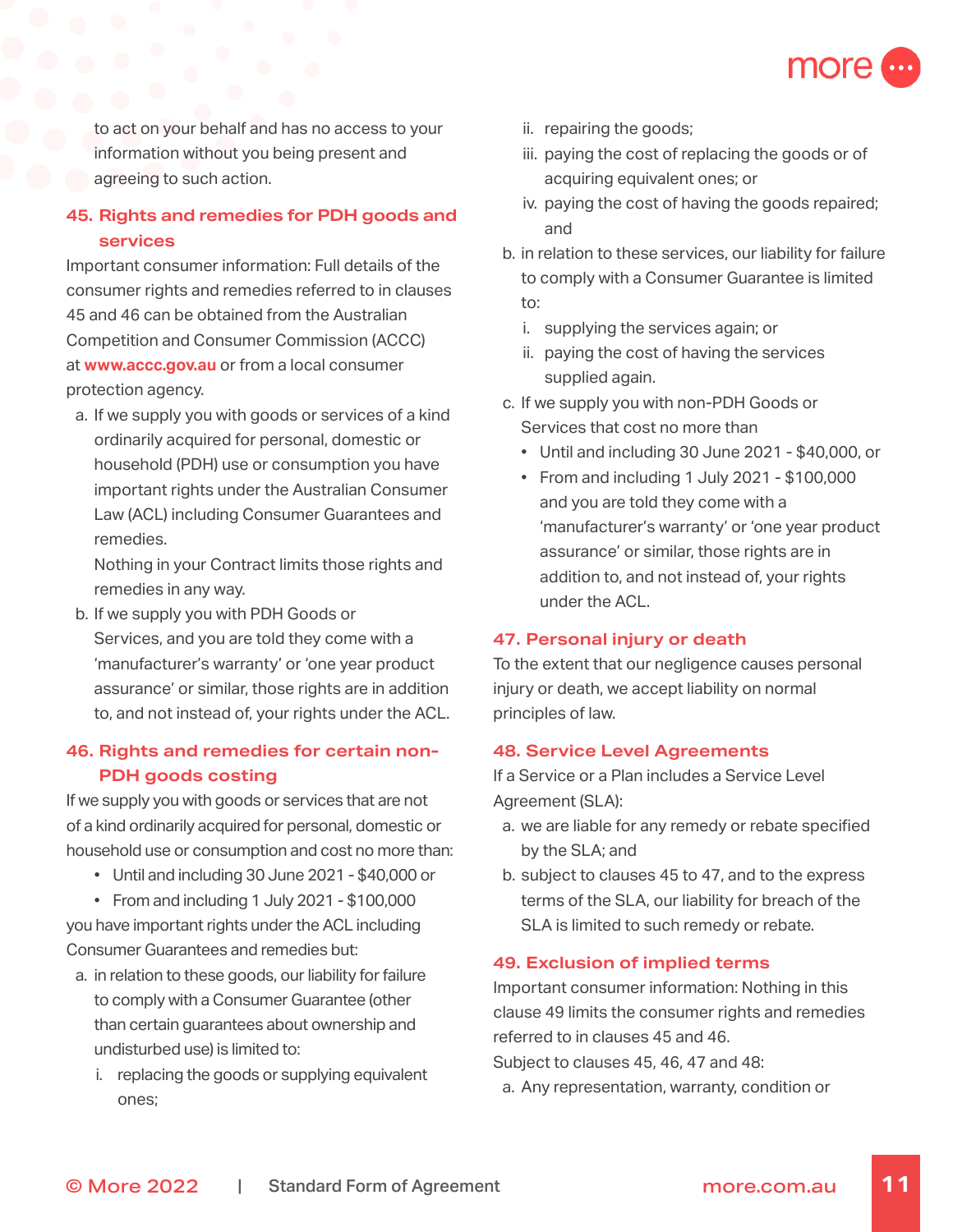

undertaking (whether in favour of you or of us) that would be implied in your Contract by legislation, common law, equity, trade custom or usage or otherwise is excluded from your Contract to the fullest extent permitted by law.

b. We do not warrant or represent the performance, accuracy, reliability or continued availability of the Services or Facilities or that the Services or Facilities will operate free from faults, errors or interruptions.

### **50. Limitation of liability – General**

Important consumer information: Nothing in this clause 50 limits the consumer rights and remedies referred to in clauses 45 and 46.

Subject to clauses 45, 46, 47, 48 and 51, we are never liable to you for, and you release us from any Claim for, any Loss.

# **51. Limitation of liability – ACL Consumers and ACL Small Businesses**

Important consumer information: Nothing in this clause 51 limits the consumer rights and remedies referred to in clauses 45 and 46.

If:

- a. you are an ACL Consumer or an ACL Small Business; and
- b. clause 50 is determined by a court or tribunal to be Unfair –
- c. then:
- d. clause 50 will not apply but:
	- i. neither of us is liable to the other for economic loss, business interruption, loss of revenue, profits, actual or potential business opportunities or contracts, anticipated savings, loss of profits, loss of data, indirect or consequential loss, an obligation to indemnify another person, or an obligation to contribute to the compensation of loss or damage suffered by another person; and
	- ii. except for liability under clauses 52(a), (b)

or (c), 54 or 55 the liability of each of us to the other for any Loss is limited to \$1,000 in aggregate in respect of the Term.

#### **52. Liability – General**

- a. You must pay us all Charges and other amounts due under your Contract.
- b. You must pay us the fair value of any Equipment that you fail to return to us if and when required (less any amounts you may already have paid for the Equipment). You must also pay us fair compensation for any damage to such Equipment before it is returned. Fair wear and tear does not count as damage.
- c. You must indemnify us for any Loss we suffer as a result of or in connection with:
	- i. your breach of your Contract;
	- ii. your use of a Service or Equipment; or
	- iii. a Claim against us by an End User in relation to a Service we supply to you –except to the extent that we caused or contributed to the Loss by our negligence, breach of any Law or breach of your Contract.

**TCP Customers:** We will not impose Credit Management Charges unless the Charges are a reimbursement of our costs and you are advised of their amount or method of calculation.

- d. You indemnify us for any Loss we suffer in connection with any Claim made against us by a third party arising out of or in relation to your use of Services or Equipment except to the extent that we caused or contributed to the Loss by our negligence, breach of any Law or breach of your Contract.
- e. Your obligations under this clause survive termination of your Contract.

#### **53. Liability – legal requests, etc**

a. This clause applies where we reasonably incur expenses as a result of or in connection with: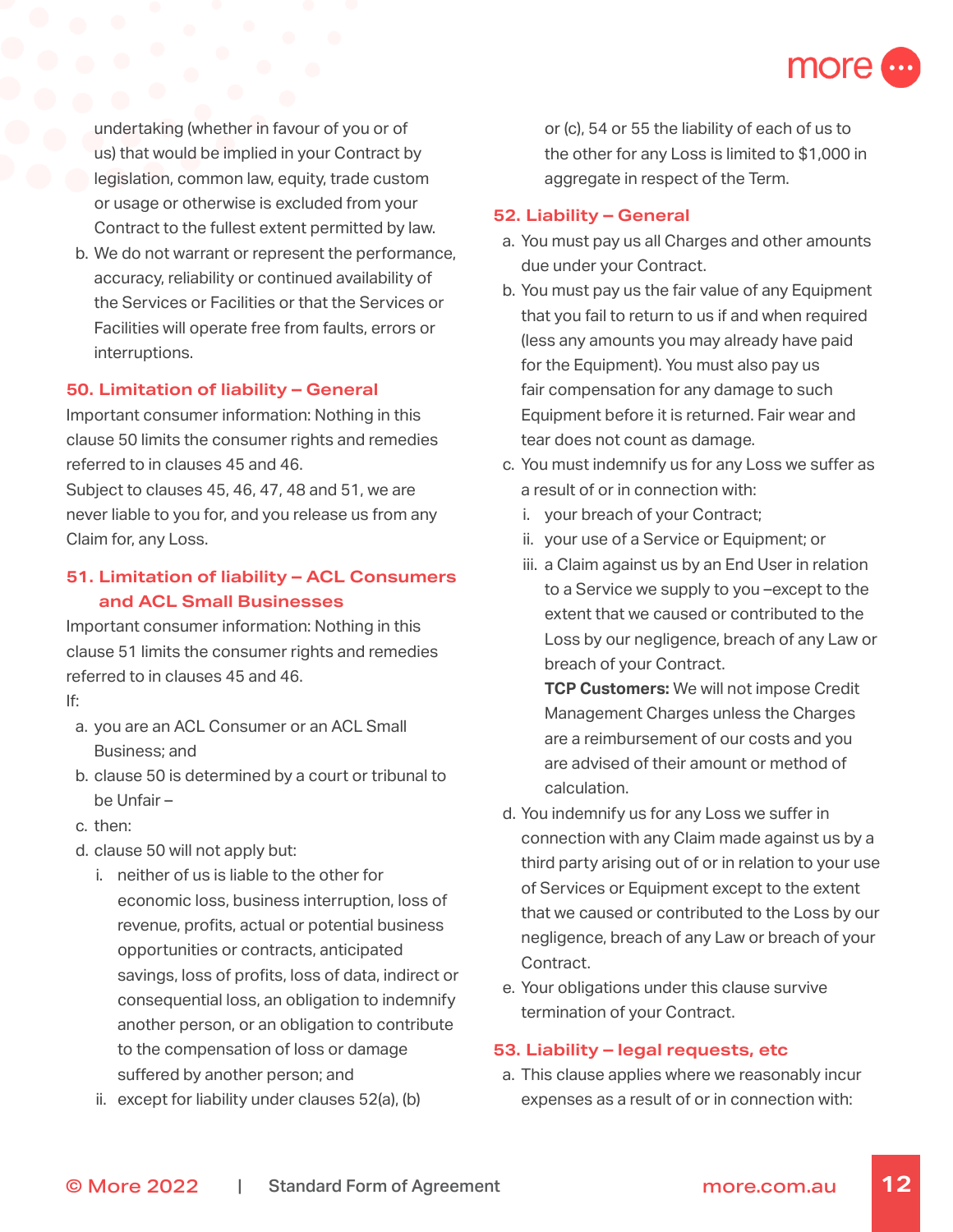

- a police request for information or evidence in relation to you or your use of a Service; or
- ii. a Court or other competent authority's direction for provision of information or evidence in relation to you or your use of a Service; or
- iii. a demand from a legal practitioner for information or evidence in relation to you or your use of a Service.
- b. You must reimburse our expenses on request.

# **54. Your liability to us – (alleged) illegal use, etc**

- a. This clause applies where:
	- i. your Service is actually or allegedly used in a way that breaches any law or infringes the rights of any third party; and
	- ii. we suffer Loss or reasonably incur expenses as a result.
- b. You must make good our Loss and reimburse our expenses on request.

# **55. Liability and our Partners**

### **55.1 No Claims against a Partner**

If:

- a. except for this clause, you would have a Claim against a Partner arising out of or in connection with your Service or their role in its supply; and
- b. our Partner has required us to exclude the Claim and/or we are liable to indemnify it against the Claim –

then:

- c. you must not make the Claim;
- d. you release our Partner from the Claim; and
- e. you indemnify us and our Partner against any Loss we suffer if you do make the Claim.

### **55.2 Partner indemnity**

If we are liable to indemnify a Partner against any Claim or Loss arising out of or in connection with your Service or their role in its supply, you must

indemnify us against our liability to the Partner except to the extent that we caused or contributed to the Claim or Loss by our negligence, breach of any Law or breach of your Contract.

### **55.3 No application where Unfair**

If:

- a. you are an ACL Consumer or an ACL Small Business; and
- b. clause 55.1 or 55.2 is determined by a court or tribunal to be Unfair – it will not apply.

#### **56. 56 Maintenance and faults**

#### **56.1 Maintenance**

From time to time, the Network requires maintenance that may interfere with your Service. We will provide you with notice of any scheduled maintenance where reasonably possible.

### **56.2 Reporting faults**

- a. You may report faults in relation to a Service or the Network by contacting our help line during its operating hours.
- b. Before reporting a fault, you must take all reasonable steps to ensure that the fault is not caused by equipment which is not part of the Network.
- c. You must not report a fault directly to one of our Partners unless we ask you to do so.
- d. If you report a fault that turns out to be a 'false alarm', or not to relate to the Network, we may make a reasonable charge for our effort and expenses in responding to your report.

### **56.3 Repairing faults**

- a. We will use reasonable efforts to repair faults in Our Facilities within a reasonable period.
- b. We will use reasonable efforts to have our Partners repair faults in Partner Facilities within a reasonable period.
- c. You are responsible for maintaining and repairing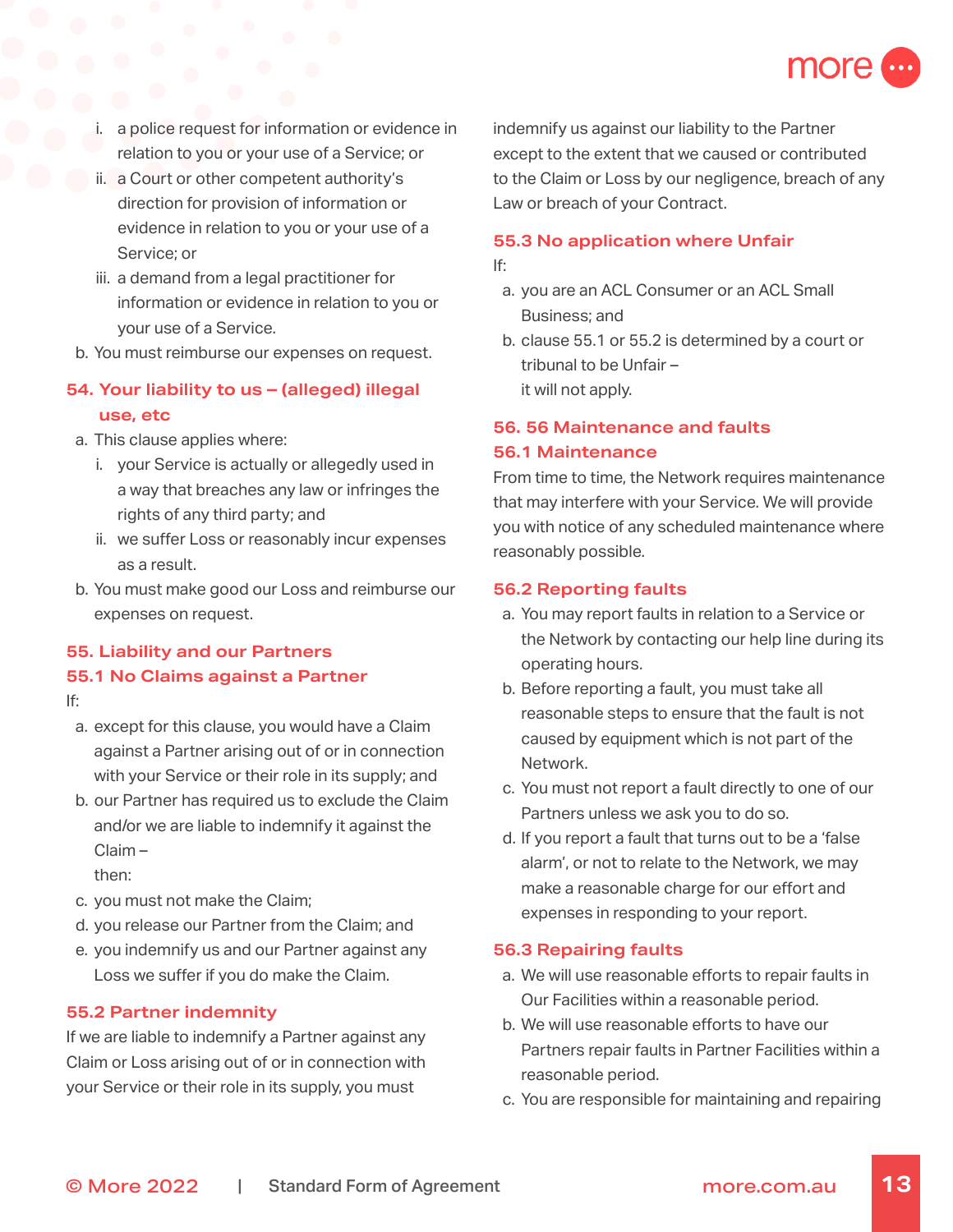

your own equipment (except where we supplied it and you have warranty rights in relation to a fault).

### **56.4 Cost of repairs**

If you cause a fault or damage to the Network, we may charge you the reasonable cost of repairing it.

#### **57. General power to vary your Contract**

We may vary your Contract from time to time on notice to you but variations do not have retrospective effect.

ACL Consumers and ACL Small Businesses: Subject to clause 58.2, we shall give you reasonable notice, having regard to:

- a. the nature of the variation; and
- b. the means by which notice is to be provided; and
- c. the length of time remaining before the variation is to occur; and
- d. any other matter that is reasonably relevant –
- e. and we may also give you Walk Away Rights as explained in clause 58.

# **58. ACL Consumers, ACL Small Businesses and Contract variations**

This clause only applies to ACL Consumers and ACL Small Businesses.

# **58.1 Reminder about ACL Consumers and ACL Small Businesses**

'ACL Consumers' means individuals who enter certain kinds of contracts. 'ACL Small Businesses' means certain businesses that enter certain kinds of contracts. Refer to the Dictionary for the detailed definitions.

#### **58.2 Beneficial or minor negative impact**

If a Contract variation will have a beneficial or only a minor negative impact on you:

- a. we will not give you notice; and
- b. we will not give you Walk Away Rights.

### **58.3 Variations arising from amendments**

#### **by a Partner**

#### If:

- a. a Partner supplies a service (Resupply Service) to us; and
- b. we resupply the Resupply Service to you (either as a separate service or as part of another service); and
- c. the Partner exercises a legal right to vary its terms of supply of the Resupply Service –
- d. then:
- e. we may vary your Contract in accordance with the Partner's variation;
- f. we will give you notice of the variation; and
- g. we will give you Walk Away Rights if you also pay any costs (eg early termination fee or similar) that we will have to pay for cancelling the Resupply Service with the Partner.

### **58.4 Other variations**

In any other case:

- a. We will give you notice of the variation.
- b. We will also offer you the right to terminate your Contract within 14 days of the date of the notice without incurring charges other than:
	- i. usage or network access charges to the date your Contract ends; and
	- ii. outstanding amounts for installation of Equipment; and
	- iii. outstanding amounts for Equipment that is compatible with other suppliers' services; and
	- iv. where applicable, any amount under clause 58.3 –

**(Walk Away Rights).**

### **59. When variations take effect**

Contract variations take effect:

- a. at the end of any applicable notice period; or
- b. if no notice period applies, immediately.

### **60. Customer transfers to us**

#### **60.1 Obligations to your current supplier**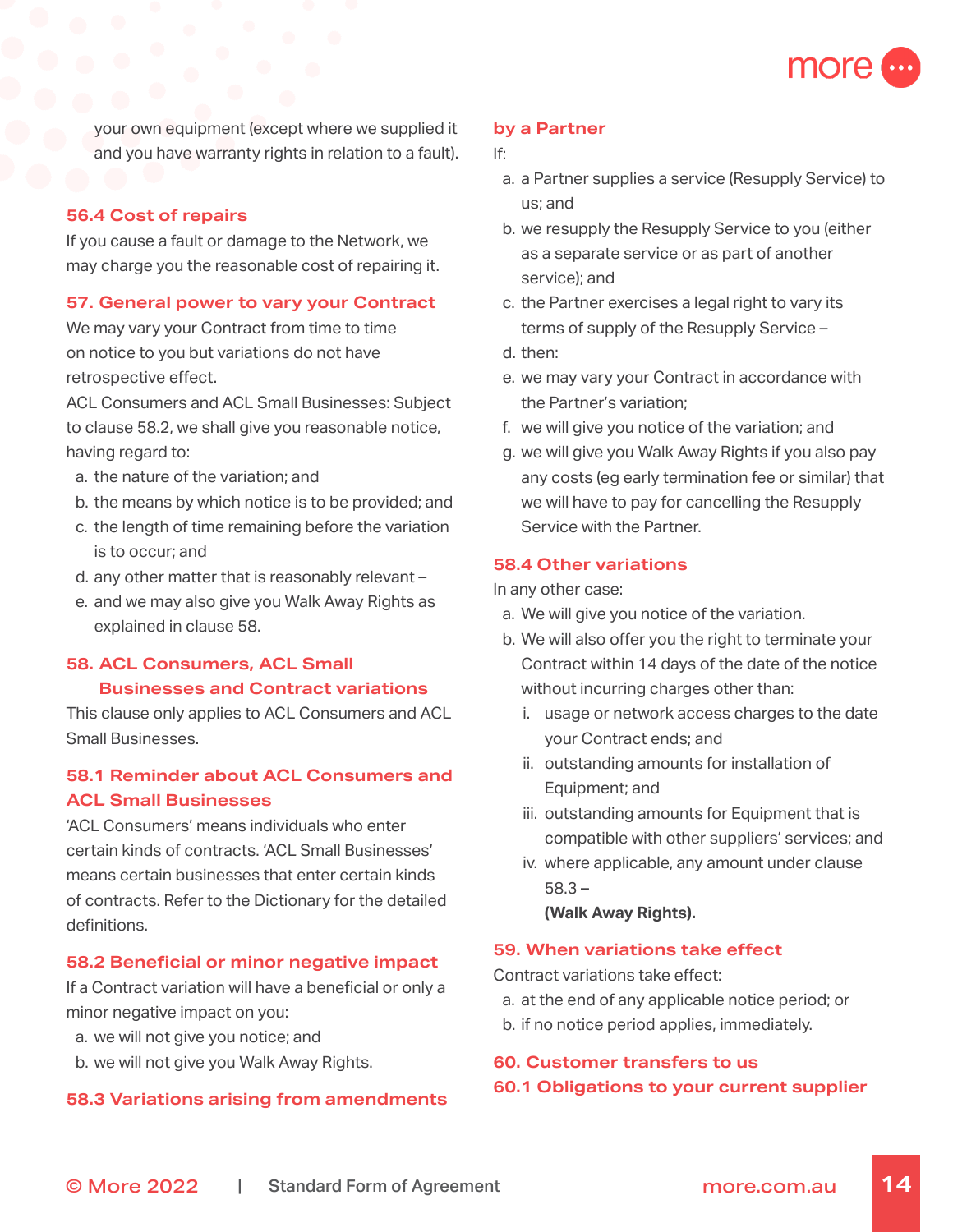

If you wish to transfer from another supplier to us, you must first check whether your contract with your current supplier imposes any restrictions or costs of doing so.

#### **60.2 Where we manage the churn process**

- a. In some cases, there is an industry process under which we initiate and manage the transfer of your Service from another supplier to us (Industry Churn Process).
- b. Where we notify you that an Industry Churn Process is in place, by making an application for Service, you instruct and authorise us to arrange with your current supplier to transfer the Service to us, and authorise us to act on your behalf with your current supplier to transfer the Services to us.

# **60.3 Where there is no Industry Churn Process**

Unless we notify you that there is an Industry Churn Process in place, you are solely responsible for terminating your contract with and any services from your current supplier in accordance with your contract with it, which might continue to charge you until you have done so.

# **60.4 Charges payable to your current supplier**

You must promptly pay your current supplier all amounts you owe it.

#### **61. Transfers from us**

- a. If you transfer a Service to another supplier, you must pay our Charges that accrue before completion of the transfer.
- b. If you transfer a Service to another supplier before the end of any minimum term or fixed term, Early Termination Fees apply – see clause 84.

# **62. Charges & payment (1): kinds of Charge**

We have various kinds of Charge, including:

- a. installation Charges eg for installing Equipment;
- b. set up Charges eg a one-off Charge when you start on an Internet Service;
- c. periodic Charges eg a fixed monthly Charge for a Service;
- d. usage Charges eg a Charge per call made on a local call Service;
- e. prepaid Charges eg a Charge for call credit on a mobile telephone service;
- f. call connection Charges eg a Charge incurred when a telephone call connects;
- g. miscellaneous Charges eg a Charge for providing a second copy of a bill, and any Charge that an applicable code, regulation, determination or law specifically allows us to make;
- h. third party Charges eg an amount we must pay to a Partner to install a second telephone line in your Service Address;
- i. equipment Charges eg the price of a modem we sell to you –

and other Charges stated as part of a Plan.

#### **63. Charges & payment (2): Prices**

- a. Subject to clause 65, our prices are as stated in your Plan.
- b. Our current prices at any time are referred to as our 'Price List'.

# **64. Charges & payment (3): spot priced Services**

- a. We may designate a Service as a spot priced Service.
- b. Spot priced Services will consist of resupplied or rebilled Services where our buy price or other third party charges can vary with little or no notice.
- c. International telephone calls and international roaming are spot priced Services.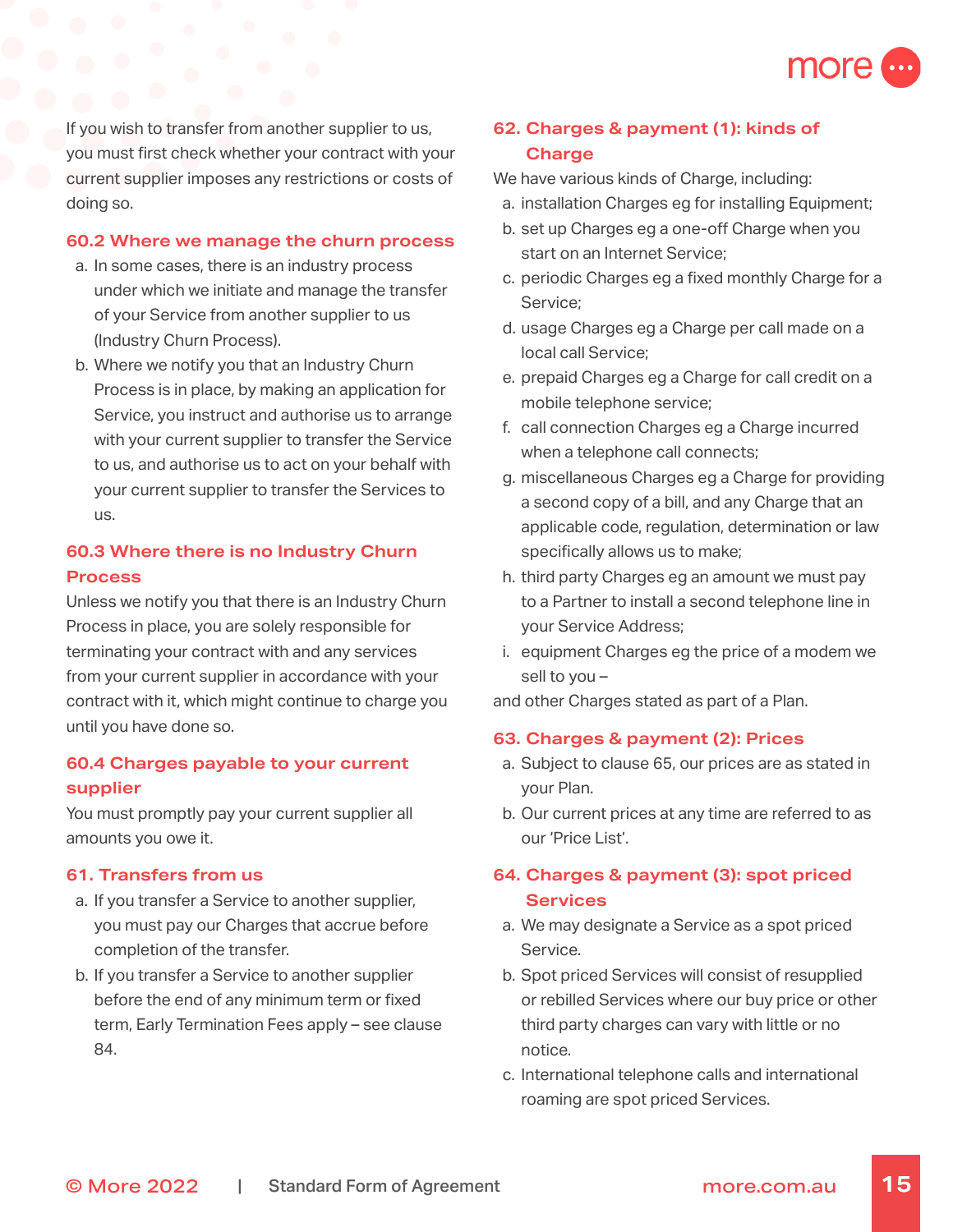

### **65. Varying Charges**

We may vary the Charges or add new Charges from time to time in accordance with clauses 57, 58 and 59.

### **66. Special Promotions**

- a. We may offer Special Promotions to you, on particular terms.
- b. The particular terms of the Special Promotion will prevail to the extent of any inconsistency with other parts of your Contract.

#### **67. Bundled Plans**

- a. We may offer a group of Services as a package (bundle) for discounted total Charges (compared to the total Charges that would apply if you acquired the same Services not as a bundle). eg We might offer bundled 'Home phone + Internet Access for \$89.95 a month' where our Charges for the individual Services would be \$99.95 a month.
- b. Each Service in a bundle is subject to a separate but dependent Contract.
- c. If you stop acquiring any Service in a bundle:
	- i. You have 'broken' the bundle; and
	- ii. We may bill you non-discounted Charges for the remaining Service/s.

# **68. Credit management (1): Guarantees and security**

a. We can make supply of Service conditional on you giving us, and maintaining, security and/ or third party guarantees to our reasonable satisfaction.

**TCP Customers:** We will base the requirement for a security on the outcome of a credit assessment conducted in relation to you and the Service you acquire.

b. If we become entitled to suspend or terminate Service, we may make the resumption of Service conditional on you giving us, and maintaining, security and/or third party guarantees to our reasonable satisfaction.

**TCP Customers:** We will base the requirement for a security on the outcome of a credit assessment conducted in relation to you and the Service you acquire.

c. We may use a security payment to pay any billed Charge that is overdue, where you have not disputed the Charge.

**TCP Customers:** Before we access a security payment, we will advise you that it will be accessed within 5 working days and provide you an opportunity to pay within that period.

# **69. Credit management (2): Credit checks 69.1 Credit checks**

- a. At our discretion, we may obtain a credit report about you to help us decide whether to accept your application for service and to help us collect overdue amounts.
- b. In the course of a credit check, we may disclose personal information about you to a credit reporting agency or other credit information provider. We may receive a credit report and other information about you, including personal information.
- c. A credit reporting agency may include the fact that we obtained a credit report about you in its credit information file on you.

#### **69.2 Disclosure of information**

We may disclose to a credit reporting agency:

- a. information in your application;
- b. details of your account;
- c. that you have applied for credit with us;
- d. that we are a current credit provider to you;
- e. payments that are more than 60 days overdue and are subject to collection processes;
- f. any cheque of yours for \$100 or more which has been dishonoured more than once;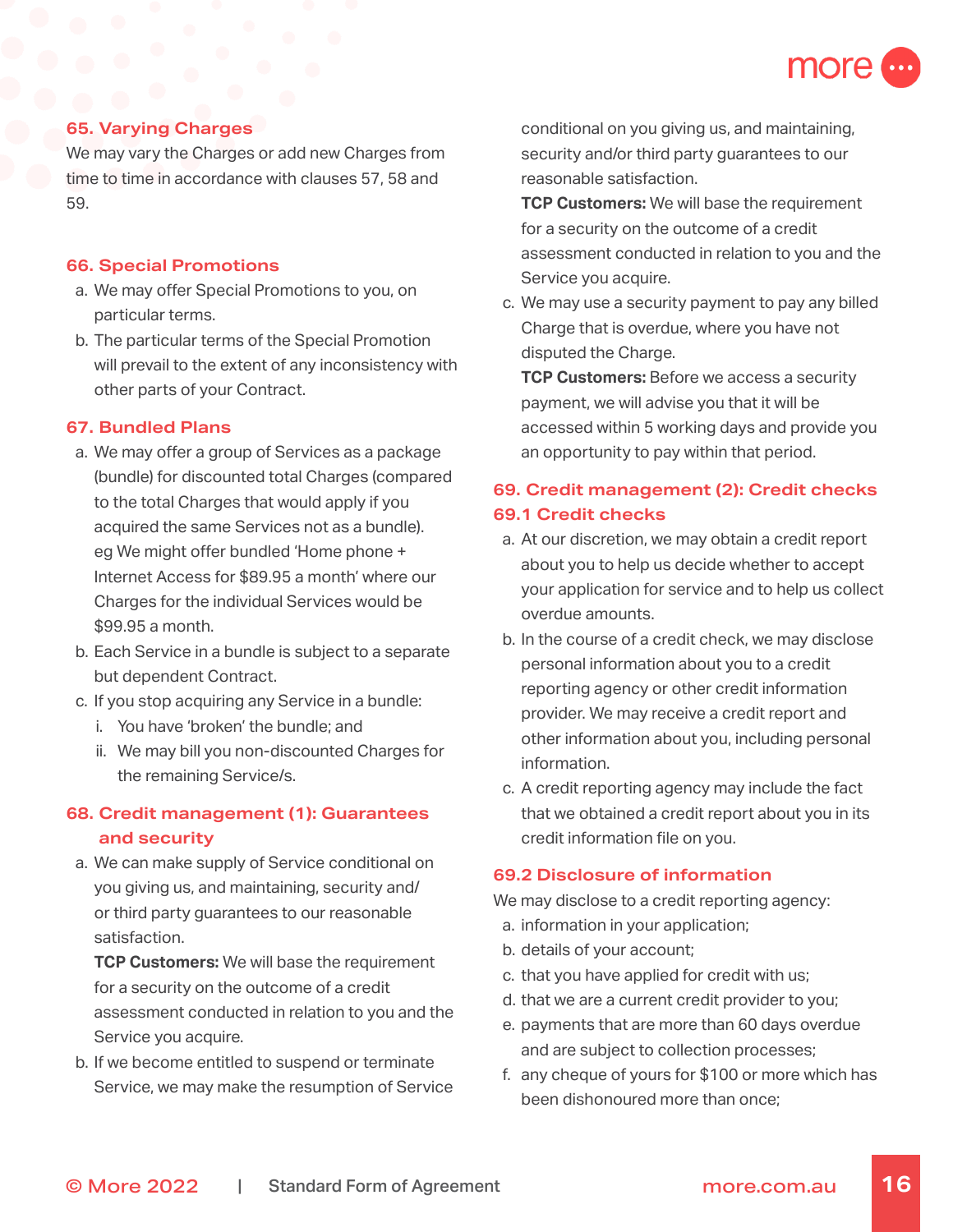

- g. any serious credit infringement you have committed;
- h. that payments are no longer overdue.

### **69.3 Other credit disclosures**

We may disclose information about you and any debt you owe us to:

- a. a debt collection service we engage; and
- b. anyone who takes, or is considering taking, an assignment of any debt you owe us.

### **69.4 Your consents**

- a. If you are an individual, you agree that we can conduct a credit check and verify your personal details, in accordance with this clause.
- b. If you are self-employed, you agree that we can:
	- i. obtain and use any report or information from a credit reporting agency, which contains information about your commercial activities or commercial credit worthiness;
	- ii. exchange with your other credit providers, any credit report or other report about your credit worthiness or history, or personal information contained in those reports – in accordance with this clause.

### **69.5 Further acknowledgments**

You acknowledge that credit and other information about you may be used to:

- a. assess your application;
- b. assist you to avoid defaulting on your credit obligations;
- c. notify other credit providers of a default by you; and
- d. assess your creditworthiness.

# **70. Credit management (3): Services you acquire for others**

If you enter a Contract where you will not be the main actual user of the Service (eg you arrange an Internet Service for your children):

a. You are responsible for all use of the Service and

all Charges incurred under the Contract.

- b. If you give anyone else sufficient information about your Service (eg by giving them your user name, password or other credentials), they may be able to:
	- i. uncap or unlimit any cap or other limits that apply to it;
	- ii. change Plans;
	- iii. disconnect the Service; and
	- iv. do anything else that you could do. You should treat all information that allows control of your Service as secret.
- c. Internet and telephone Services can be used to buy goods and services from third parties. You may be liable for debts incurred to these third parties.

### **71. When we can bill**

- a. Your 'Billing Period' is the period between bills. Our standard Billing Period is monthly, but we may vary it.
- b. We may bill a part-period eg to align your Billing Period with the first day of each month.
- c. Subject to clause 71(d), we may bill for Charges at or after any of the following points:

| <b>Type of Charge:</b> |                                         | may be billed:                                                        |
|------------------------|-----------------------------------------|-----------------------------------------------------------------------|
| i. I                   | <b>Set Up Charge</b>                    | When you place an<br>order                                            |
| ii. I                  | <b>Periodic Charge</b>                  | One billing period<br>before the start of the<br>period it relates to |
| iii.                   | <b>Usage Charge</b>                     | The end of each billing<br>period                                     |
| iv.                    | <b>Prepaid Charge</b>                   | When you buy or top<br>up a prepaid service                           |
| $V_{-}$                | <b>Call Connection</b><br><b>Charge</b> | The end of each billing<br>period                                     |
| vi. I                  | <b>Miscellaneous</b><br><b>Charge</b>   | The end of each billing<br>period                                     |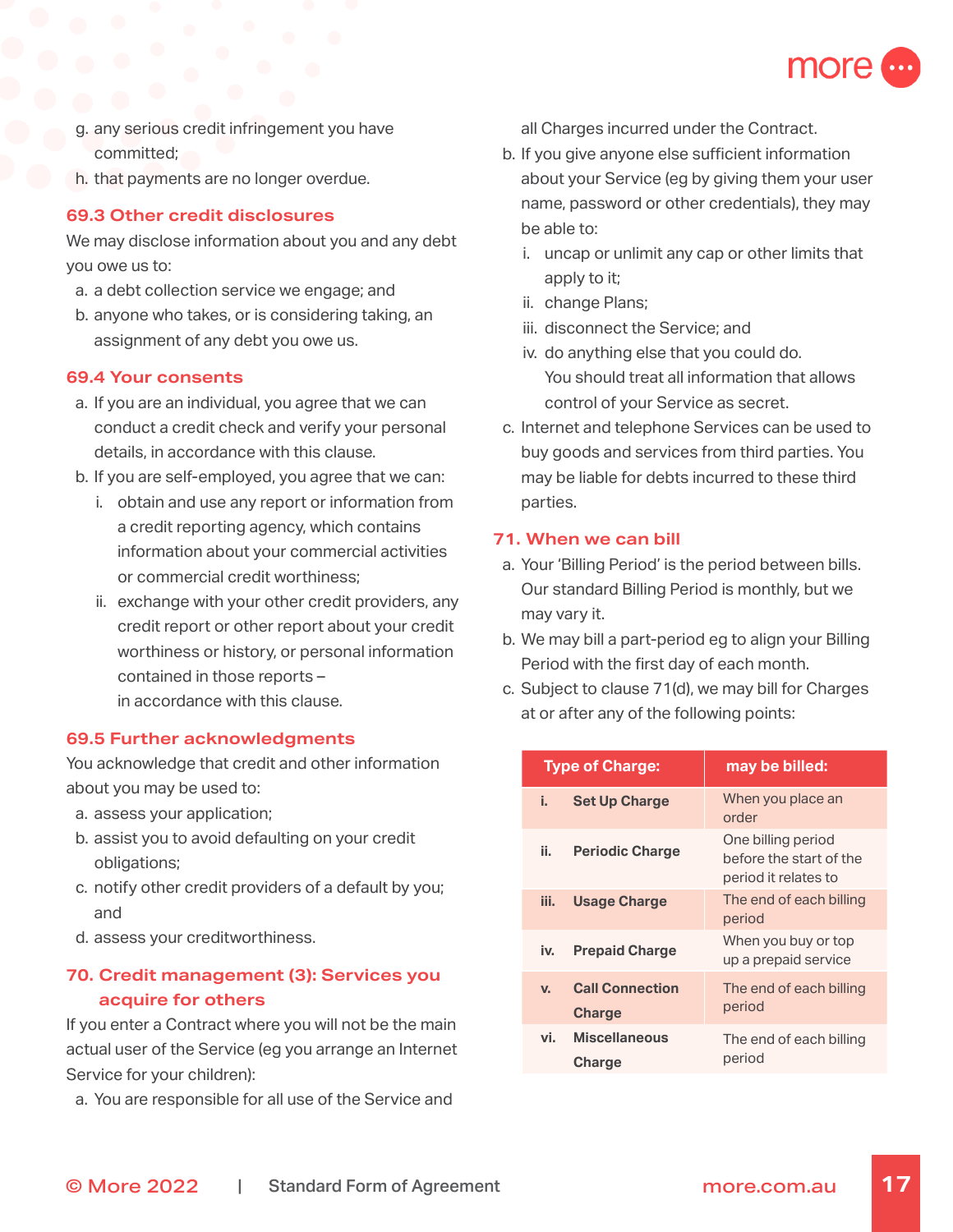

| <b>Type of Charge:</b>                      | may be billed:                                           |
|---------------------------------------------|----------------------------------------------------------|
| vii.<br><b>Third Party</b><br><b>Charge</b> | When you place an<br>order that will incur the<br>charge |
| <b>Equipment</b><br>viii.<br><b>Charge</b>  | When you place an<br>order                               |

d. In any case, we may bill you for any Service we have already provided.

### **72. Bills – General**

- a. You agree that you can incur a Charge without us issuing any invoice, statement or Bill.
- b. You agree that we need not offer payment by mail as a payment method for any Service, including a Standard Telephone Service.
- c. If we do provide an invoice, statement or Bill for a Service, we can send it to you in the same way as any other notice, including via your Account Page.

**TCP Customers**: We will supply a Bill to you for each current Billing Period, except where:

- d. you pay by Direct Debit and the Charges for that Billing Period are for a fixed amount in each Billing Period – and in that case you and we agree that, although a Charge for that fixed amount will be payable by you, a Bill will not be issued unless the total amount payable by you on receipt of that Bill is more than 10% higher than that fixed amount (provided that any Charges you have already paid to us during the relevant Billing Period will not be included for the purposes of determining whether the Bill varies from the fixed amount by more than 10%); or
- e. your Service is Prepaid.

### **73. Recharge Billing**

Where Recharge Billing applies to a Service:

- a. The Service is supplied on a Direct Debit only basis.
- b. At the commencement of the Service, we shall

Top Up your Recharge Balance.

- c. Charges that you incur will be billed against your Recharge Balance in accordance with these terms.
- d. Whenever your Recharge Balance falls below your Top Up Trigger, we shall Top Up your Recharge Balance again.
- e. You authorise us to Extract funds to make Top Ups in accordance with this clause.

### **74. Extra Charges for bills and information**

- a. We may charge you an extra Charge if:
	- i. you request non-standard information about your bill or Charges, or
	- ii. you ask us to deliver a bill by a method that is not the standard method for a Plan.
- b. If you request a paper bill when that is not the standard method for a Plan, the extra Charge is as notified in our Price List.

# **75. Billing information – TCP Customers 75.1 Requesting information**

If you are a TCP Customer and request it, we will provide all Billing information related to your Service (including, if you request it, itemised details of Charges associated with the Service) relating to up to 72 months prior to your request, provided that:

- a. for information relating to the 24 months prior to your request:
	- i. we shall provide it through at least one medium (of our choice) free of charge; and
	- ii. otherwise we may impose a Charge for providing the information, limited to the cost of the providing it;
- b. for information relating to a period between 24 and 72 months prior to your request, we may impose a Charge for providing the information, limited to the cost of the providing it;
- c. you may request provision of Billing information via other mediums and formats normally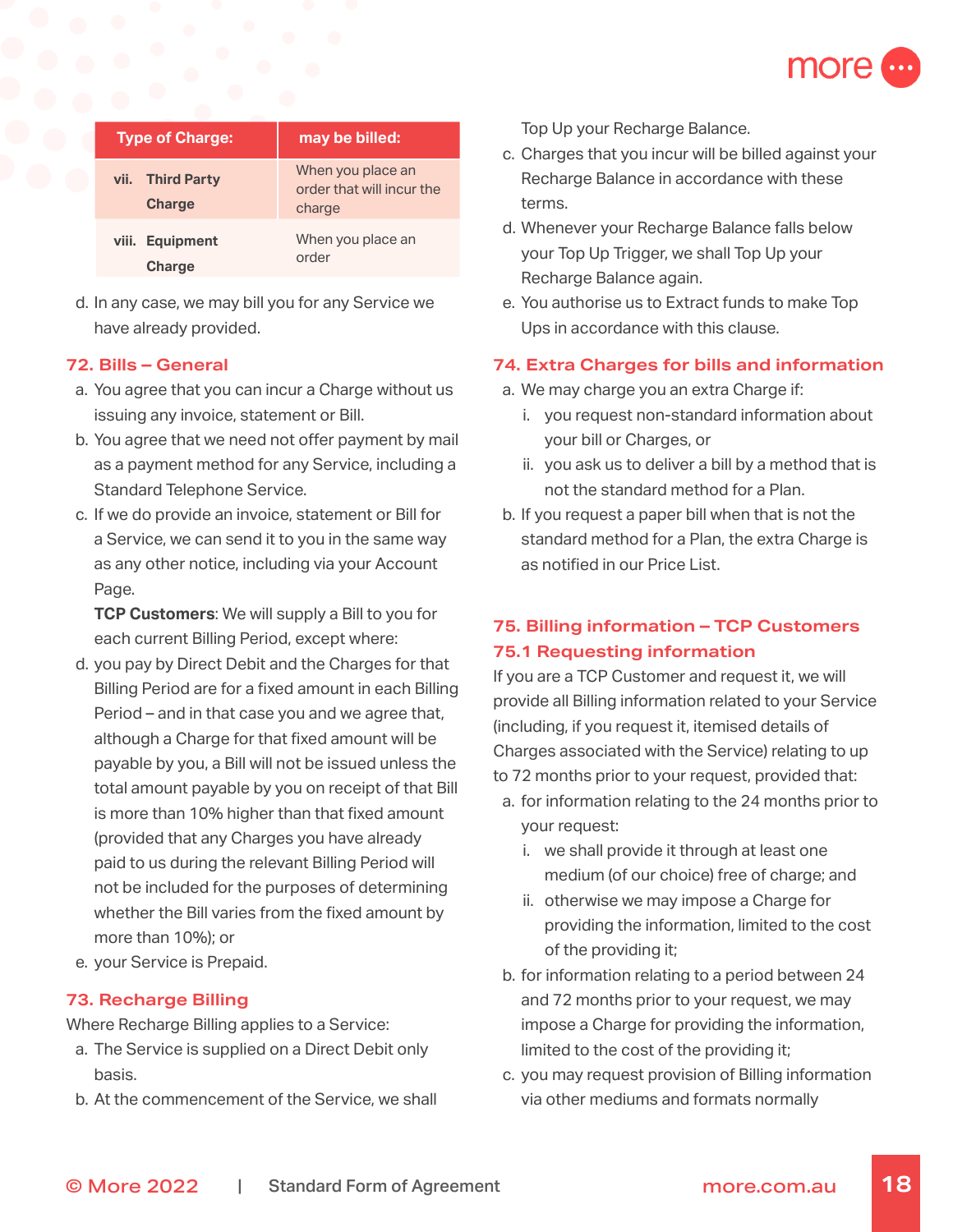

available from us and we may impose a Charge for providing the information in that way, limited to the cost of the providing it.

### **75.2 Electronic Billing data**

If you are a TCP Customer and we make information from, or about, a Bill, available in an electronic form, we will offer at least one method of accessing that information that does not involve paying access Charges to us (but to avoid any doubt, this does not prevent us from making any Charge that is authorised by clause 75.1).

### **75.3 Itemised Billing**

- d. We require notice in order to supply itemised billing details to you.
- e. Unless we advise you otherwise, the notice period is:
	- i. 14 days where the information relates to Charges first billed within the last 12 months;
	- ii. 21 days where the information relates to Charges first billed within 12 to 24 months; and
	- iii. otherwise 28 days.

### **76. Costs of telephone Billing Enquiries**

If we provide access to our billing enquiry point by telephone, you agree that standard call rates apply (including timed charges for national and mobile calls).

### **77. Out-of-pocket expenses**

- a. We may notify you that, in order to supply a Service, we need to incur some out-of pocket expense that is not included in other Charges. In that case we will not supply that Service unless you make satisfactory arrangements to pay or reimburse that expense.
- b. We notify you that a Partner may charge us if you report a fault and there was no such fault, or the fault lies with equipment for which the Partner

is not responsible, or if you contact the Partner directly. You must pay or reimburse all such amounts.

### **78. GST**

- a. In this clause, an expression within a pair of asterisks means the same as in the GST Act.
- b. Our prices are taken to be GST inclusive unless they are expressed to be 'GST exclusive', '+ GST' or similar.
- c. Where any amount is GST inclusive, it is the gross amount, inclusive of any GST payable in respect of any \*taxable supply\* for which that amount is paid. Otherwise:
	- i. The \*consideration\* payable by you represents the \*value\* of any \*taxable supply\* for which payment is to be made.
	- ii. If we make a \*taxable supply\* for a \*consideration\*, which represents its \*value\*, then you must pay immediately the amount of any GST payable in respect of the \*taxable supply\*.
- d. If these terms require you to pay, reimburse or contribute to an amount paid or payable by us in respect of an \*acquisition\* of a \*taxable supply\* from a third party, the amount you must pay, reimburse or contribute will be the value of the \*acquisition\* by us less any \*input tax credit\* to which we are entitled plus, if our recovery from you is a \*taxable supply\*, any GST payable under this clause.
- e. We may recover any GST payable under this clause in the same manner as our Charges.

### **79. Late billing**

- a. We may late bill. **TCP Customers:** We shall only do so up to 160 days in arrears.
- b. Some Charges in a Bill may relate to a previous Billing Period.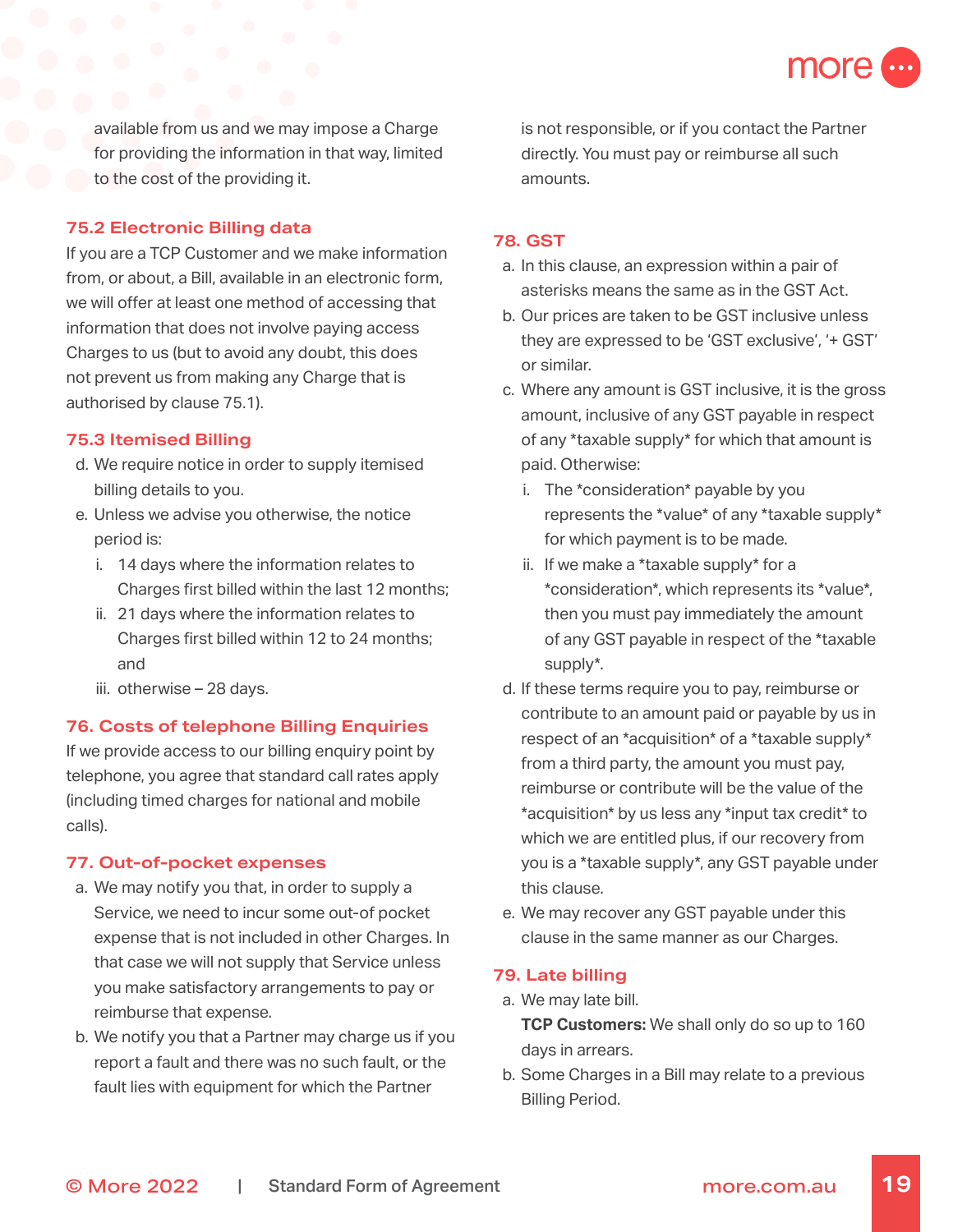

### **80. When you must pay**

- a. Where a Direct Debit or credit card arrangement applies, we may Extract payment for Charges:
	- i. after it is billed (if we issue a Bill for the Service); or
	- ii. after the end of the current Billing Period (if we do not issue a Bill for the Service). **TCP Customers:** All Billing information will be accessible before we do so, but you agree that we need not allow 10 working days before Extraction (as would otherwise be required by clause 5.7.1(c) of the TCP Code).
- b. If any Bill is overdue for payment, you must pay that Bill and any other Bill immediately.
- c. In any other case, you must pay a Bill within 14 days after its Bill Date.

### **81. How you can Pay**

- a. If your Plan specifies 'Direct Debit only' (or similar) then:
	- i. Direct Debit payment is a precondition to supply of Service to you.
	- ii. We may suspend the Service if Direct Debit arrangements are not maintained.
	- iii. You must not cause to be reversed any Direct Debit payment to us, unless you have our prior written approval. Otherwise, you must pay our reasonable costs (including legal fees if necessary) of reinstating the transaction. **TCP Customers:** We will not impose Credit Management Charges unless the Charges are a reimbursement of our costs and you are advised of their amount or method of calculation.
- b. In any other case:
	- i. Direct Debit is our preferred payment method and incurs no surcharges.
	- ii. You may pay by: A.MasterCard or Visa or any other card; or B. any other payment option –

we notify you that we accept for that Plan.

- iii. Payments made using credit cards or other payment options – except Direct Debit – may be subject to a surcharge as notified on our website or a Bill.
- c. If any payment you make is dishonoured we may charge you a reasonable payment dishonour fee and recover from you any fees charged by our bank which result from the dishonoured payment.

#### **82. Late payment (1)**

If a Bill is not paid on time:

- a. you are in breach of your Contract, and
- b. we may also charge:
	- i. interest at 1.5% a month from the date the Bill was due for payment until it is paid in full; or
	- ii. a reasonable late fee; and
	- iii. any collection fees and expenses that we incur.

**TCP Customers:** We will not impose Credit Management Charges unless the Charges are a reimbursement of our costs and you are advised of their amount or method of calculation.

# **83. Late Payment (2) – accounts over 60 days**

If your payment is 60 days or more overdue or we otherwise consider it is reasonable to do so –

- a. we may refer it to an external collections agency;
- b. we notify you that our collection fees and expenses under clause 82(b)(iii) may:
	- i. include the external agency's collection fee and/or
	- ii. include a minimum recovery charge. **TCP Customers:** We will not impose Credit Management Charges unless the Charges are a reimbursement of our costs and you are advised of their amount or method of calculation.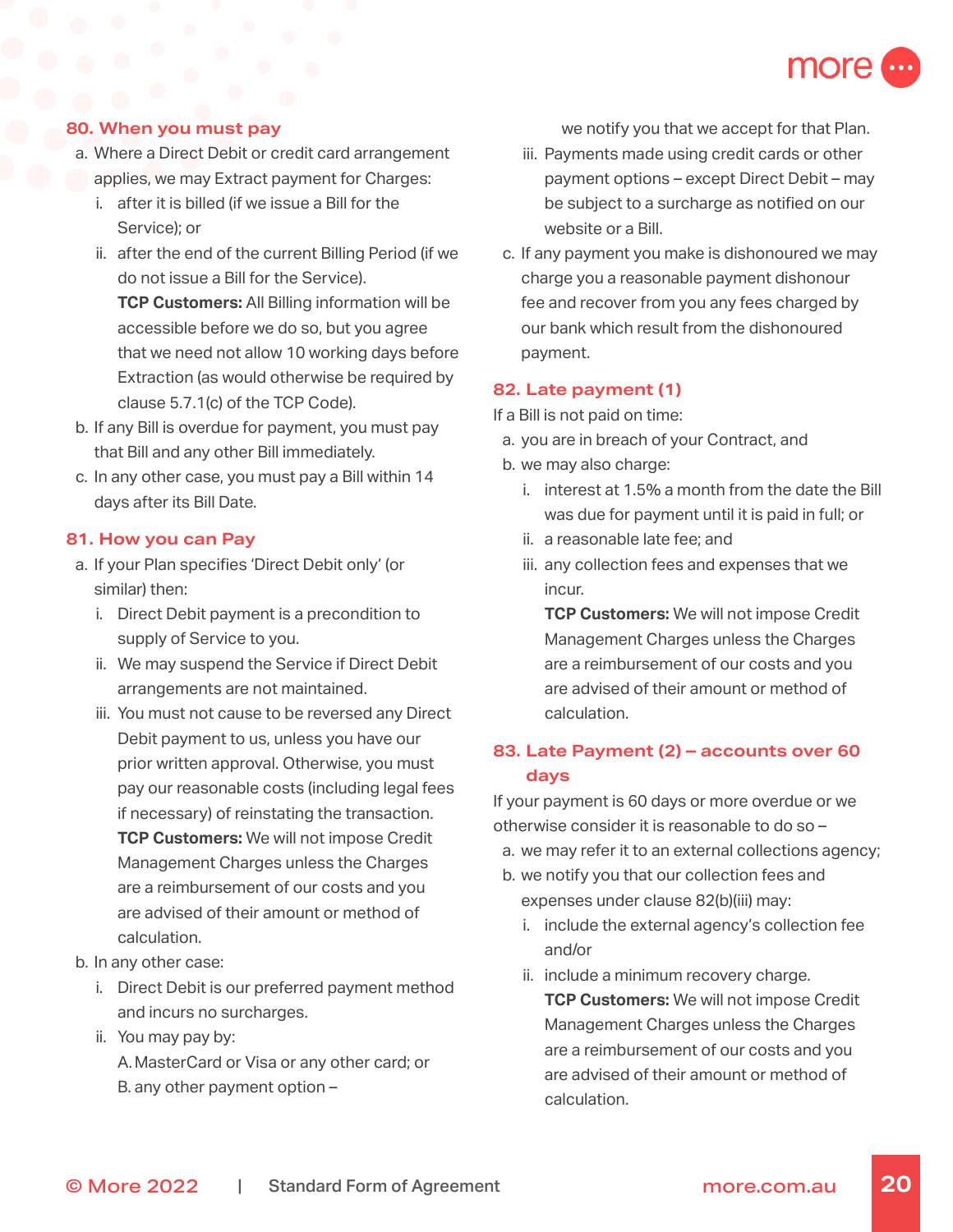

### **84. Early Termination Fees**

The amount of an Early Termination Fee that we are entitled to charge is:

- a. the amount specified in or calculated in accordance with the relevant Plan; or
- b. otherwise:
	- i. any amount we remain liable to pay to a third party (eg a wholesale supplier) for goods or services we cannot resell or resupply to other customers; and
	- ii. a reasonable estimate of our loss as a result of early termination.

### **85. Billing disputes**

- a. Our records of what you owe us are deemed to be right unless you show them to be wrong. ACL Consumers and ACL Small Businesses: This does not apply to you.
- b. If you dispute a bill, you must pay it on time. We shall credit you if it is later determined that you are entitled to a credit.

**TCP Customers:** We will not take Credit Management action in relation to a disputed amount that is the subject of an unresolved complaint, if we are aware that the complaint has not been resolved to your satisfaction and is being investigated by us, the TIO or a relevant recognised third party but:

- i. you must still pay all undisputed portions, and
- ii. if it is determined that some or all of the disputed portion is payable, you must pay that amount within 5 days.
- c. You may not raise a billing dispute more than 12 months after a bill is issued, and we will not pay any refund or give any credit in respect of a period prior to that.

# **86. Billing for unauthorised use of your account**

You are responsible for, and must pay for, all use

of your Service except for unauthorised use that results from our negligence or breach of a Consumer Guarantee.

### **87. Billing agents**

- a. We may bill you via a billing agent (eg another company in our group).
- b. Payment to our billing agent constitutes payment to us.
- c. Failure to pay our billing agent constitutes failure to pay us.

### **88. Calls to Mobiles**

- a. Unless otherwise expressly stated, our prices for usage of mobile phones (eg calls, messaging, data transfers) are always quoted on the basis that:
	- i. you are using the phone in Australia, and
	- ii. any phone you are calling or messaging is in Australia.
- b. We cannot necessarily know when a mobile telephone is outside its home network. If it is, extra Charges may apply.

### **89. Payment for third party services**

- a. Using a Service may depend on you having goods or services supplied by third parties. For instance:
	- i. In order to use a dial up internet Service, you must have a telephone line, and your modem will make calls using it.
	- ii. In order to use a local call Service, you must have a suitable handset.
- b. You are solely responsible for the costs of all third party goods and services you acquire.

### **90. Your cooperation**

a. You must give us all reasonable cooperation that we require in order to provide a Service to You, and fixing any problems that arise, and resolving any disputes that may arise or complaints that you may have.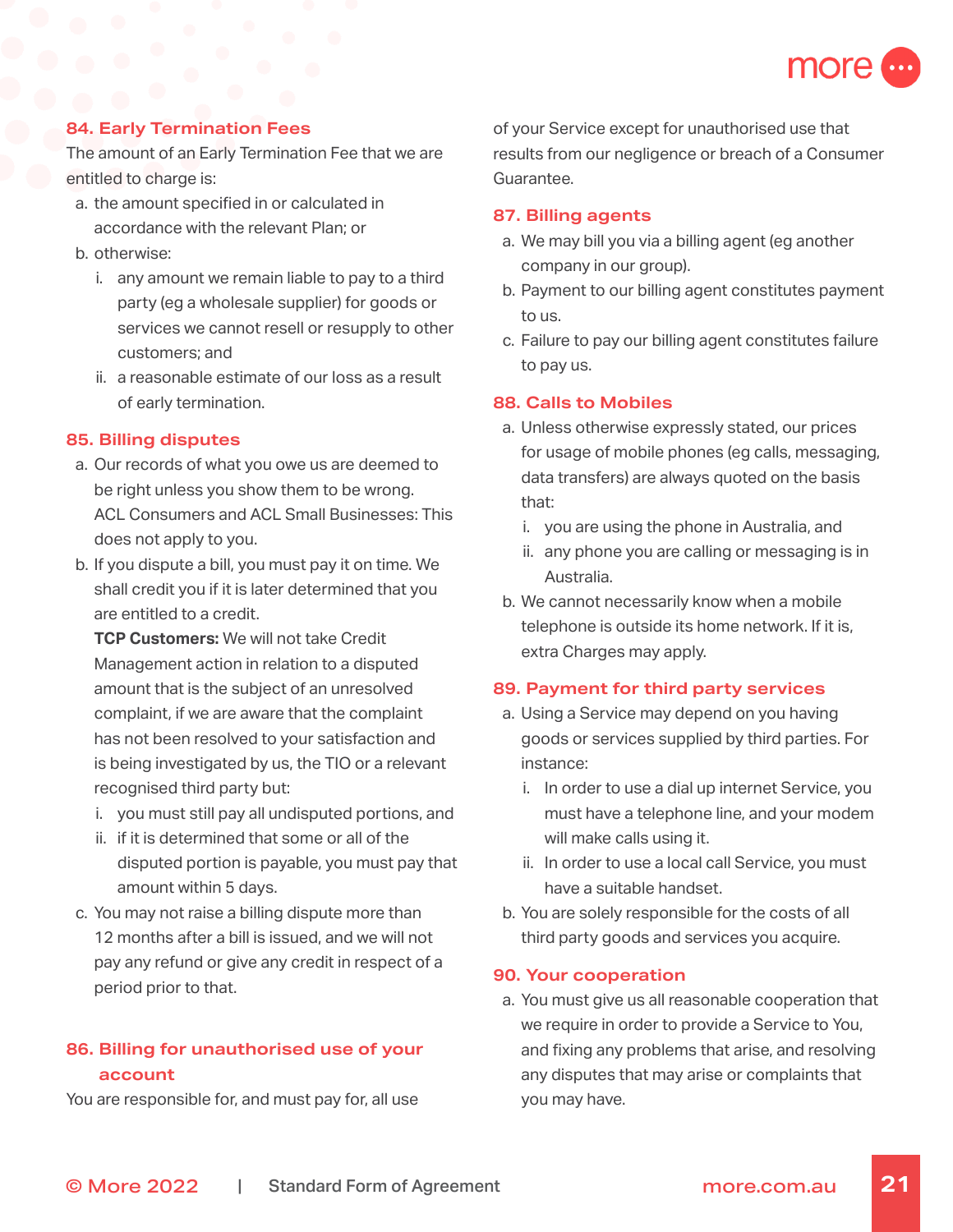

- b. You acknowledge that, where a Service is a carriage service within the meaning of the Telco Act, we or a Partner may be required:
	- i. to intercept communications over the Service, and
	- ii. monitor usage and retain data about the Service and communications over it.

# **91. Complaints – General (but see clause 92 if you are a TCP Customer)**

- a. If you have any complaints in connection with the Service (including complaints about your invoice) you should contact us first to resolve the complaint via the contact details available on our website.
- b. We will handle your complaint in accordance with our complaints procedure. You can get information on our complaints procedure by contacting us.
- c. You are also entitled to make a complaint to the Telecommunications Industry Ombudsman and possibly to the Consumer Affairs office (however described) in your state. We ask that you notify us before you do so, so that we have the opportunity to try to resolve your complaint at that stage.
- d. We may bill you a reasonable complaint handling Charge.

### **92. TCP Customers and Complaints**

If you are a TCP Customer:

- a. We will handle complaints in accordance with the Complaint Handling Procedure on our website, and the TCP Code.
- b. Our Complaint Handling Procedure will be free of charge other than for:
	- i. call costs at local rates or low cost when calling from our network;
	- ii. a costs recovery levy of providing access to information we hold about you that we collected more than 2 years earlier;

iii. a costs recovery levy of providing information that is not in the standard form generated by our customer records and billing systems or is equivalent to more than 50 A4 pages.

# **93. Termination & suspension by us (1): Early termination**

Subject to clause 95, we may terminate a Contract, or suspend or restrict Service if, in relation to that or any other Contract or Service:

- a. you fail to pay us any money that is due;
- b. your Credit Assessment Information was materially adversely inaccurate;
- c. you threaten not to pay us money that you owe us, or will owe us in the future;
- d. you cause to be reversed any Direct Debit or credit card payment to us (except with our prior written agreement);
- e. you are in material breach of your Contract;
- f. you are subject to an Insolvency Event (except for as long as an Insolvency Protection Stay applies – see clause 101);
- g. we reasonably believe that you have vacated your Service Address without notice to us;
- h. we reasonably consider that it is desirable to do so to facilitate Network maintenance or to protect the Network from harm;
- i. it becomes technically infeasible for us to continue Service;
- j. you use a Service in a way that places unreasonable demands on our Network;
- k. we are unable to obtain access to your Service Address as required to provide, maintain or repair the Service;
- l. there is an emergency that warrants it;
- m.you have told us that you no longer require the Service;
- n. if we reasonably suspect fraud or attempted fraud involving the Service;
- o. we suspend, become entitled to suspend, the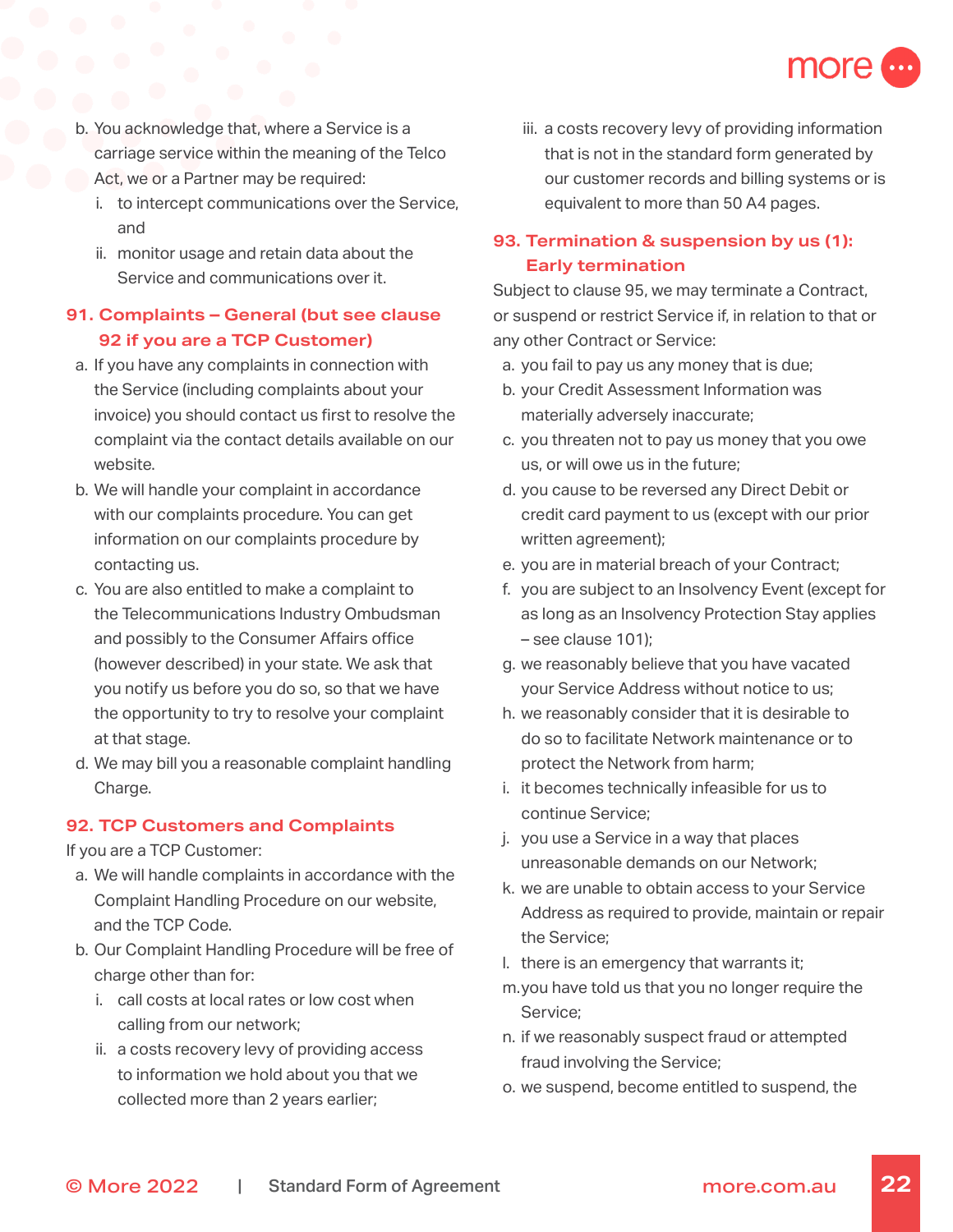

Service, and the suspension or entitlement continues for more than a month (except for as long as an Insolvency Protection Stay applies – see clause 101);

- p. you are, or become, a carrier or carriage service provider under the Telco Act (and we did not agree to provide you with Service despite that); or
- q. in any other circumstances stated elsewhere in our Customer Terms.

We may charge a reconnection Charge following action under this clause unless it resulted from our mistake.

# **94. Termination & suspension by us (2): Other events**

Subject to clause 95:

- a. We may terminate a Contract or suspend performance of our obligations under the Contract if you die or are subject to an Insolvency Event, if we have a reasonable belief that we are unlikely to receive or retain payments for amounts due and payable by you under the Contract (except for as long as an Insolvency Protection Stay applies – see clause 101).
- b. We may suspend or restrict the supply Service if there are reasonable grounds for believing:
	- i. a serious threat or risk exists to the security or integrity of the Network, or
	- ii. the provision of the Service may cause death, personal injury or damage to property.
- c. We may suspend or restrict Service in cases of emergency, including for the provision of support to emergency and other essential services.
- d. We may terminate a Contract or suspend or limit or vary performance of our obligations under it to comply with:
	- i. legislative or regulatory requirements, or
	- ii. the order of a court or lawful direction of a competent authority – to the extent the

legislative or regulatory requirements or order or direction unavoidably requires us to do so.

e. We may suspend, intercept or terminate a service in order to comply with a warrant or other court order, or as otherwise required or authorised by law.

# **95. TCP Customers – Disconnection, Suspension and Restriction**

If you are a TCP Customer:

- a. we will not disconnect, suspend or restrict a Service for credit and/or debt management reasons, without first informing you unless:
	- i. we assess that you or the account status presents an unacceptably high credit risk to us; or
	- ii. we reasonably suspect fraud or attempted fraud; or
	- iii. you have nominated to us an agreed point at which Service will be limited and that point has been reached; and
- b. except where clause 95(a) applies, we will give you at least 5 working days' notice prior to disconnecting, suspending or restricting your Service, including an indication of the earliest date disconnection, suspension or restriction could occur and the date of issue of correspondence if you are informed in writing; and
- c. we shall otherwise comply with the rules in the TCP Code about disconnection, suspension or restriction of the Service.

### **96. Early termination by you**

- a. You are not entitled to simply choose to terminate a Contract during its fixed or minimum term, unless our Customer Terms or the law says otherwise.
- b. Our Plans are priced on the basis that you will complete your Contract.
- c. Where you are entitled to terminate your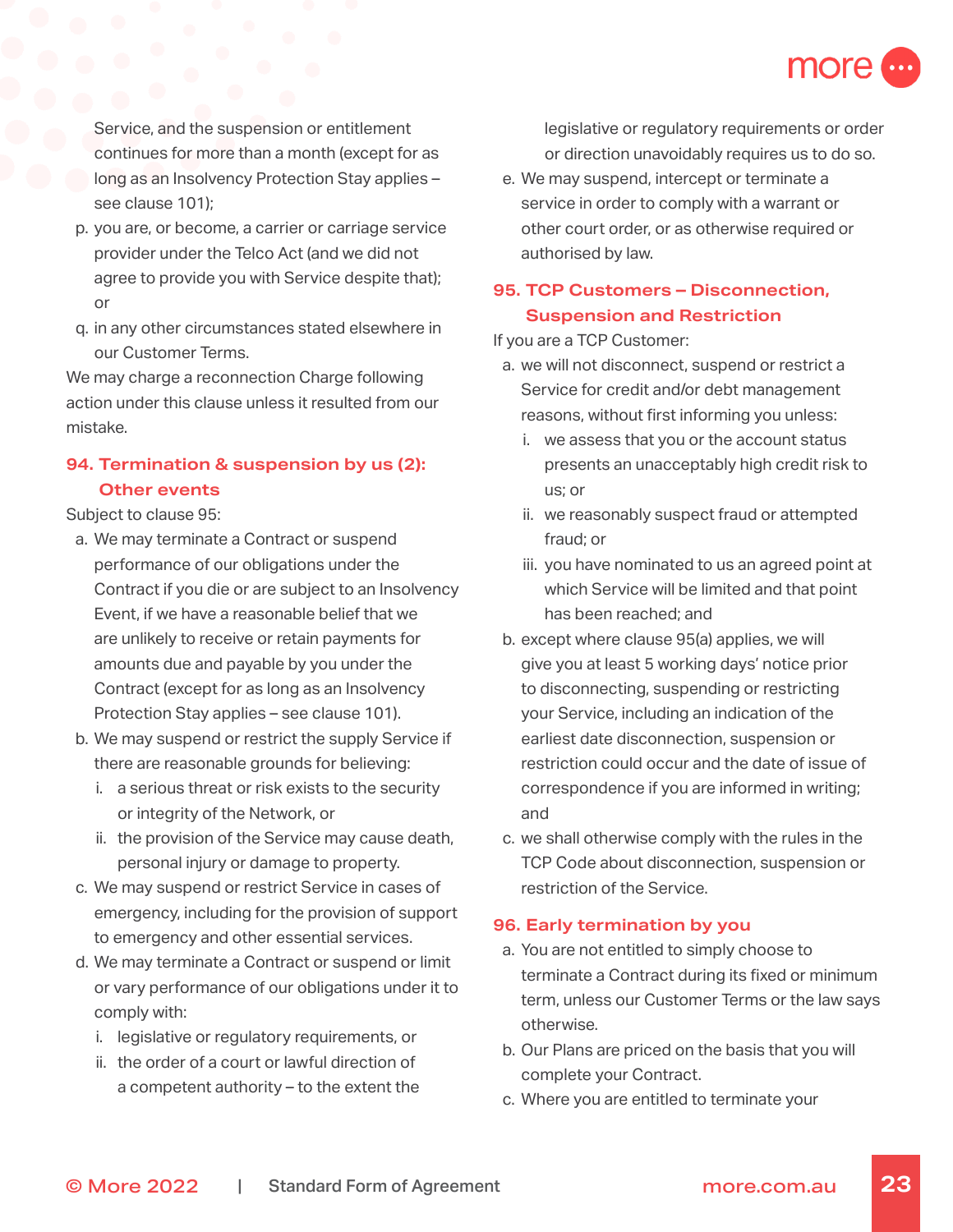

Contract early (eg because we have offered you that option following a variation to your Contract) we may bill you for:

- i. any outstanding amounts for installation costs or equipment that can be used in connection with services provided by other suppliers; and
- ii. usage or network access charges incurred up to the date on which the Contract ends.
- d. If we agree that you may terminate it early in any other circumstances, we may bill you:
	- i. an Early Termination Fee;
	- ii. any applicable amounts under clause 96(e);
	- iii. a reasonable administration Charge;
	- iv. usage or network access charges incurred up to the date on which the Contract ends; and
	- v. any other Charge that is specified in the applicable Plan or the Price List.
- e. Some of our Plans discount, defer or waive normal equipment or installation costs (eg include a \$0 up-front modem or zero set up fees) in exchange for a certain minimum or fixed term. If you want to terminate a Contract under such a Plan early (and if we agree that you may do so) we may also bill you an additional Charge for those items representing their reasonable value prorated against the portion of the minimum or fixed term that is to be truncated.

### **97. Termination by you**

You may terminate your Contract:

- a. (except during a fixed or minimum term) on at least 30 days' written notice, taking effect at the end of a Billing Period (eg if you give notice on 26 March, your Contract ends on 30 April next); or
- b. in any other circumstances where your Contract provides for it.

### **98. Post-termination**

If your Contract ends:

a. Our obligations to you under that Contract are

at an end (except for any accrued entitlements you may have under the consumer rights and remedies referred to in clauses 45 and 46).

- b. We may bill you for any Services we have not yet invoiced and all other amounts we are entitled to under the Contract.
- c. All bills are payable immediately.
- d. You authorise us to recover any undisputed outstanding Charges and Early Termination Fees from any overpayment you have made, or Direct Debit them from your credit card or bank account if you normally pay by Direct Debit.
- e. You must return to us, promptly, any of our Equipment under your control. (If you fail to do so, we may bill you a reasonable Charge for it.)
- f. Any cause of action that either of us had against the other pre-dating the termination is not affected,
- g. The limitations of our liability, and our rights of indemnity, under our Customer Terms continue,
- h. No other Contract is affected unless we also terminate it.

Otherwise, that Contract is at an end for all purposes.

### **99. Suspension of Service**

We may suspend a Service at any time, without liability and immediately and (except in the case of an emergency or your death) by reasonable notice to you, if:

- a. there are problems with the Network, or we or our Partners need to suspend the Services to conduct operational and maintenance work on the Network;
- b. you fail to pay any amount owing to us in respect of the Service under your Customer Contract (which is not the subject of a bona fide dispute) by the due date, and you fail to pay that amount within the period specified in any subsequent notice we send you;
- c. you breach your Customer Contract, including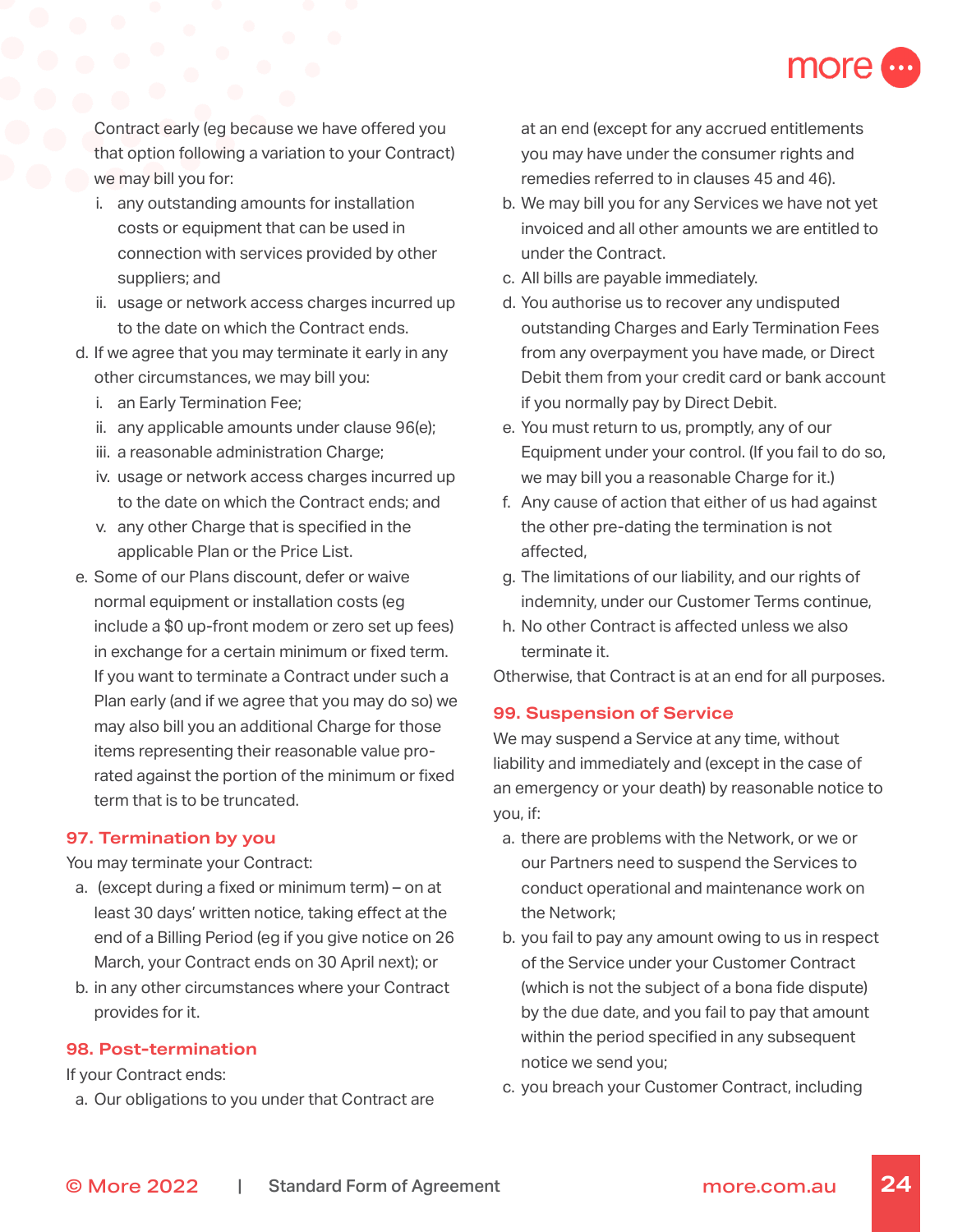

terms relating to your use of the Service or any Acceptable Use Policy, and that breach cannot be remedied;

- d. you breach your Customer Contract, including terms relating to your use of the Service or any Acceptable Use Policy, and that breach can be remedied, but you do not remedy that breach within 30 days of receipt of a notice from us requiring the breach to be remedied;
- e. you are subject to an Insolvency Event (except for as long as an Insolvency Protection Stay applies – see clause 101);
- f. we reasonably suspect that you, an End User or any person in connection with the Service is fraudulent or where evidence suggests illegal conduct in relation to the Service;
- g. we reasonably believe that you may be a credit risk in relation to the Service (except for as long as an Insolvency Protection Stay applies – see clause 101);
- h. you are a natural person (ie not a company) and you die;
- i. there is an emergency;
- j. there is a threat or risk to the security of the Service or integrity of the Network;
- k. the Service may cause death, personal injury or damage to property;
- l. we are required to do so to comply with any law or direction of any Regulator;
- m.an Intervening Event occurs; or
- n. we are otherwise entitled to do so under your Contract.

# **100. Charges during a period of suspension**

If we suspend Service:

- a. because of your fault or breach of your Contract – you remain liable for all Charges payable under your Contract during the period of suspension;
- b. otherwise you are entitled to a pro rata

reduction in Charges in respect of the period of suspension.

#### **101. Insolvency Protection Stays**

- a. If:
	- i. you are a corporation; and
	- ii. your Contract started on or after 1 July 2018 – our enforcement of certain rights may be stayed by the operation of sections 415D, 434J or 451E of the Corporations Act (Insolvency Protection Stay).
- b. If and for as long as an Insolvency Protection Stay operates, we do not assert an entitlement to enforce any right that is subject to it.
- c. This clause 101 does not prevent us from disputing that an Insolvency Protection Stay applies, or making an application for an Insolvency Protection Stay to be lifted in whole or part or otherwise exercising our legal rights.

### **102. Errors in our documents**

- a. Clerical or computation errors and misprints in any document that we provide to you in connection with your Contract, including any Plan terms, catalogues, price lists, delivery dockets, invoices, statements or credit notes, may be corrected by us reissuing the document or by otherwise giving you notice of the error or misprint with reference to the original document.
- b. You are not entitled to a reduction or variation in the price of the Services by reason of any such errors or misprints.

### **103. Carrier or Carriage Service Provider**

- a. You promise that you are not a carrier or a Carriage Service Provider.
- b. If you do become a Carrier or a Carriage Service Provider, then we or our Partners may immediately cancel the Service and terminate your Contract by notice to you.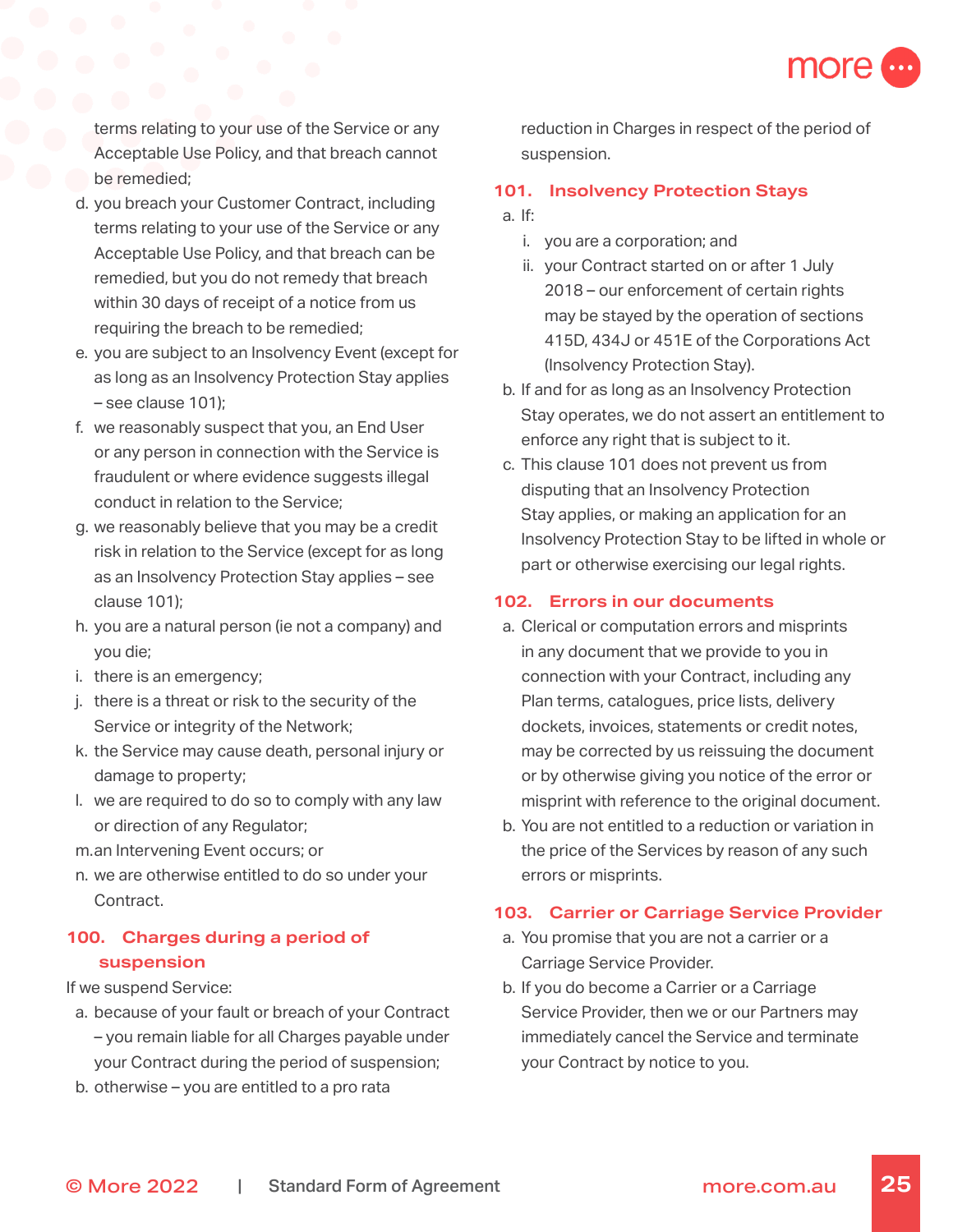

# **104. Provision of Services by our Partners**

- a. If we terminate an arrangement with a Partner through which we supply the Service to you, you acknowledge that our Partner may arrange to supply you with the Service directly.
- b. If our rights and obligations under your Contract are assigned or novated to our Partner in order to supply the Service directly to you, you acknowledge that the rate plan and Charges applicable to the provision of the Service may be altered to the nearest applicable Partner rate plan.

### **105. Assignment**

We may assign or novate all or part of our rights and obligations under your Contract without your consent as long as it is not to your detriment. You cannot assign or novate all or part of your rights and obligations under your Contract unless we agree in writing.

#### **106. Notices**

#### **106.1 How we give notices**

Subject to clause 106.2, we may give notice to you in connection with, or as required by, our Customer Terms:

- a. in person;
- b. by fax;
- c. by email;
- d. by post;
- e. by text and Instant Messaging; or
- f. in any other way allowed by law or by giving you (by one of the above means) notice of the address of a web page where the notice can be read.

### **106.2 Form of notice**

- g. If our Customer Terms, or any Law, requires a notice to be in writing, we will give it in writing.
- h. Otherwise, we may give a notice:
- i. verbally or in writing; or
- ii. by voice call (including an a robocall call or a recorded message that contains the notice) or, if you do not answer a voice call, by leaving voicemail.

### **106.3 Address or number for notices**

We may direct a notice to:

- a. a number or address that we reasonably believe to be current;
- b. in any event, the most recent number or address that you have notified to us; and
- c. if you are a company, your registered office.

### **106.4 Time of receipt**

A notice is taken to have been received:

- a. if we give it to you in person (including a voice call you are a party to) – at the time of delivery;
- b. if we give it to you by voicemail during business hours in your locality – two hours later;
- c. if we give it to you by voicemail outside business hours in your locality – at 9am on the next Business Day in your locality;
- d. if we fax it during business hours in your locality – two hours later, subject to our fax machine receiving a successful transmission confirmation;
- e. if we fax it outside business hours in your locality – at 9am on the next Business Day in your locality, subject to our fax machine receiving a successful transmission confirmation;
- f. if we email it during business hours in your locality – two hours later, subject to a 'delivery failure' message not being received;
- g. if we email it outside business hours in your locality – at 9am on the next Business Day in your locality, subject to a 'delivery failure' message not being received;
- h. if we post it at noon on the third Business Day after posting;
- i. if we send it by text or Instant Message during business hours in your locality – two hours later;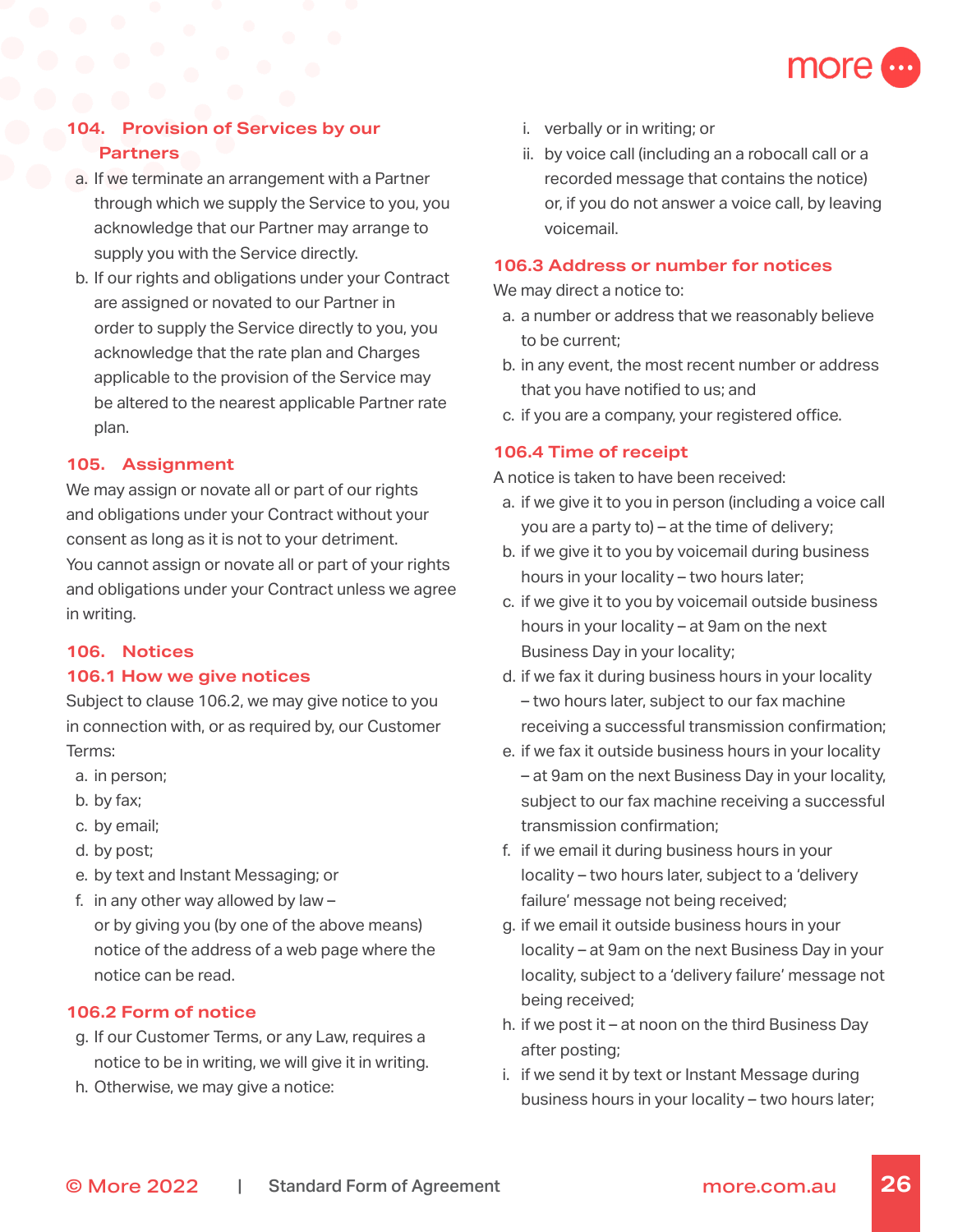

- j. if we send it by text or Instant Message outside business hours in your locality – at 9am on the next Business Day in your locality;
- k. if we send you notice of the address of a web page – two hours after that notice is taken to have been received; or
- l. if there is evidence that you received it at an earlier time – that earlier time.

#### **107. Governing law**

Your Contract is governed by and must be construed in accordance with the laws of Victoria. You and we submit to the exclusive jurisdiction of the courts of Victoria and the Commonwealth of Australia.

#### **108. Entire agreement**

Your Contract is the entire agreement between you and us regarding its subject matter, and you acknowledge that:

- a. your Contract does not include any term, condition, warranty, representation or guarantee that is not expressly set out in it, other than a Consumer Guarantee to the extent it may not lawfully be excluded; and
- b. you have not relied on any representation that is not expressly set out in your Contract.

#### **109. Delays**

- a. Time is not of the essence in the performance of our obligations, including the provision of Service, under your Contract.
- b. We are not liable to you for any delay in the provision of any Service.
- c. You may not cancel or amend an order for a service on the grounds of any delay in providing it.

**ACL Consumers and ACL Small Businesses:** If your Contract does not fix a time within which a Service will be provided and the time is not to be determined in a way agreed between us, we shall supply it within a reasonable time and you may have rights and

remedies under the ACL if we fail to do so.

### **110. No waiver**

A failure, delay, relaxation or indulgence by us in exercising any power or right conferred under your Contract (such as a right that we have due to your breach of your Contract) does not operate as a waiver of the power or right.

#### **111. Commission**

We may pay a commission to any agent, employee, contractor or dealer in connection with the acquisition of the Services and your Customer Contract.

#### **112. Information about your rights**

Information and advice about your rights can be obtained by contacting the Australian Communications and Media Authority, the Telecommunications Industry Ombudsman, the Australian Competition and Consumer Commission, or the relevant Department of Fair Trading or Department of Consumer Affairs in your State or Territory.

#### **113. Complaints and assistance services**

Our contact details are available on our website. You may contact us and make any complaint by contacting us or the following assistance services:

- a. Customer Service – [1800 733 368](tel:1800733368) .
- b. National Relay Service 133 677 or [1800 555](tel:1800555677)  [677](tel:1800555677)
- c. Translating and Interpreting Service 131 450

#### **114. Commercial Electronic Messaging**

- a. Subject to this clause, we may send you Commercial Electronic Messages regarding telecommunications goods and services, and ancillary goods and services, and you consent to us doing so.
- b. Your consent under clause 114(a):
	- i. applies while your Contract is in force and for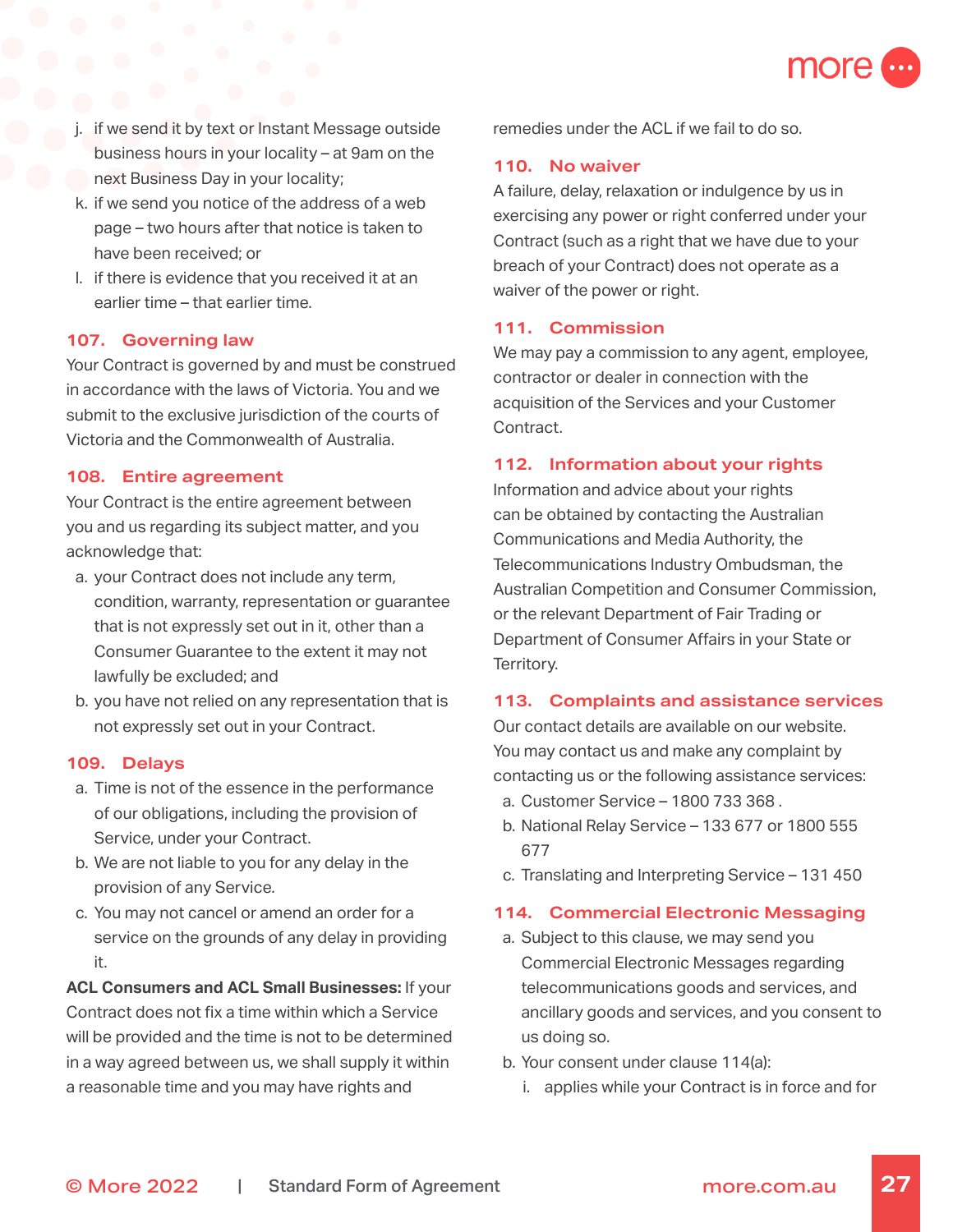

a year afterwards; and

- ii. is in addition to any other consent that you may give, or which may be inferred, for the purposes of section 16(2) of the Spam Act; but
- iii. terminates if you give us reasonable written notice that it is withdrawn.
- c. Any Commercial Electronic Message we send you does not have to comply with section 18(1) of the Spam Act.
- d. This clause 114 survives the termination of your Contract.

### **115. Interpreting your Contract**

- a. If an expression is defined in the Dictionary in clause 116, that is what it means.
- b. If an expression is defined in the Dictionary, grammatical derivatives of that expression have a corresponding meaning. (For instance, if 'to colour' means 'to paint blue', then 'coloured' means 'painted blue'.)
- c. Expressions like 'includes', 'including', 'eg' and 'such as' are not words of limitation. Any examples that follow them are not to be taken as an exhaustive list.
- d. The rule of construction known as ejusdem generis shall not apply, and clauses containing examples shall be construed without regard to that rule.
- e. A provision of your Contract will not be construed against a party because that party proposed or drafted it.
- f. Headings are only for convenience. They are to be ignored when interpreting our Customer Terms.
- g. A schedule to a document is part of that document.
- h. A reference to the singular includes the plural and vice versa.
- i. There is no significance in the use of gender-

specific language.

- j. A 'person' includes any entity which can sue and be sued.
- k. A 'person' includes any legal successor to or representative of that person.
- l. A reference to a law includes any amendment or replacement of that law.
- m.Anything that is unenforceable must be read down, to the point of severance if necessary.
- n. Anything we can do, we may do through an appropriately authorised representative.
- o. Any matter in our discretion is in our absolute and unfettered discretion.
- p. A reference to a document includes the document as modified from time to time and any document replacing it.
- q. If something is to be or may be done on a day that is not a Business Day then it must be done on or before the next Business Day.
- r. The word 'month' means calendar month and 'year' means 12 months.
- s. The words 'in writing' include any communication sent by letter, facsimile transmission or email or any other form of communication capable of being read by the recipient.
- t. A reference to all or any part of a statute, rule, regulation or ordinance (statute) includes that statute as amended, consolidated, re-enacted or replaced from time to time.
- u. Money amounts are stated in Australian currency unless otherwise specified.
- v. A reference to a 'notice' means a notice that can be read, unless stated otherwise.

### **116. Dictionary**

Account Page means a web page or facility we may provide that permits you to view and / or manage details of your account.

Acceptable Use Policy means a policy so titled and issued under clause 11.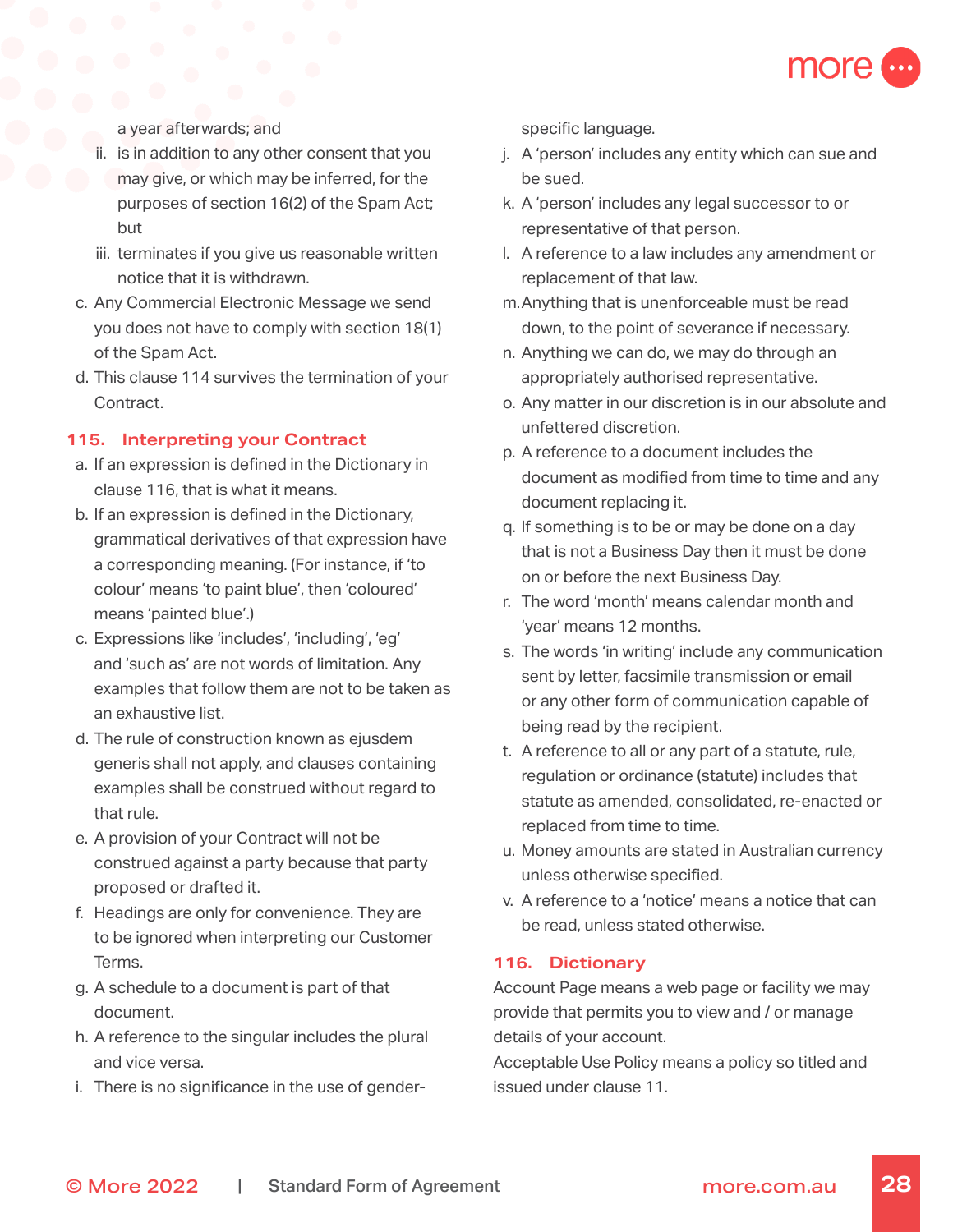

ACL means Australian Consumer Law, which is set out in Schedule 2 of the Competition and Consumer Act 2010.

ACL Consumer means an individual who enters a Standard Form Contract for goods and/or services wholly or predominantly for personal, domestic or household use or consumption.

ACL Small Business means a business that:

- a. enters a Standard Form Contract on or after 12 November 2016 that:
	- i. has a duration of 12 months or less and an upfront consideration or \$300,000 or less; or
	- ii. has a duration of more than 12 months and an upfront consideration of \$1,000,000 or less; and
- b. when it enters the Contract, employs fewer than 20 persons (excluding casual employees who are not employed on a regular and systematic basis).

**Application Date** – see clause 26(a).

**Advocate** means the same as in the TCP Code. **Authorised Representative** means the same as in the TCP Code.

**Automatic Direct Debit** means a periodic payment that is automatically deducted by us from your nominated financial institution account.

**Bill** means an invoice from us stating Charges that you are liable to pay and, where the TCP Code applies, including debits and credits applied during that Billing Period and advising you of the total amount due, or in credit, and where an amount is due, the payment method.

**Billing Period** – see clause 71(a).

**Bundled Equipment** - see clause 18.

**Business Day** – Monday to Friday excluding statutory holidays.

**Carriage Service** means the same as in the Telco Act.

**Carriage Service Provider** means the same as in the Telco Act.

**Carrier** means the same as in the Telco Act.

**Charge** means a charge applicable under your Customer Contract.

**Claim** means any and all claims, alleged claims, actions, suits or proceedings by any person of any nature or kind, whether in contract, tort (including negligence) at common law, in equity, under statute or otherwise however arising (including by way of set off, cross-claim or counterclaim).

**Commercial Electronic Message** means the same as in the Spam Act.

**Consumer Contract** means the same as in the ACL. **Consumer Guarantee** means the same as in the ACL.

**Contract** means the same as Customer Contract. **Contract Date** – see clause 26(b).

**Credit Assessment Information** means information that we obtain from you and reasonably use for the purpose of assessing your capacity to pay for Telco Products you ask us to supply.

**Credit Management** means the process by which we:

- c. help customers to manage their expenditure on Services;
- d. manage any credit risk to us; and
- e. collect outstanding debts from customers and former customers.

**Customer Contract** – see clause 4.

**Customer Terms** – see clause 1.

**Delivery Date** – see clause 36.

**Dictionary** means this table of defined terms.

**Direct Debit** means a payment that is deducted by us from your nominated financial institution account, including an Automatic Direct Debit.

**DPU** means equipment used by NBN Co in

connection with an NBN FTTC Service.

**Early Termination Fee** – see clause 84.

**End User** – see clause 28(b).

**Equipment** means a handset, modem, SIM card, router, cabling or other hardware.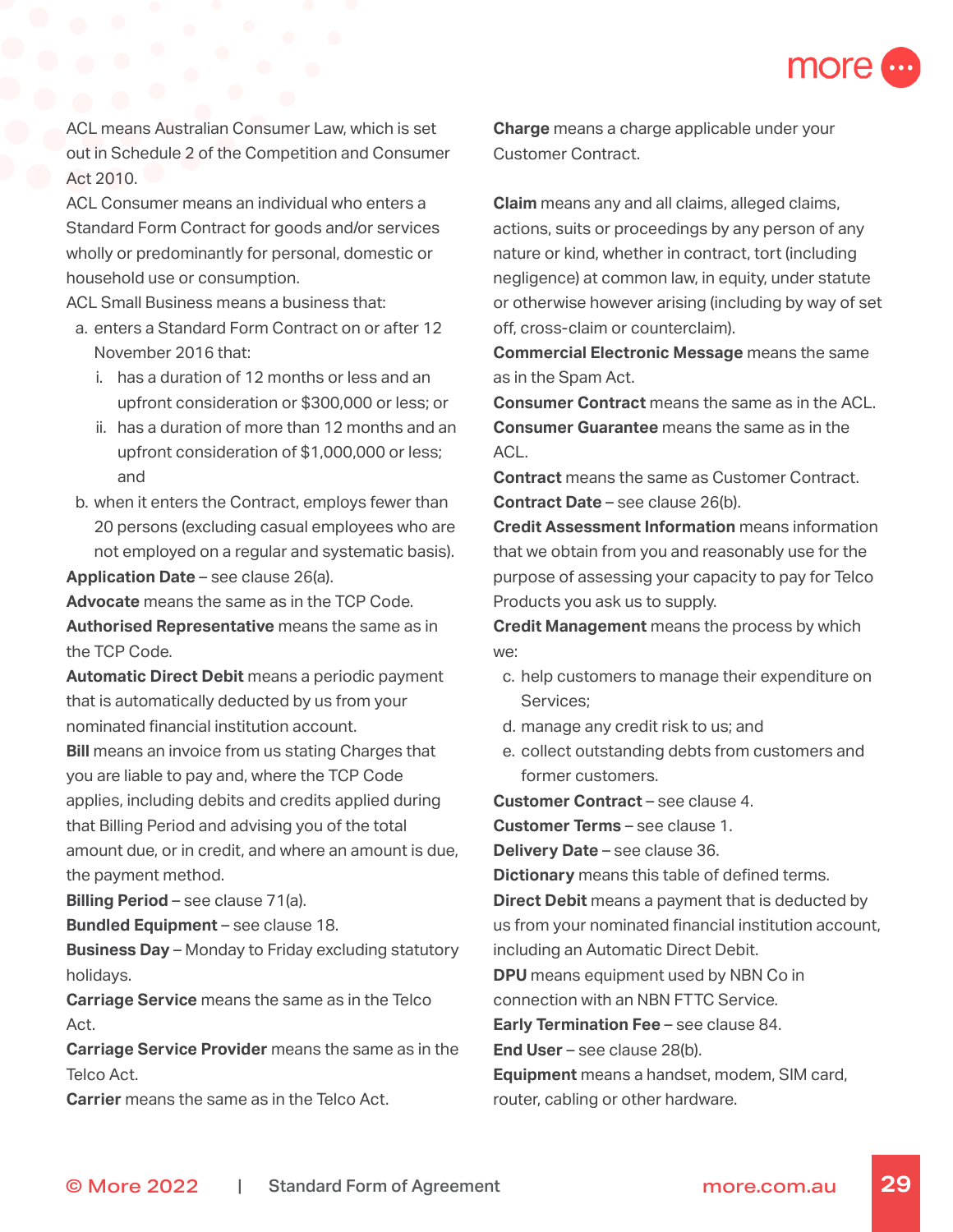

**Exploitative Use** – see clause 30(a). **Extract** means deduct an amount by Direct Debit. **Facilities** means equipment and network infrastructure of all kinds used to provide or in connection with the provision of a Service. **Fair Use Policy** means a policy so titled and issued

**Fixed Wireless** means the network technology known as fixed wireless.

under clause 11.

**FTTB** means Fibre To The Basement network architecture.

**FTTB-ready** means, in relation to a Service Address, that the Service Address is connected to the nbn as far as the basement or another suitable distribution point within or adjacent to the Service Address.

**FTTC** means Fibre To The Curb network architecture. **FTTN** means Fibre To The Node network architecture.

**FTTP** means Fibre To The Premises network architecture.

**General Terms** means the terms in Part C. **GST** means Goods and Services Tax.

**GST Act** means A New Tax System (Goods and Services Tax) Act 1999.

**IDC** means a code that identifies this version of our Customer Terms ie CMSFOA20190412-TYD. **Inbound Number** means a 1300, 13 or 1800 number or any other number that functions as a virtual telephone number that can be routed to flexible answer points.

**Insolvency Event** includes an event where a receiver or receiver and manager is appointed over any of your property or assets, an administrator, liquidator or provisional liquidator is appointed to you, you enter into any arrangement with your creditors, you become unable to pay your debts when they are due, you are wound up or become bankrupt, or any other analogous event or circumstance occurs under the laws of any jurisdiction.

**Insolvency Protection Stay** – see clause 101.

**Instant Messaging** means SMS, RCS message, iMessage, Facebook Messenger and any similar messaging service by which you and we can exchange text or voice messages.

**Internet Service** a Service that provides access to the Internet.

**Intervening Event** means an event beyond our reasonable control which interferes with and prevents us from providing the Services to you. Such events include any act or omission of our Partners, any disruption to our or our Partners' networks, infrastructure and equipment, failure of any electrical power supply, changes to any laws or regulations, and acts of God, lightning strikes, earthquakes, floods or other natural disaster.

**Law** means law, Act of Parliament, regulation, mandatory standard and industry code and including a requirement or direction of any Regulator.

**Listed Carriage Service** means the same as in the Telco Act (but covers most public voice and data communications services).

**Loss** means losses, harm, damages, liabilities, charges, expenses, compensation, fine, penalty, payment outgoings or costs and all related costs and expenses (including reasonable legal fees and reasonable costs of investigation, litigation, settlement, judgment, appeal, interest and penalties) of any nature or kind, however it arises and whether it is present or future, fixed or unascertained actual or contingent, including but not limited to:

- f. economic loss;
- g. business interruption;
- h. loss of revenue, profits, actual or potential business opportunities or contracts;
- i. anticipated savings;
- j. loss of profits;
- k. loss of data;
- l. indirect or consequential loss;

m.an obligation to indemnify another person;

n. an obligation to contribute to the compensation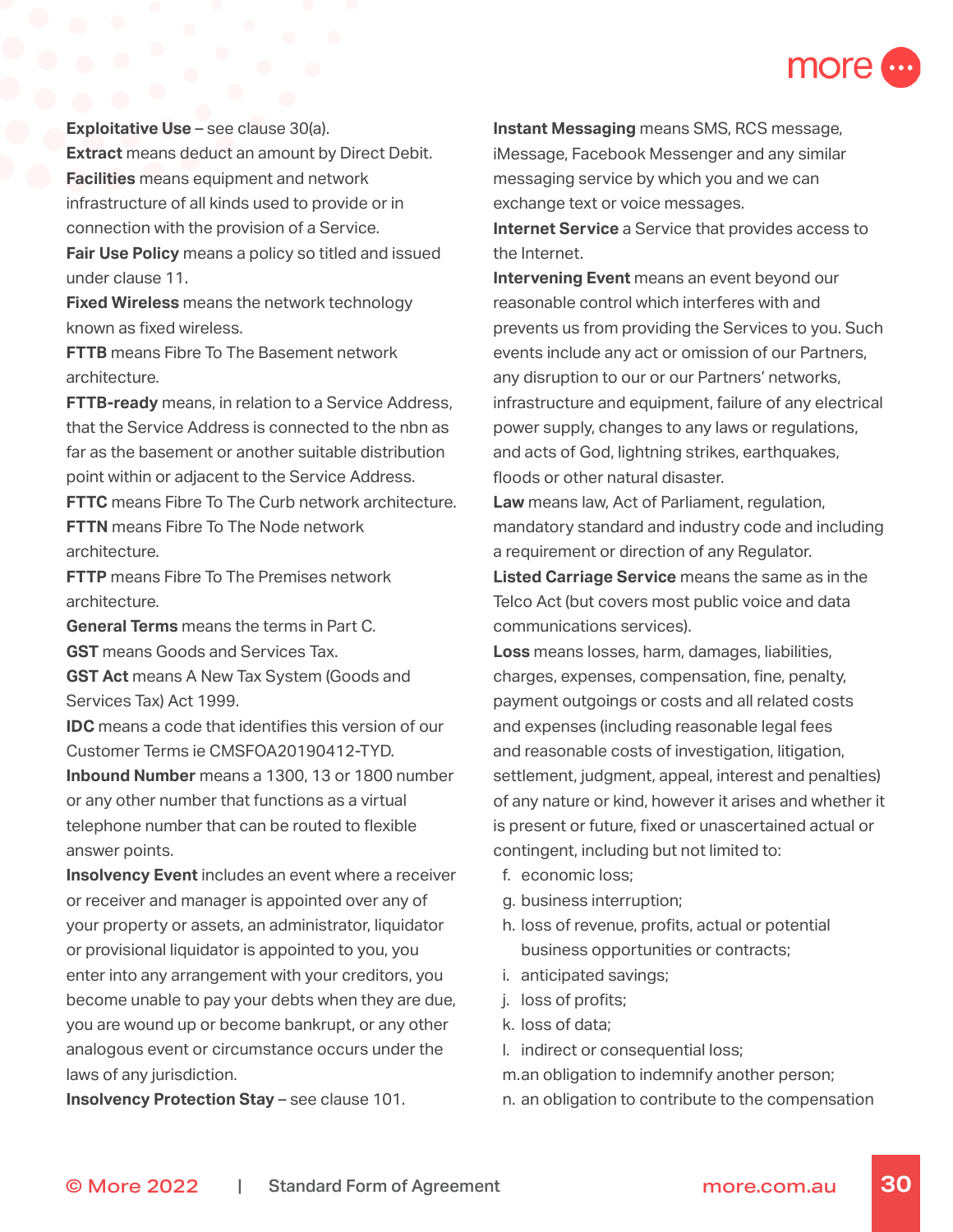

of loss or damage suffered by another person. **MDF** means the main distribution frame in the multioccupancy building in which your Service Address is located.

**Naked DSL** means a DSL Internet Service that we expressly offer on terms that you need not acquire or maintain a Standard Telephone Service using the same copper pair as the one used to supply the DSL Internet Service.

**nbn** means either:

- o. NBN Co and any nbn Sub-Wholesaler and their related bodies corporate and their respective officers, employees, agents, subcontractors and consultants; or
- p. the national broadband network it directly or indirectly owns and/or operates and/or controls – as the context requires.

**nbn Boundary** means the point where an nbn Service is provided, ie:

- q. in relation to an nbn FTTP Service, an nbn HFC Service and an nbn Fixed Wireless Service – your side of the user network interface on the nbn Connection Box;
- r. in relation to an nbn FTTB service your side of the user network interface on the MDF;
- s. in relation to an nbn FTTC Service:
	- i. if your premises have an MDF your side of the user network interface on the MDF; or
	- ii. otherwise the first phone point on the line after the line enters your building or your side of the user network interface on the NCD;
- t. in relation to an nbn FTTN Service your first phone point on the line after the line enters your building.

**NBN Co** means NBN Co Ltd ACN 136 533 741. **nbn Connection Box** means a network termination device supplied through nbn for use with an nbn Service including data and/or voice ports. **nbn Equipment** means any equipment that is owned,

operated or controlled by nbn.

**nbn Fair Use Policy** means the document entitled Fair Use Policy published at **[www.nbnco.com.au/](http://www.nbnco.com.au/content/dam/nbnco2/documents/sfaa-wba2-product-catalogue-fair-use-policy_20160407.p) [content/dam/nbnco2/documents/sfaa-wba2](http://www.nbnco.com.au/content/dam/nbnco2/documents/sfaa-wba2-product-catalogue-fair-use-policy_20160407.p) [product-catalogue-fair-use-policy\\_20160407.pdf](http://www.nbnco.com.au/content/dam/nbnco2/documents/sfaa-wba2-product-catalogue-fair-use-policy_20160407.p)**

(or another address chosen by nbn from time to time) as re-named, updated or replaced from time to time. **nbn Fixed Wireless Network** means the parts of the nbn where service is delivered by Fixed Wireless. **nbn Fixed Wireless Service** means an nbn Service using Fixed Wireless.

**nbn FTTC Network** means the parts of the nbn where service is delivered using FTTC.

**nbn FTTN Network** means the parts of the nbn where service is delivered using FTTB.

**nbn FTTB Service** means an nbn Service using FTTB.

**nbn FTTN Network** means the parts of the nbn where service is delivered using FTTN.

**nbn FTTN Service** means an nbn Service using FTTN.

**nbn FTTP Network** means the parts of the nbn where service is delivered using FTTP.

**nbn FTTP Service** means an nbn Service using FTTP.

**nbn HFC Network** means the hybrid fibre coaxial cable parts of the nbn.

**nbn HFC Service** means an nbn Service supplied using the nbn HFC Network.

**nbn Information** means relevant information provided to us by nbn about using the nbn, which we pass on to you from time to time.

**nbn Operations Manual** means the document titled NBN Co Operations Manual, published at **[www.](http://www.nbnco.com.au/content/dam/nbnco2/documents/sfaa-wba2-operations-manual_20170320.pdf) [nbnco.com.au/content/dam/nbnco2/documents/](http://www.nbnco.com.au/content/dam/nbnco2/documents/sfaa-wba2-operations-manual_20170320.pdf) [sfaa-wba2-operations-manual\\_20170320.pdf](http://www.nbnco.com.au/content/dam/nbnco2/documents/sfaa-wba2-operations-manual_20170320.pdf)** (or another address chosen by nbn from time to time) as

re-named, updated or replaced from time to time. **nbn Policies** means all instructions, requirements, policies and procedures as issued and updated from time to time by nbn, including the nbn Fair Use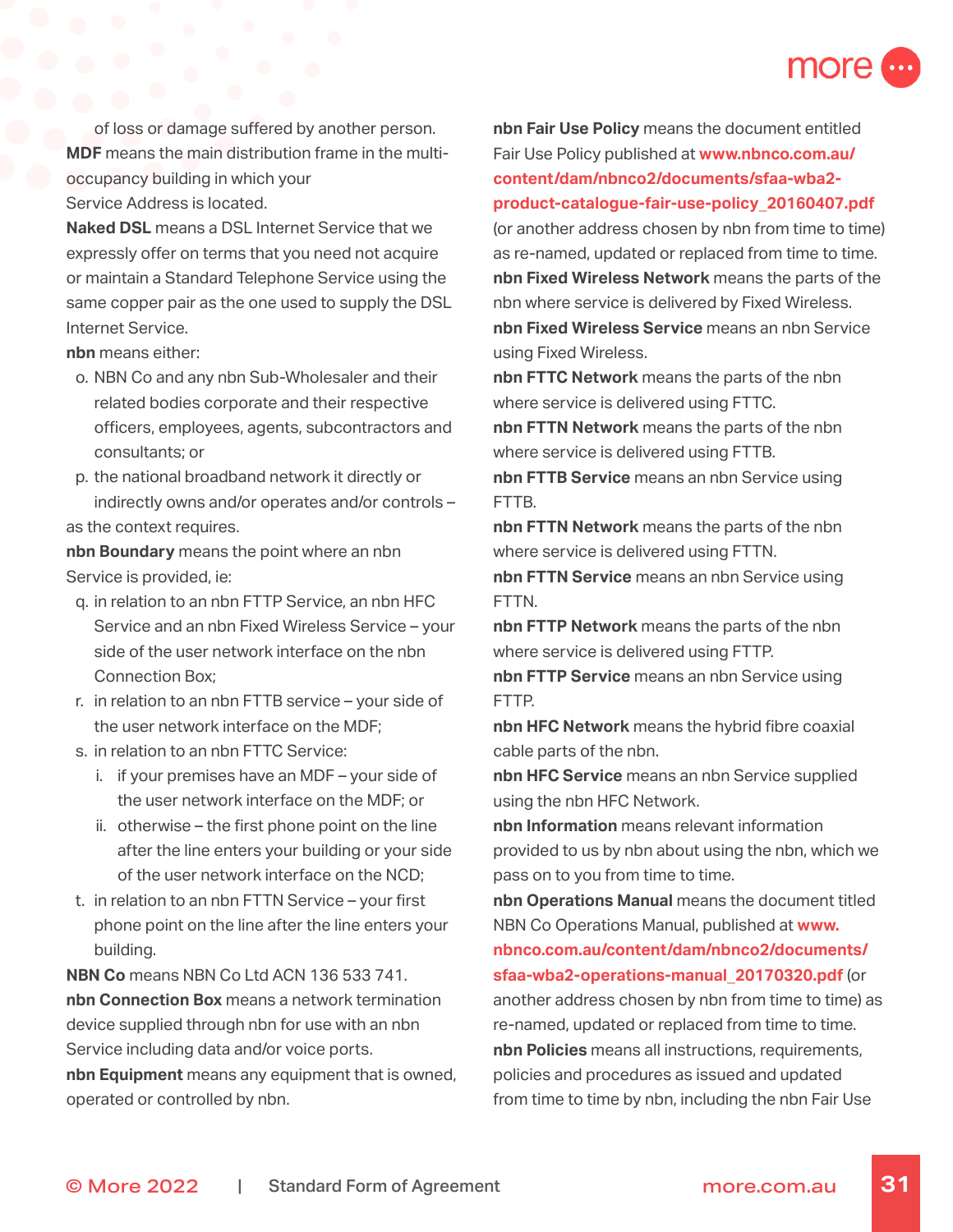

Policy, the nbn Equipment terms of use as issued and updated from time to time, the nbn Operations Manual and nbn Information, all of which are available at **[www.nbnco.com.au](http://www.nbnco.com.au)**.

**nbn Satellite Service** means an nbn Service using nbn's Sky Muster Satellites.

**nbn Service** means a Service provided on the nbn. **nbn Sub-Wholesaler** means an entity that directly or indirectly acquires nbn Services from nbn on a wholesale basis and directly or indirectly resupplies them to us on a wholesale basis, for resupply to you. **nbn Sub-Wholesale Agreement** means an agreement under which an nbn Sub-Wholesaler resupplies nbn Services to us, for resupply to you. nbn Wholesale Broadband Agreement means the agreement under which nbn makes available to us wholesale nbn Services for resupply to you (and where we acquire nbn Services on a wholesale basis from an nbn Sub-Wholesaler, includes our nbn Sub-Wholesale Agreement with that Sub-Wholesaler). **NCD** – see Network Connection Device. **Network** – see clause 27.

**Network Connection Device or NCD** means a network connection device supplied by NBN Co in connection with an nbn FTTC Service.

**Non-Standard Installation** means an nbn installation other than one that nbn classifies as a Standard Installation.

**Numbering Plan** means the Telecommunications Numbering Plan.

**Off-peak** – see clause 7.

**Operational Directions - see clause 14. Optus** means Optus Wholesale Pty Limited ABN 86 092 227 551 and/or its Related Bodies Corporate. **Our Facilities** means Facilities we own and/or operate.

**Partner** means a third party that, under a contract with us, provides (a) access to Facilities they own, control, manage or maintain or (b) content or (c)

a service – that we resupply to you. In the case of nbn Services, it includes nbn and any nbn Sub-Wholesaler.

**Partner Facilities** means Facilities that are managed or maintained by a Partner.

**Partner Requirements - see clause 15.** 

**PDH** means personal, household or domestic.

**Periodic Entitlements - see clause 8.** 

**Peak** – see clause 7.

**Personnel** means, in relation to a party or third party, that party's officers, employees, agents, contractors, subcontractors and consultants.

**Plan** means a particular set of features, entitlements, term of contract, Charges and special conditions in connection with a Service.

**PMSI** means a purchase money security interest under the PPS Law.

**Post-Paid Plan** means a Plan where you can use all or part of the Service before you pay for it.

**PPS Law** means the Personal Property Securities Act 2009.

**Prepaid Plan** means a Plan where you must pay in full for Service before you use it.

**Price List** – see clause 63.

**Privacy Act** means the Privacy Act 1988.

**Product** means goods and / or services.

**Recharge Balance** means an amount we specify as the Recharge Balance from time to time.

**Recharge Billing** means billing in accordance with clause 73.

**Regulator** includes the Australian Communications and Media Authority, the Australian Competition and Consumer Commission and any other relevant government or statutory body or authority and the Telecommunications Industry Ombudsman and Communications Compliance Limited.

**Related Body Corporate** means the same as in the Corporations Act 2001.

**Security Period** in respect of any Equipment means the applicable period, if any, under clause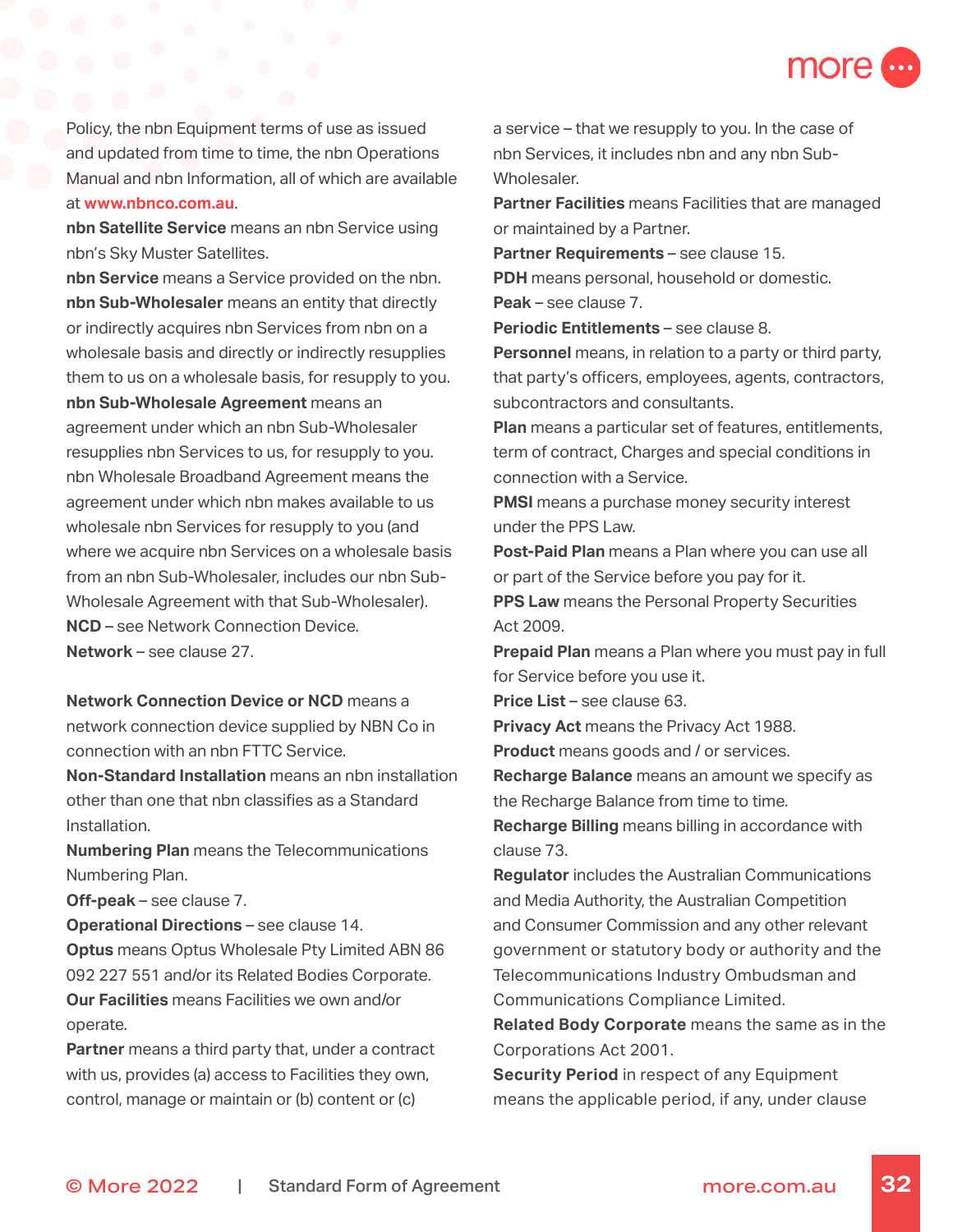

### 34(c).

**Service** means a service (and includes Equipment) which we provide to you, including but not limited to (a) a Standard Telephone Service; or (b) a carriage service of a kind specified in the Telecommunications Regulations 2001 (which includes Internet Services); or (c) ancillary goods or service of a kind specified in the Telecommunications Regulations 2001.

**Service Address** means, in relation to a Service that is, or is to be, provided for use at a fixed location, the address of that location.

**Service Agreement** means an agreement by us to provide a Service, whether made before or after the Service Start Date.

**Service Level Agreement** means a written service quality assurance titled as such.

**Service Schedule** means terms and conditions that apply to particular Services, usually as set out in a document titled as such.

**Service Start Date** – see clause 26(c). **Site** – see clause 36.

**SLA** means a Service Level Agreement. **Spam** means an unsolicited commercial electronic message within the meaning of the Spam Act.

**Spam Act** means the Spam Act 2003.

**Special Promotion** means a special promotion we may offer from time to time, on terms we notify in connection with the offer.

**Standard Form Contract** means a Customer Contract that is a standard form contract within the meaning of section 23(1)(b) of the ACL. **Standard Installation** means an installation that nbn classifies as a standard installation.

**Standard Telephone Service** means the same as in section 6 of the Telecommunications (Consumer Protection and Service Standards) Act 1999.

**Subsequent Installation** means any subsequent nbn installation at a Service Address after a prior Standard Installation or Non-Standard Installation. **TCP Code** means Industry Code C628:2015 Telecommunications Consumer Protections Code. **TCP Customer** means:

- u. a person who acquires a Telco Product from us for the primary purpose of personal or domestic use and not for resale; or
- v. a business or non-profit organisation which acquires or may acquire one or more Telco Products which are not for resale and, at the time it enters into a Customer Contract with us:
	- i. does not have a genuine and reasonable opportunity to negotiate the terms of the Customer Contract; and
	- ii. has or will have an annual spend with us which is, or is estimated on reasonable grounds by us to be, no greater than:
		- A. in the case of a Customer Contract entered on or before 31 December 2019 – \$20,000; and
		- B. in the case of a Customer Contract entered on or after 1 January 2020 – \$40,000.

**Telco Act** means the same as Telecommunications Act.

**Telecommunications Act** means the Telecommunications Act 1997.

**Telco Goods** means any goods we supply for use in connection with the supply of a Telco Service, whether or not the goods are supplied in conjunction with, or separately from, a Telco Service.

**Telco Product** means Telco Goods and/or a Telco Service.

**Telco Service** means:

- w. a Listed Carriage Service or any service we supply in connection with that service; and
- x. a content service (other than a subscription broadcasting service or a television subscription narrowcasting service) we provide in connection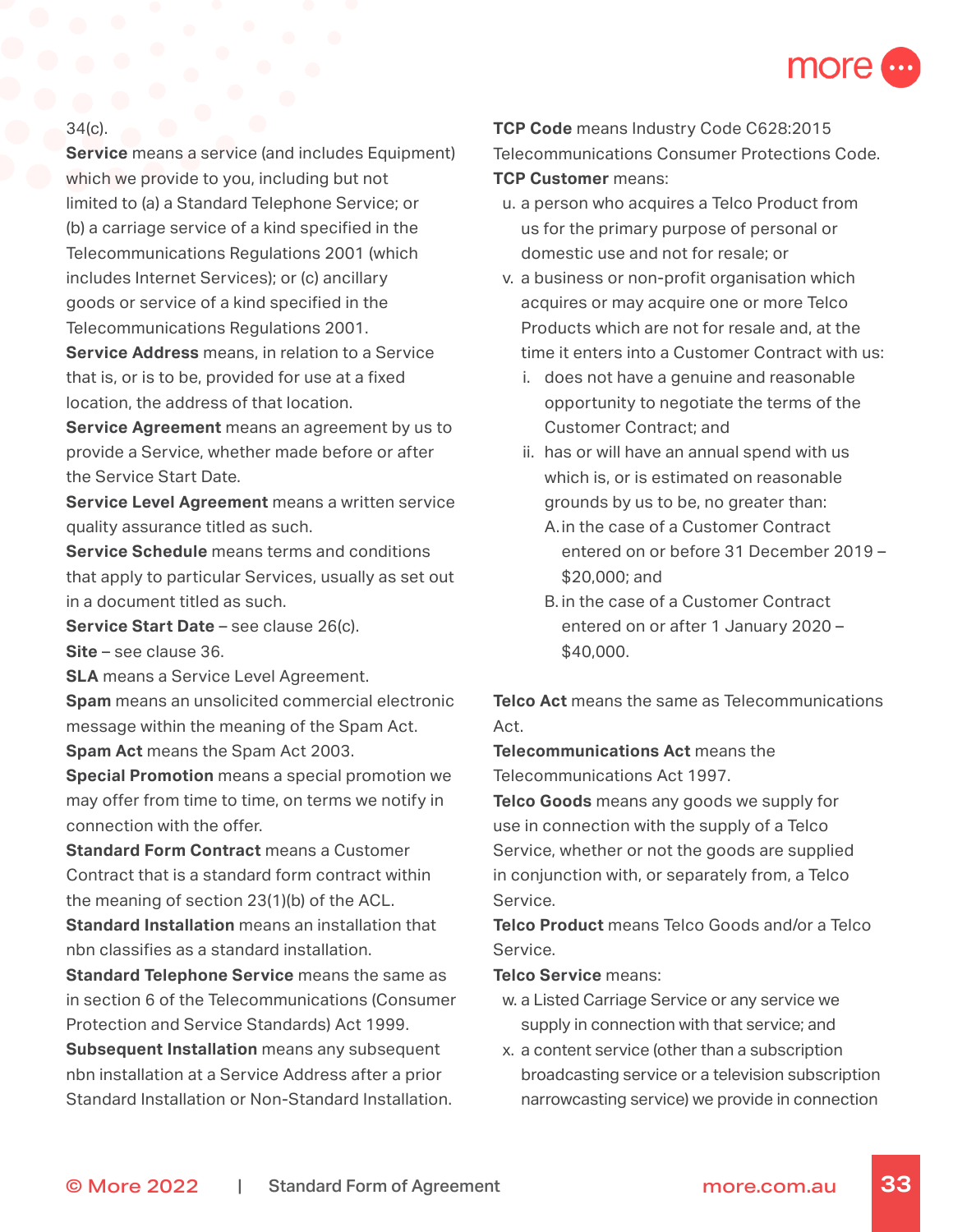

with the supply of a Listed Carriage Service. **Term** means from the Contract Date until your Contract ends.

**Top Up** means an amount Extracted by Direct Debit when a Top Up Trigger is reached, being the difference between the Top Up Trigger and the required Recharge Balance.

**Top Up Trigger** means an amount that we specify as the specified Top Up Trigger from time to time. **Unfair** in relation to a term in a Consumer Contract or a Small Business Contract means the same as in section 24 of the ACL.

**Use-by Date** – see clause 9(b).

**Walk Away Rights** means the right to cancel your Contract (even during a minimum or fixed term) and pay only usage or network access charges to the date your Contract ends, and outstanding amounts for installation of Equipment, and outstanding amounts for Equipment that is compatible with other suppliers' services.

**We, us,** etc – see clause 3.

**Wholesale Standard Agreement** means a Standard Form of Access Agreement for the purposes of Part XIC of the Competition and Consumer Act 2010. **Wholesaler Supplier** means a third party that supplies us wholesale services including Vocus, Telstra, Optus and NBN Co.

# **Part D – nbn Service Schedule**

### **117. Application**

This Service Schedule applies in addition to the General Terms when we supply you with an nbn Service.

### **118. nbn Service conditions**

a. We can only supply you with an nbn Service if and for as long as your Service Address is serviced by the nbn.

b. After you switch to an nbn Service, you may not be able to access or switch back to non-nbn Services at that Service Address.

### **119. Providing information to nbn**

We may provide information about you to nbn:

- a. to facilitate the provision of an nbn Service to you;
- b. to enable nbn to carry out its role and responsibilities or exercise its rights;
- c. as specified in our privacy policy; or
- d. as otherwise required or permitted by law.

# **120. Connecting your Service Address to the nbn**

### **120.1 nbn connection charge**

- a. If your Service Address is serviced by the nbn but not already connected to it, you may have to pay an extra connection charge for connection to the nbn.
- b. We may invoice the connection charge in full in advance when you sign up for an nbn Service.
- c. If we invoice the connection charge by monthly installments, the unpaid balance of the connection charge can be included in an Early Termination Fee if the nbn Service terminates before the end of your minimum or fixed term.

### **120.2 Landlord's consent**

If you do not own your Service Address:

- a. you must obtain the owner's approval for connection to the nbn and the location of any associated equipment at the Service Address; and
- b. whether or not you and the owner share the costs of connection is up to you and them; we will invoice you, and you must pay the invoice and recover any agreed contribution from the owner.

### **120.3 Consent – shared HFC sites**

If anyone else owns, uses or is the account holder for fixed line services delivered via an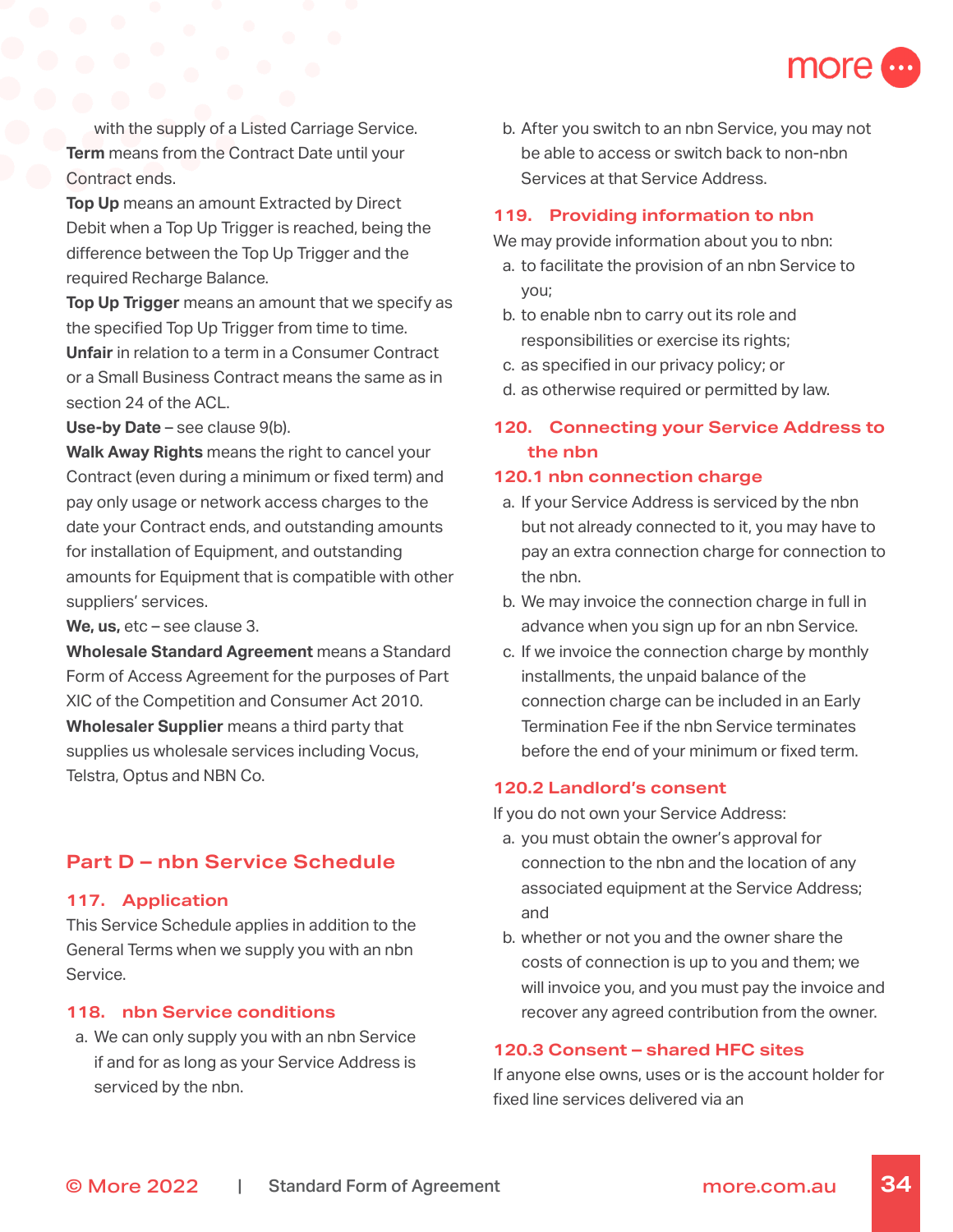

existing HFC service at or near your Service Address, you must obtain that person's approval for the installation of an nbn HFC Service on the nbn HFC Network, including their agreement that their existing service may be unavailable during the installation.

### **120.4 Consent – other shared sites**

If you are not the only account holder of fixed line services currently connected at your Service Address, you must obtain the approval of all other account holders at the Service Address for the installation of an nbn Service.

#### **120.5 Withdrawn approval**

If:

- a. a third party has given approval for the installation of an nbn Service at your Service Address; and
- b. that approval is withdrawn before the installation is completed –

you must notify us immediately.

### **120.6 Installing nbn Equipment**

- a. nbn is an independent entity, responsible for installing all nbn Equipment.
- b. Our role is to request installation on your behalf. nbn manages and controls the process and its timing after that.

### **120.7 Your cooperation**

You must:

- a. provide nbn and us with reasonable assistance to allow nbn to complete installation; and
- b. if reasonably requested, be present personally or by an authorised adult representative during installation.

### **120.8 Access**

You must give nbn or us access to:

- a. enable the supply of an nbn Service to you;
- b. perform any work on or in relation to the nbn, nbn Equipment, our Network, or, where lawful, a third

party's network whether or not associated with the supply of an nbn Service; and

c. enable nbn to exercise its rights under or comply with the nbn Wholesale Broadband Agreement.

### **120.9 nbn Connection Box**

- a. nbn will determine its preferred position for an nbn Connection Box.
- b. If you request a different position:
	- i. nbn will determine whether it can or will comply; and
	- ii. if it does comply, it may deem your installation to be non-Standard, and additional costs may apply.

### **120.10 FTTB Installations**

If you order an FTTB Service and your Service Address is not FTTB-ready:

- a. nbn will require access to the Service Address including its telecommunications infrastructure to make the Service Address FTTB-ready; and
- b. you must arrange that access with your building management.

### **120.11 FTTC Installations**

For nbn FTTC Services where your building has an MDF, you must procure that NBN Co has all necessary consents to use any in-premises or in-building wiring, cabling or equipment (including common property) at the building to supply your service. You must tell us immediately if any such consent is withdrawn.

### **120.12 Installation appointments**

- a. nbn may offer you a choice of appointment times through us, but we do not manage their schedule.
- b. We rely on nbn to tell us about rescheduling your appointment and will give you as much warning as we reasonably can.
- c. Subject to the Consumer Guarantees:
	- i. we do not promise that nbn will keep its appointments; and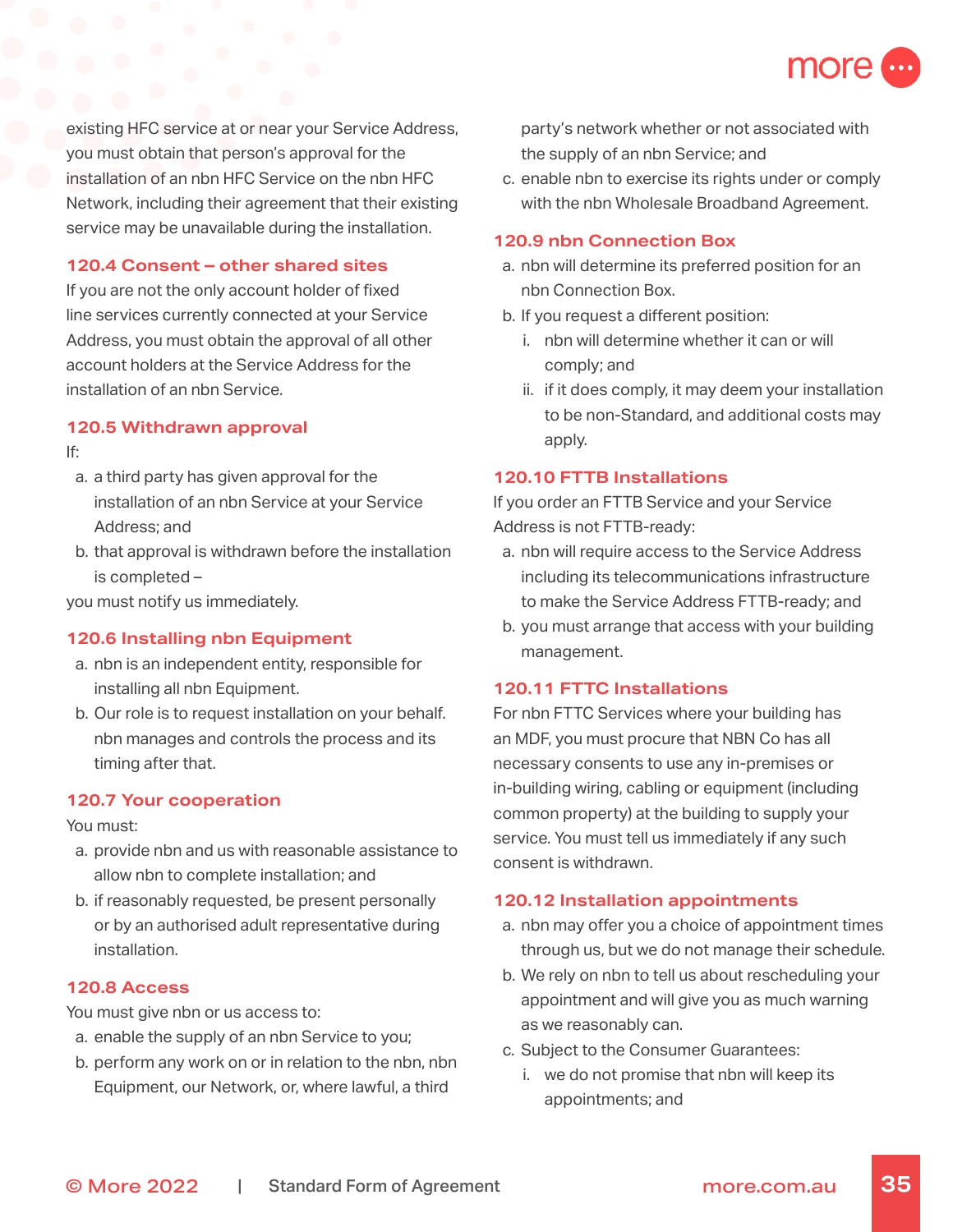

ii. we exclude liability for any loss or inconvenience you may suffer if it does not.

### **120.13 Missed appointments**

If you miss an nbn installation appointment, you may be charged a missed appointment fee.

### **120.14 Rescheduled appointments**

- a. If you do not give us as much notice as possible (and at least one clear Business Day's notice) that you need to reschedule an nbn installation appointment, you may be charged a late cancellation fee.
- b. If nbn or its installer requests or agrees, they may reschedule an appointment directly with you.

### **120.15 Types of installation**

At the time of installation, nbn will assess whether it is:

- a. a Standard Installation;
- b. a Non-Standard Installation; or
- c. a Subsequent Installation.

# **120.16 Non-Standard and Subsequent Installations**

A Non-Standard Installation or a Subsequent Installation may incur additional costs; before starting a Non-Standard Installation or Subsequent Installation, nbn will:

- a. provide you with a quote for any additional costs; and
- b. only perform the installation if you agree to pay those costs (billed through us).

### **120.17 Works you arrange**

- a. All cabling, equipment and works on your side of the nbn Boundary are your responsibility.
- b. Where you engage anyone to carry out works associated with an nbn Service, you must ensure that they are registered cablers, hold all relevant industry certifications and otherwise comply with all Laws.

### **121. nbn Mains Power Requirements**

- a. Normal operation of nbn Services requires the availability of mains power, which you must provide and maintain at your own cost.
- b. For an nbn FTTP Service or an nbn Fixed Wireless Service, you must provide an unobstructed double power point located within 3 metres of the nbn Connection Box.

#### **122. nbn Back-up Power**

- a. For an nbn FTTP Service or an nbn Fixed Wireless Service, you may ask nbn to supply and install a back-up battery and power supply unit with the nbn Connection Box for an extra charge.
- b. The back-up battery:
	- i. for a limited time, will allow you to make voice calls using the UNI-V (voice) port (if connected to a UNI-V service) of the nbn Connection Box using a compatible handset that does not require mains power for normal operation connected to that port;
	- ii. for a limited time, will supply power to the UNI-D (data) port of the Connection Box – but will not supply power to devices that require their own power supply eg modems and cordless phones. Unless you make your own arrangements to supply these with a back-up power system, they will cease working during a power outage.
- c. nbn publishes instructions on checking the condition and status of a back-up battery. If you have one, you must check it regularly in accordance with nbn's instructions.
- d. An SLA (if any) for an nbn Service does not apply where the nbn Service is disrupted due to a power outage at the Service Address or to a flat or faulty back-up battery.

# **123. Effects of power failure 123.1 nbn FTTP Service or nbn Fixed Wireless Service**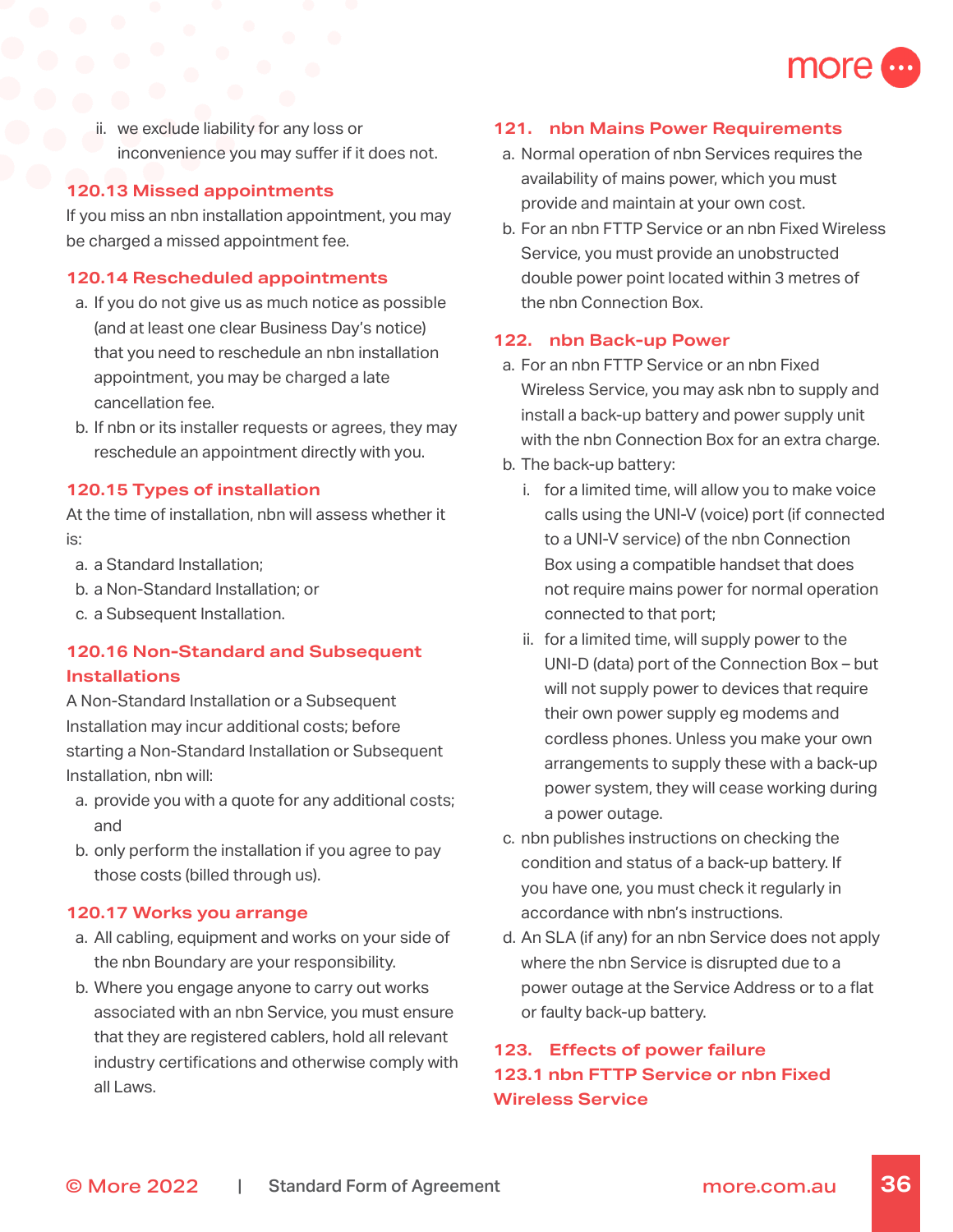

If your nbn FTTP Service or nbn Fixed Wireless Service suffers a mains power outage:

- a. You cannot use data services eg the internet, email or VOIP calling.
- b. If you have a back-up battery that is not flat or faulty, you can make voice calls for a limited time via a handset that is compatible with the UNI-V port of your Connection Box and can draw sufficient power from it.
- c. If you do not have a back-up battery, or it is flat or faulty, you cannot make or receive telephone calls (including to emergency numbers) using the nbn Service.

# **123.2 nbn FTTN Service, nbn FTTB Service, nbn HFC Service or nbn Satellite Service**

If your nbn FTTN Service, nbn FTTB Service, nbn FTTC Service, nbn FTTC Service, nbn HFC Service or NBN Satellite Service suffers a mains power outage:

- a. You cannot use data services eg the internet, email or VOIP calling.
- b. You cannot make or receive telephone calls (including to emergency numbers) using the nbn Service.

### **124. Disruption to nbn FTTC Service**

An nbn FTTC Service may be temporarily interrupted if NBN Co performs any installation, activation or relocation work or other activities that affect the relevant DPU. Such activities may relate to other properties or nbn customers or their nbn Services.

### **125. Priority Assistance Services**

- a. We do not offer priority assistance services. If anyone at your Service Address has a life threatening medical condition, please seek a provider that can offer you a priority assistance service, such as Telstra.
- b. For your information, we advise that nbn will only support priority assistance services if you have a

back-up battery and power supply unit.

# **126. nbn Services using existing copper wiring**

- a. Some nbn Services make use of the copper wiring that may already be connected to or within your building and/or Service Address (eg nbn FTTN Services or nbn FTTC Services). These services require you to install a compatible VDSL2 modem inside your Service Address.
- b. As part of the set up of these Services, nbn will disconnect that wiring from the existing telephone network and connect it to the nbn. During that process:
	- i. nbn will notify your existing telecommunications service provider when disconnection has occurred.
	- ii. You will no longer be able to use any phone, fax, internet service etc that was supplied over that wiring.
	- iii. There will be a period when your previous service/s are disconnected but nbn Services are not yet available.
	- iv. If possible, you should have access to a mobile phone to make calls with during that period.

### **127. nbn Services using HFC technology**

- a. Some nbn Services make use of the Hybrid Fibre Coaxial (HFC) service that may already be connected to your Service Address.
- b. As part of the set up of these Services, nbn will install and activate its own equipment. During that process:
	- i. nbn will install an HFC radio frequency (RF) splitter so your existing services will work after the installation.
	- ii. There will be a period when your existing HFC service/s (eg internet or pay TV) are not available.
- c. If you do not require any of your existing services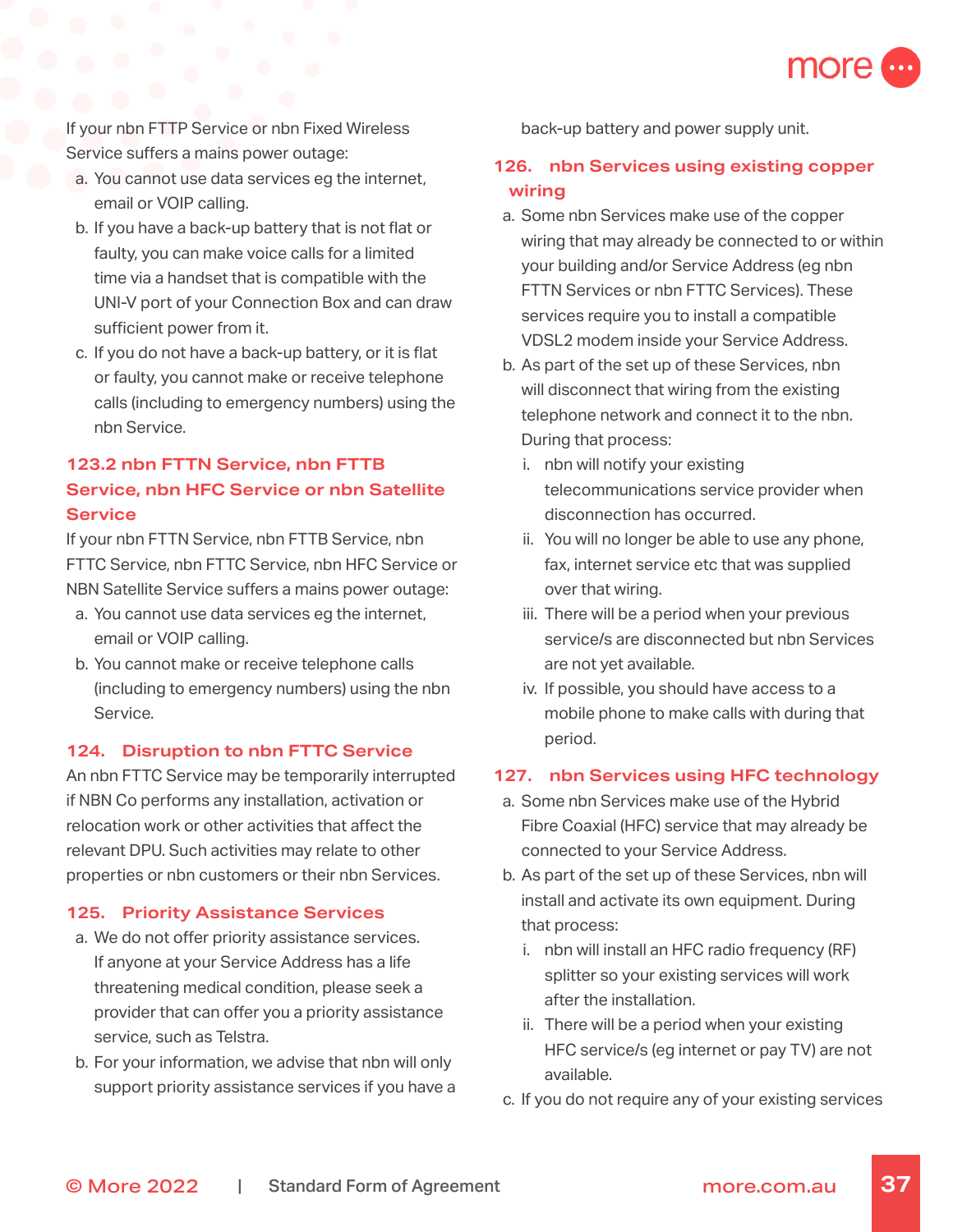

after the installation, you must arrange to cancel them.

### **128. Incompatible services**

- a. Our nbn Services may not support specialised third party services like medical alarms, security alarms, elevator emergency phones, fire indicator panels or EFTPOS machines.
- b. If you use a specialised service, please contact the provider of that service to discuss your needs and, if possible, how to migrate the service to the nbn. We do not provide support for these specialised services.

# **129. Setting up your in-premises equipment**

- a. As well as an active nbn Connection Box, you will need in-premises equipment (eg a modem) to use an nbn Service.
- b. Unless we expressly agree to supply and/or set up your modem or other in-premises equipment, you are responsible for doing so, using instructions we will supply.
- c. We do not have to agree to supply and/or set up your modem or other in-premises equipment but if we do, extra Charges will apply.

### **130. nbn Service speed**

Predicting actual nbn Service speeds is difficult, as they depend on several factors such as your distance from an exchange (where applicable), the network connecting the exchange, your equipment and software and internet traffic. Devices that connect to your modem by wi-fi may operate at slower speeds than those connected by cable.

### **131. NBN Co liability**

- a. This clause has effect to the fullest extent allowed by Law.
- b. You must not make, and you release NBN Co, its Related Bodies Corporate and/or their respective Personnel from, any Claim against any of them

in connection with or arising out of the nbn Wholesale Broadband Agreement (Excluded Claim).

- c. You indemnify NBN Co, its Related Bodies Corporate and their respective Personnel against any Losses any of them may suffer or incur arising from or in connection with an Excluded Claim.
- d. If you make an Excluded Claim, you must indemnify us against any Losses we may suffer or incur by virtue of our obligation under the nbn Wholesale Broadband Agreement to indemnify NBN Co, its Related Bodies Corporate and/or their respective Personnel in respect of any Losses they may suffer or incur arising from or in connection with the Excluded Claim.

### **132. Our liability**

- If:
	- a. you would, but for this clause, have a Claim against us; and
	- b. we would, but for the nbn Wholesale Broadband Agreement, have a right to claim contribution or indemnity from nbn in relation to your Claim; and
	- c. the nbn Wholesale Broadband Agreement precludes us from claiming such contribution or indemnity – then you must not make, and you release us from, the Claim to the extent of the contribution or indemnity for which nbn would have been liable but for the nbn Wholesale Broadband Agreement.

# **133. Other terms – applicable to all Customers**

### **133.1 nbn compliance**

You must ensure that the equipment, networks or systems you use with the nbn:

- a. are technically compatible with the nbn; and
- b. comply and are used in accordance with all Laws.

### **133.2 No pass through breaches**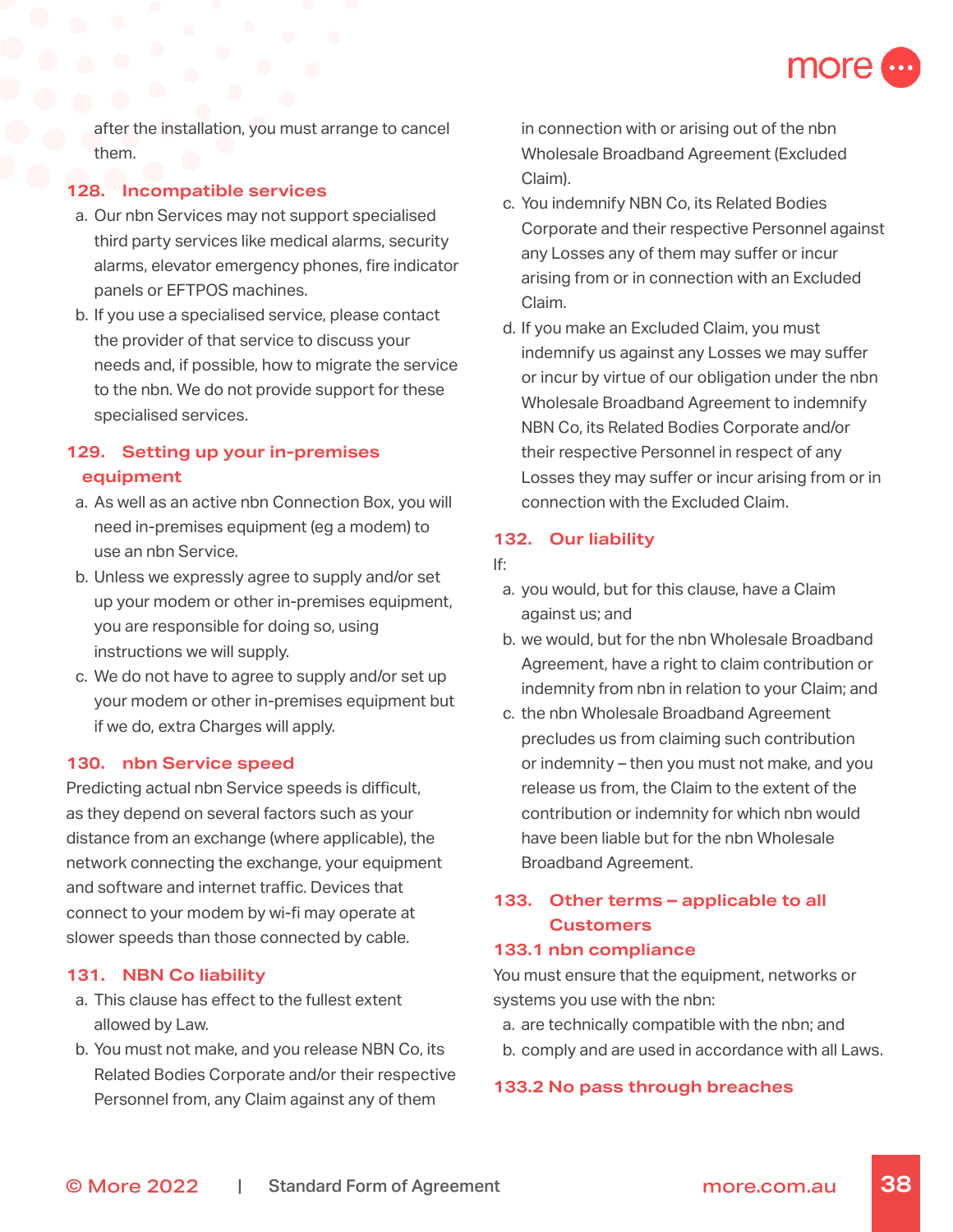

You must not use or attempt to use any nbn Service in a way that causes, or would cause, us or nbn to breach the nbn Wholesale Broadband Agreement.

### **133.3 No unlawful use**

You must not use an nbn Service unlawfully.

#### **133.4 No damage**

You must not (and must not allow anyone else to) damage, threaten, interfere with, cause the deterioration or degradation of the operation or performance of, nbn, an nbn Service, our Network, systems, facilities or equipment or those of another person, or the provision by us or another person of services to you or anyone else.

# **133.5 No relocation of nbn Connection Box**

You must not relocate an nbn Connection Box to a Service Address other than that where it was originally installed. An nbn Service connected to a relocated Service Address may be terminated without notice.

# **133.6 Providing assistance and complying with directions**

You must reasonably assist us:

- a. to supply or maintain your nbn Service; and
- b. to comply with our obligations to nbn.

#### **133.7 Associated equipment**

- a. If you become aware that any nbn Equipment used to supply your nbn Service is damaged or faulty, you must notify us.
- b. You must ensure your equipment used with your nbn Service is maintained in good repair and working condition.

#### **133.8 Cooperation with directions**

You must follow our reasonable directions, instructions, policies and procedures concerning:

a. protecting the integrity of the nbn, our Network or any third party network or equipment;

b. protecting the health or safety of any person.

# **133.9 Changes and repairs to nbn Equipment**

Except for work carried out under a Consumer Guarantee, if you want nbn to change or repair nbn Equipment, nbn will:

a. give you a quote for the work; and b. only perform work if you agree to pay for it. Alternatively, nbn may give us a quote for the work, and we will only direct nbn to proceed with it if you

#### **133.10 Erroneous fault reports**

If:

agree to pay for it.

- a. you make a fault report in relation to an nbn Service; and
- b. nbn determines there was no fault with the nbn; and
- c. nbn charges us in connection with the erroneous fault report – you must pay or reimburse the charge.

#### **133.11 nbn Fair Use Policy**

Note: The nbn Fair Use Policy applies to all nbn Services, including nbn Satellite Services. It includes specific usage limits for nbn Satellite Services. See clause 133.12 for more information.

You must comply with the nbn Fair Use Policy, including:

- a. not using the nbn in a way that causes or may cause interference, disruption, or congestion;
- b. not undertaking (or attempting to undertake) any of the following without permission:
	- i. accessing material or data or logging in to a server or account unlawfully;
	- ii. disabling, disrupting or interfering with the regular working of any service or network, including, without limitation, via means of overloading it, denial or service attacks or flooding a network;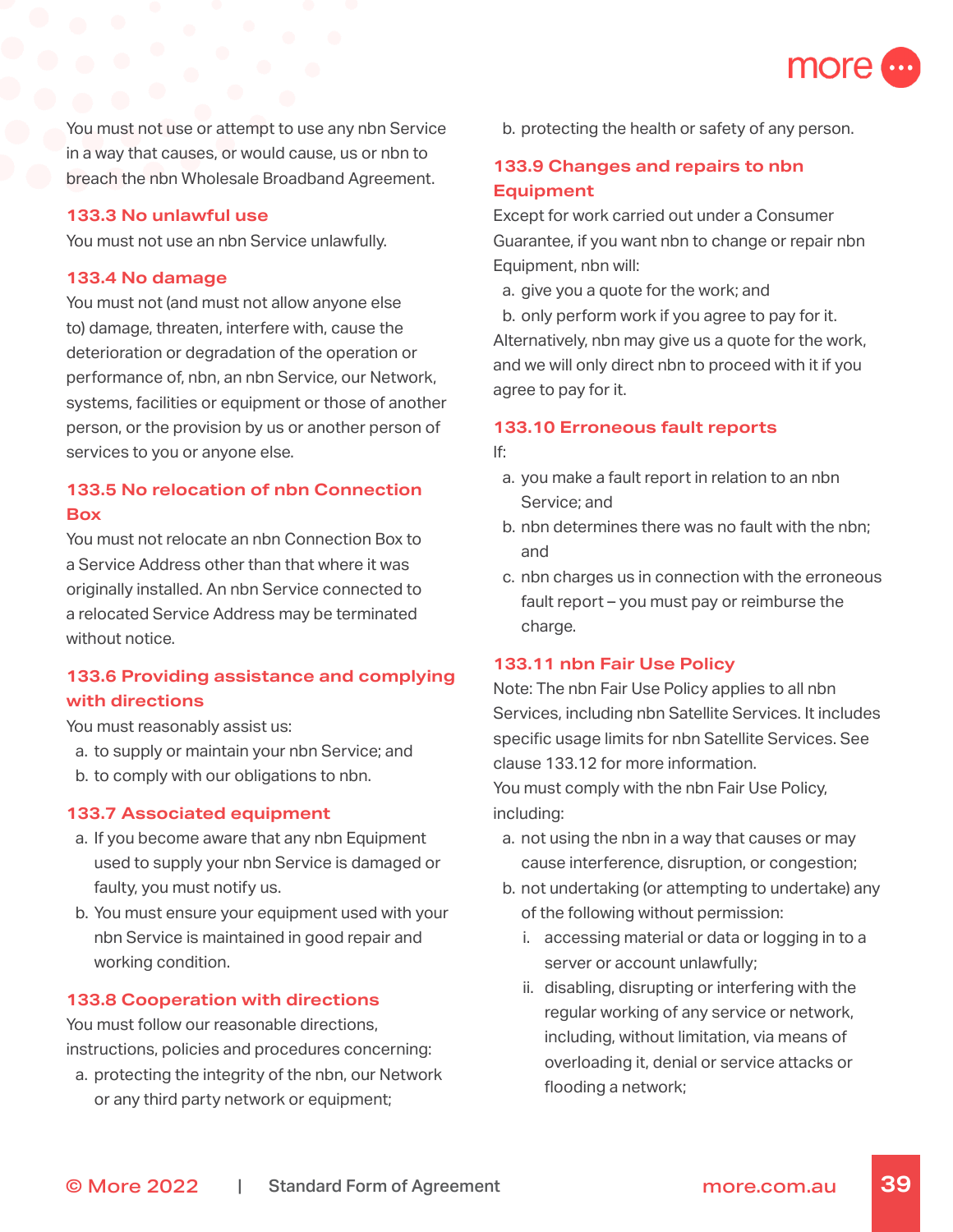

- iii. probing, scanning or testing the vulnerability of a system or network; or
- iv. breaching the security or authentication measures for a service or network;
- c. not using your nbn Service to support:
	- i. any substantial carrier or service provider data aggregation applications, (such as backhaul for mobile base stations or multiplexed access systems and/or networks) that result in substantial and continuous network throughput; or
	- ii. connections for the purpose of providing or enabling carrier or service provider interconnection;
- d. ensuring that the networks, systems, equipment and facilities you use in connection with the nbn are technically compatible with the nbn network and comply with and are used in accordance with:
	- i. all reasonable procedures notified to you by us or nbn; and
	- ii. all Laws; and
- e. not using or attempting to use your nbn Service, or allow it to be used in any way which:
	- i. would cause us to breach our obligations to nbn;
	- ii. would damage, threaten, interfere with, cause the deterioration or degradation of the operation or performance of the nbn, our Network, or any third party network, or the provision of services to you or anyone else on the nbn.

Severe or persistent breaches of the nbn Fair Use Policy may result in the suspension or termination of your nbn Service by nbn.

# **133.12 nbn Fair Use Policy – nbn Satellite Service usage limits**

- a. You should refer to the nbn Fair Use Policy for full details of nbn's satellite usage limitations, but in outline:
	- i. You may not exceed 75GB of peak period (7am

to 1am in your time zone) usage over any 4 week rolling period.

- ii. You may not exceed 150GB of off-peak period (1am to 7am in your time zone) usage over any 4 week rolling period.
- b. If you exceed nbn's limits:
	- i. nbn (not we) will restrict the speed of your nbn Service to 256kbps (uploads and downloads) until it determines that your usage complies with the nbn Fair Use Policy – this will occur whether or not you have used your full monthly data allowance; or
	- ii. if your Plan includes an option to buy an extra data allowance for a period, you may do so and avoid a speed restriction – but extra Charges apply.
- c. If you are speed restricted by nbn and then use the remainder of your monthly data allowance, we may further restrict your speed for the balance of your monthly billing period, as specified in your Plan.
- d. To avoid exceeding nbn Satellite Service usage limits, you should monitor your usage carefully using the monitoring tool on our web site.

### **133.13 nbn Operations Manual**

You must comply with the nbn Operations Manual as far as it is relevant to your use of an nbn Service or nbn Equipment.

### **133.14 Immediate disconnection, etc**

We may immediately disconnect, terminate, deactivate, suspend or limit all or part of your an Service or any associated network, system, facility or equipment at any time without notice to you if you are in breach of clauses 120.8, 133.2, 133.3, 133.4, 133.6 or 134 (or if nbn informs us that you are in such breach, whether or not we independently verify that).

### **133.15 Additional termination rights**

In addition to our rights under the General Terms, we may terminate an nbn Service: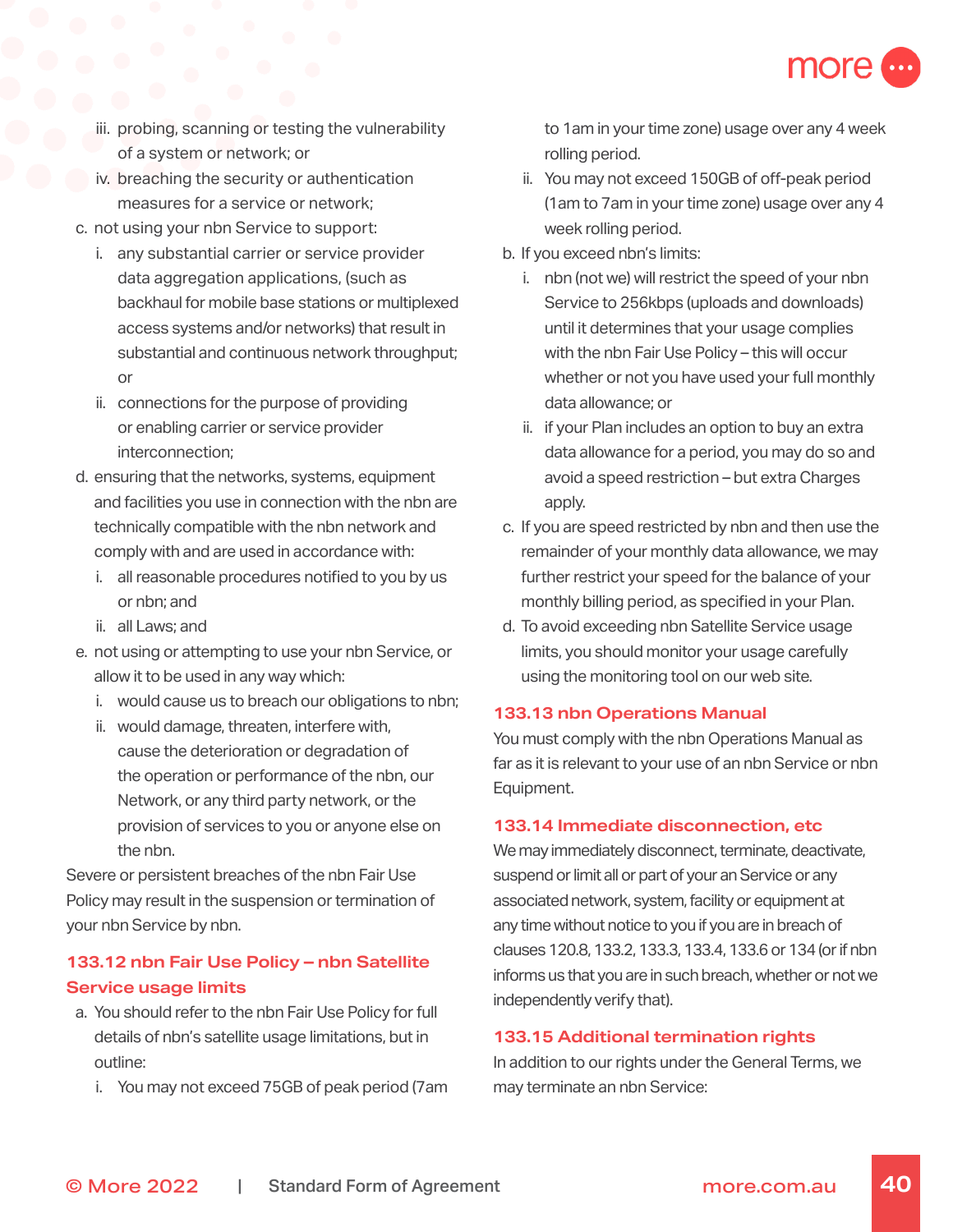

- a. immediately, without notice and without undertaking our own investigation of your conduct, if nbn informs us that your conduct is in breach of your Contract as it applies to an nbn Service; or
- b. on as much notice as is practicable in the circumstances, if nbn suspends, interrupts or terminates the supply of anything that is necessary for us to supply the nbn Service to you –

but you must still pay us for any Charges incurred before termination.

#### **133.16 Liability**

In addition to your liability under the General Terms, you are responsible for any loss or damage suffered by us or anyone else or any of our networks, systems, facilities, equipment or sites or those of anyone else to the extent that such loss or damage was:

- a. caused by you, your agents, suppliers, contractors or representatives; or
- b. your failure to obtain permission to install the nbn Service from the owner of your Service Address – except to the extent that the loss or damage was caused by us or nbn.

## **134. Other terms – Applicable only to ACL Consumers and ACL Small Businesses**

This clause applies if you are an ACL Consumer or an ACL Small Business.

#### **134.1 Following reasonable directions**

You must comply with our reasonable directions, requirements, instructions, policies and procedures in respect of:

- a. protecting the integrity of the nbn or any other network, systems, equipment or facilities used by us or anyone else in connection with the nbn;
- b. ensuring the quality of any product or service supplied by nbn to us or anyone else; or
- c. protecting the health or safety of any person.

#### **134.2 nbn Information**

You must comply with any reasonable directions,

requirements, instructions, policies and procedures set out in nbn Information we may provide to you.

#### **134.3 Termination, suspension, etc**

If nbn's supply of anything that is necessary for us to supply nbn Services to you:

- a. terminates we may terminate all or part of your nbn Service by giving you as much notice as is practicable, up to six months if possible, without any Early Termination Fee; or
- b. is restricted, suspended, limited or interrupted we may restrict, suspend, limit or interrupt all or part of your nbn Service by giving you as much notice as is practicable –

but we may not be aware of any impending termination, restriction, suspension, limitation or interruption unless and until nbn notifies us about it.

### **135. Other terms – not applicable to ACL Consumers and ACL Small Businesses**

This clause applies if you are not an ACL Consumer or an ACL Small Business.

### **135.1 Variation of your Contract**

If nbn amends the nbn Wholesale Broadband Agreement, or it is replaced by a new nbn wholesale agreement, we can unilaterally vary your Contract in accordance with the Telco Act so as to comply with our obligations under the amended Wholesale Broadband Agreement or new nbn wholesale agreement.

#### **135.2 Compliance with nbn Policies**

You must use and deactivate nbn Services and nbn Equipment in compliance with nbn Policies.

#### **135.3 Health and safety**

You must not use an nbn Service or associated equipment in a way that harms or may harm the health or safety of any persons.

#### **135.4 Immediate disconnection, etc**

We may immediately disconnect, terminate, deactivate,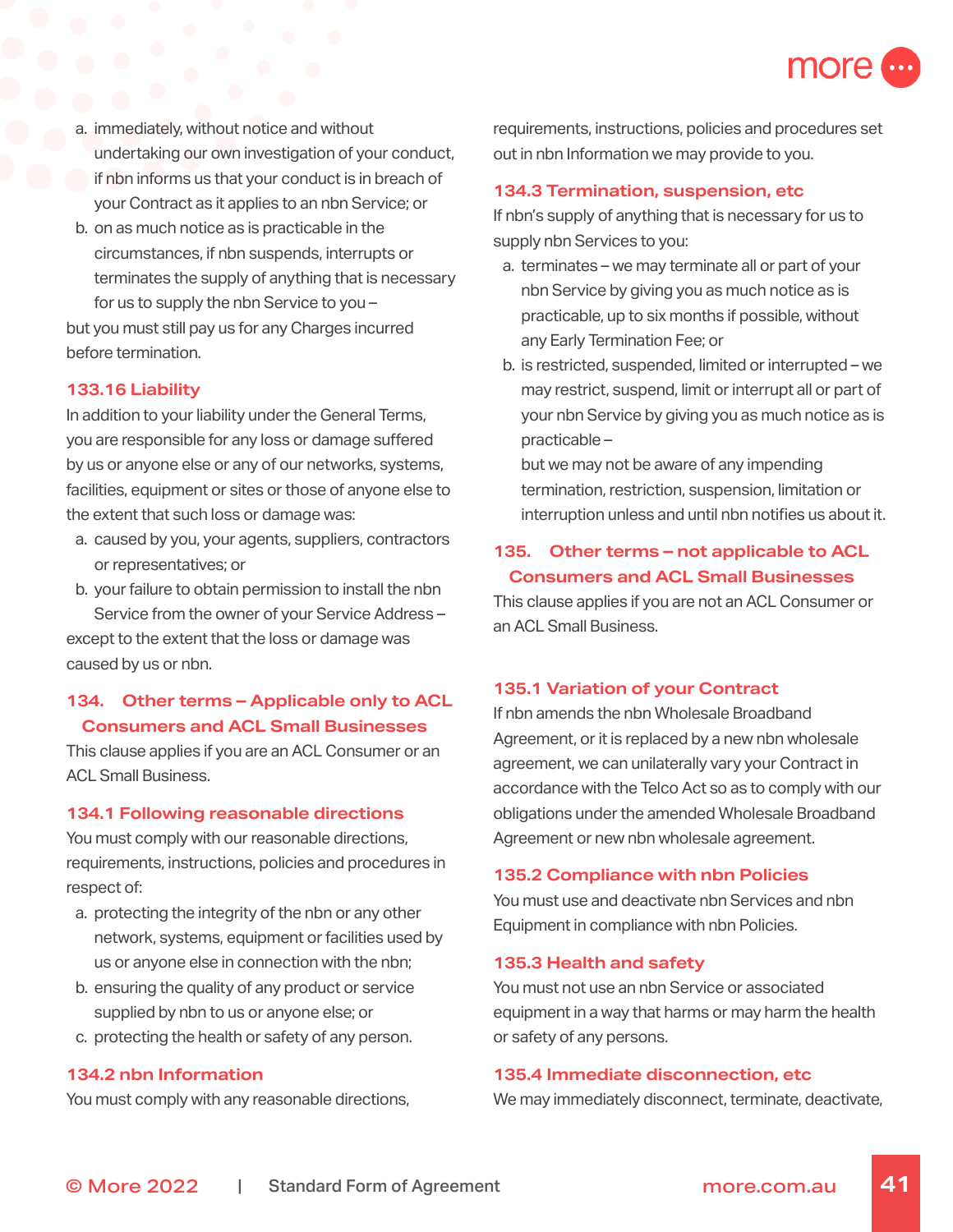

suspend or limit all or part of your an Service or any associated network, system, facility or equipment at any time without notice to you if:

- a. you are in breach of clauses 135.2 or 135.3; or
- b. nbn ceases, suspends, or interrupts the supply to us of anything we require to supply the nbn Service to you.

# **136. Acknowledgments about nbn Services**

You acknowledge and agree that:

- a. we are the sole provider of your nbn Service;
- b. nbn is not providing the nbn Service or any other products or services to you;
- c. there is no contract between you and nbn;
- d. you have no right, title or interest (legal, equitable or statutory) in any nbn Equipment or any part of the nbn; and
- e. subject to the Consumer Guarantees, to the maximum extent permitted by law nbn is not liable for any loss or damage arising from or in connection with nbn Services.

# **Part E – ADSL Internet Service Schedule**

## **137. Partner Requirements – ADSL Services**

Where we supply you with an ADSL Internet Service:

- a. Unless we agreed to provide it as a Naked DSL Service:
	- i. The Service can only be provided over a copper wire pair that also services a Standard Telephone Service.
	- ii. You warrant to us that you are the same end user to whom that Standard Telephone Service is supplied.
	- iii. You acknowledge that the ADSL Internet Service will only be supplied for so long as you continue to acquire that Standard Telephone Service.
- iv. You acknowledge that the ADSL Internet Service may be terminated where you cease to acquire, or suspend or terminate, that Standard Telephone Service.
- v. You acknowledge that if an ADSL Internet Service has been terminated under clause 137(iv):
	- A. our Wholesale Supplier may charge an early termination fee in respect of the ADSL Internet Service;
	- B. we may recoup that early termination fee from you;
	- C. if you want the ADSL Internet Service reconnected, our Wholesale Supplier may charge us a connection fee; and
	- D. we may recoup that connection fee from you.
- b. You acknowledge that, in some instances such as where you are acquiring a monitoring service (meaning a service for the monitoring of your Service Address such as remote alarm services), additional equipment at your Service Address such as central splitters and network termination devices must be installed by you at your own cost before the ADSL Service can be provided. This additional equipment must be installed prior to ADSL Service activation.
- c. You acknowledge that the installation and operation of the ADSL Service may cause temporary disruption in the standard telephone services received by you or a monitoring service.
- d. You acknowledge that the installation and operation of a monitoring service may cause temporary disruption to the ADSL Service.
- e. You acknowledge that the installation and operation of the ADSL Service may mean that some incompatible products that might have been available from Telstra Corporation to you will not be supplied to the you using that copper wire pair – a complete list of incompatible products is available upon request.
- f. You acknowledge and must ensure that any provider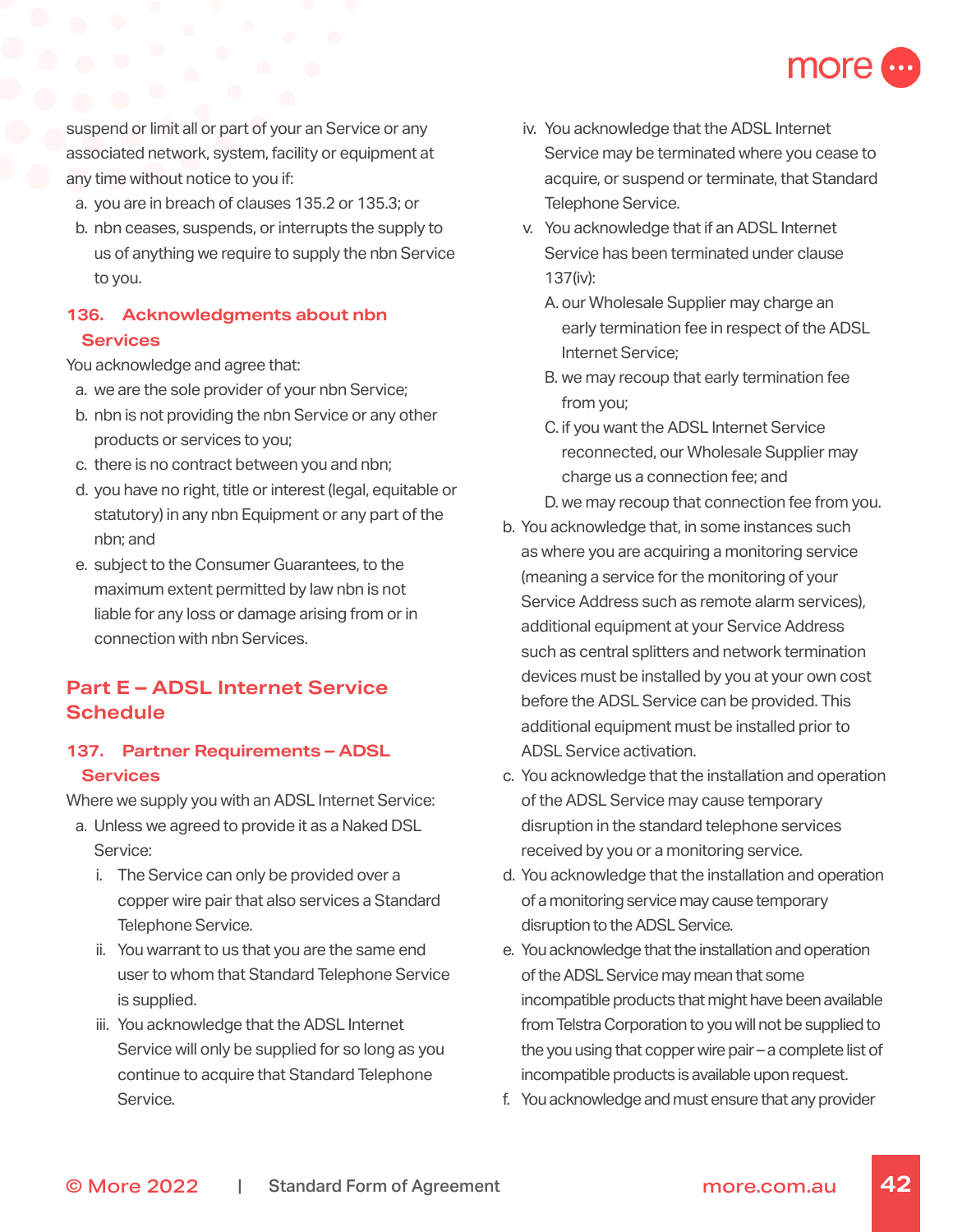

of a monitoring service used by you has been notified that:

- i. installation and operation of an ADSL Service may cause temporary disruption in the standard telephone services or a monitoring service received by you; and
- ii. installation of equipment at your Service Address such as central splitters and network termination devices may be required under clause 137(b).
- g. As far as the law allows, you release our Wholesale Supplier and its third party supplier(s) from all liability to you, and you indemnify them against all costs, expenses, liability, loss or damage incurred or suffered by them in conjunction with any claims, actions or proceedings against them (including third party claims or claims by you or Telstra Corporation) arising out of the following (to the extent that the liability is caused by the provision or cancellation of the ADSL Service):
	- i. disruption of your telephone service or monitoring service;
	- ii. cancellation of the ADSL Service;
	- iii. suspension of the provision of the ADSL Service or to a particular internet address(es);
	- iv. cancellation of, or refusals to provide, any incompatible products; and
	- v. possible breaches of the Telecommunications (Customer Service Guarantee) Standard in respect of you.

# **Part F – Mobile Telephone Service Schedule**

# **138. Partner Requirements – Mobile Telephone Services**

Where we supply you with a Mobile Telephone Service:

a. If arrangements between our Wholesale Supplier and us are terminated, our Wholesale Supplier may arrange to supply you directly or we may transfer the provision of your Service to a new Wholesale

Supplier on an alternative mobile network. You acknowledge that the rate plan applicable to the provision of Mobile Telephone Services to you may be altered to the nearest applicable rate plan of our Wholesale Supplier in the event that our rights and obligations under your Contract are assigned or novated to our Wholesale Supplier so that our Wholesale Supplier provides the Mobile Telephone Services directly to you or your Service is transferred to a new Wholesale Supplier on an alternative mobile network.

- b. You may not resell or resupply the Mobile Telephone Services provided by us.
- c. We shall have the right to assign or novate all or part of its rights and obligations under your Contract to our Wholesale Supplier or as long as it does not cause you detriment to another carriage service provider without your consent. You cannot assign or novate all or part of your rights and obligations under your Contract other than in accordance with this clause 138(c).

For the purposes of novation, you agree to novate your Contract to our Wholesale Supplier on receipt of a notice from either us or our Wholesale Supplier, such novation to be on terms no less favourable than the terms of your Contract in existence immediately prior to the novation.

d. You consent to allow us to disclose to our Wholesale Supplier (or its Related Bodies Corporate) your details including information relating to your affairs or personal particulars (including any listed or unlisted telephone number, address and account history) or carriage services supplied to you.

You consent to allow our Wholesale Supplier (or its Related Bodies Corporate) to use that information in order to facilitate the supply of carriage services to you by us or our Wholesale Supplier. Without the express permission of us, our Wholesale Supplier (or its Related Bodies Corporate) may not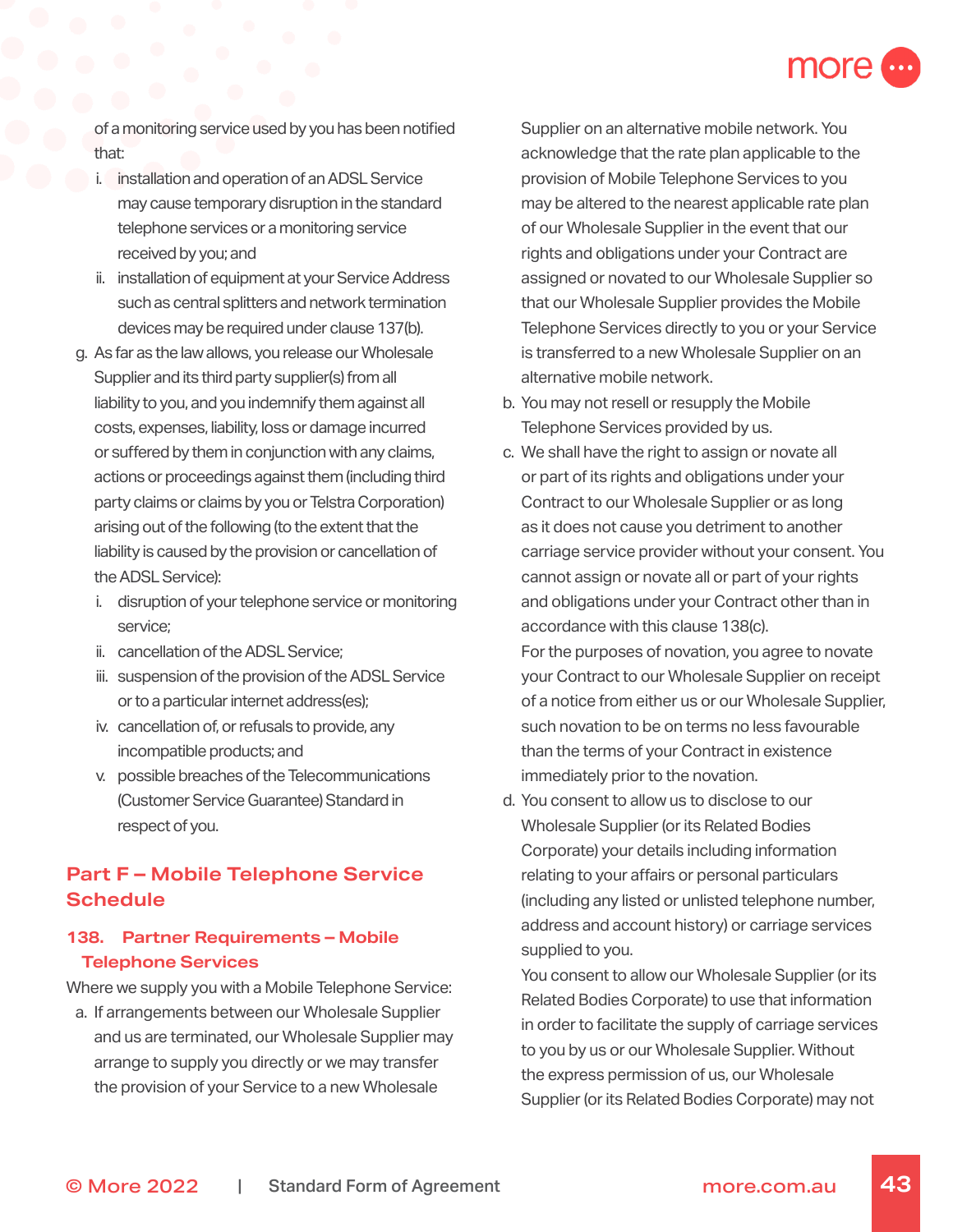

directly contact you with offers and information via electronic messaging (such as SMS) for marketing purposes.

- e. Our Wholesale Supplier is not liable to you (in contract, tort (including negligence) or otherwise) in relation to any Mobile Telephone Service resupplied to you by us, any delay or any failure to provide Mobile Telephone Services.
- f. You promise that you are not a Carrier or Carriage Service Provider (as those terms are defined in the Telco Act).
- g. If you become a Carrier or Carriage Service Provider, then we or our Wholesale Supplier may immediately cancel the Mobile Telephone Service by notice to you. If we or our Wholesale Supplier does so, that party will negotiate in good faith with you to enter into an agreement governing supply of the Mobile Telephone Service, on terms to be agreed.

# **Part G – Partner Requirements – Wholesale Suppliers**

### **139. Partner Requirements**

We notify you of the following Partner Requirements:

- a. If our Wholesale Supplier has not been paid for a Service we have provided to you, and if you have not paid us for it, you must pay the amount you owe us to the wholesale supplier on demand.
- b. You consent to us and our Wholesale Supplier exchanging your details and information about or in connection with your personal credit, commercial activities or commercial creditworthiness.
- c. Our Wholesale Supplier may provide a Service that we resupply to you by means of a different carrier from time to time and as it sees fit.

# **Part H –Modems and WiFi extenders**

### **140. Application**

This Service Schedule applies in addition to the General Terms when we supply you with products such as modems, WiFi extenders or WiFi nest or mesh devices (modems/routers).

# **141. Providing information to modem/ router manufacturers and service conditions**

We may provide information about you to the modem/ router manufacturer:

- a. to facilitate the provision of a Service to you;
- b. to enable the modem/router manufacturer to carry out its role and responsibilities or exercise its rights;
- c. as specified in our privacy policy; or
- d. as otherwise required or permitted by law.
- e. You consent to allow us to disclose to the modem/ router manufacturer (or its Related Bodies Corporate) your details including information relating to your affairs or personal particulars (including any listed or unlisted telephone number, address and account history) or carriage services supplied to you.
- f. You understand and consent to the modem/router manufacturer product collecting information through the product and this includes but is not limited to:
	- i. MAC/IP address;
	- ii. serial numbers;
	- iii. WLAN identifiers;
	- iv. model numbers;
	- v. device health metrics;
	- vi. radio spectrum parameters; and
	- vii. network connection and packet throughput statistics.

If this data is not collected, it may not be possible to resolve technical problems remotely should you require assistance. Also the product may not be able to function as intended. If you do not want your data collected you should not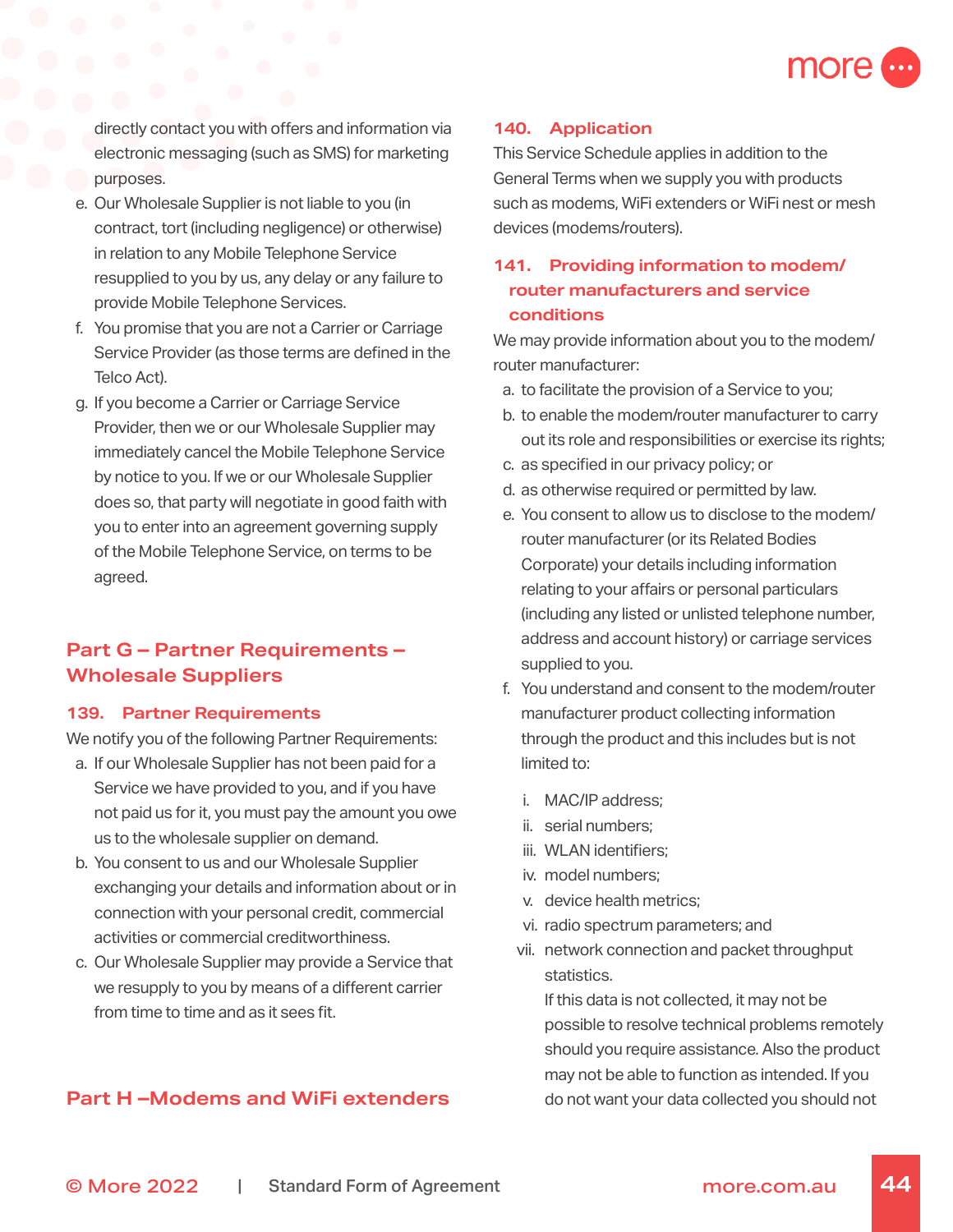

use this product.

- g. You understand that the modem/router product operates and collects and stores data in accordance with the modem/router manufacturer's Privacy Policy and also the individual product specifications which can be found on the website of the modem/router manufacturer. These will be updated by the modem/router manufacturer from time to time.
- h. You consent to allow the modem/router manufacturer (or its Related Bodies Corporate) and our Wholesale Partners to use that information in order to facilitate the supply of carriage services to you by us or the modem/router manufacturer or our Wholesale Supplier.

# **Part I – Contents**

### **Part A – Introduction 1**

- **1.** About this document 1
- **2.** When these Customer Terms start 1
- **3.** About us 1

### **Part B – Customer Contracts 1**

- **4.** Your Customer Contract 1
- **5.** Plans 1
- **6.** Priority 1
- **7.** Peak & Off-peak 2
- **8.** Periodic Entitlements 2
- **9.** Prepaid Plans 2
- **10.** Non-Prepaid Plans 2
- **11.** Acceptable and Fair Use Policies 2
- **12.** Legal Compliance Policies 2
- **13.** Interacting with our staff 3
- **14.** Operational Directions 3
- **15.** Partner Requirements General 3
- **16.** Fixed terms 3
- **17.** Month-to-month, casual or 'no contract' terms 3
- **18.** Bundled Equipment 3
- **19.** Telecommunications Consumer Protections (TCP) Code 4
- **20.** Australian Consumer Law (ACL) 4
- **21.** ACL Consumers, ACL Small Businesses and Unfair Contract Terms 4
- **22.** Consumer Guarantees 4
- **23.** Understanding and navigating our Customer Terms 4

### **Part C – General Terms 5**

- **24.** Application for Service 5
- **25.** Processing an application 5
- **26.** Relevant dates 5
- **27.** Providing Service 5
- **28.** Use of Service by others 5
- **29.** Using a Service 5
- **30.** Exploitative Use 6
- **31.** Telephone numbers 6
- **32.** IP addresses, email addresses and domain names 6
- **33.** Dynamic IP addresses 7
- **34.** Supplied Equipment 7
- **35.** Substituted Equipment 8
- **36.** Delivery of Equipment 8
- **37.** Installation and connection of Equipment 8
- **38.** Installation Charges 8
- **39.** Additional Equipment services 9
- **40.** Lost, stolen and damaged Equipment 9
- **41.** Return of Equipment 9
	- **41.1** Loan equipment 9
	- **41.2** Sale equipment 9
- **42.** PPS Law 9
	- **42.1** Application of clause 9
	- **42.2** Registration and rights 9
	- **42.3** PPS Law exclusions and waivers 10
	- **42.4** Non-disclosure 10
	- **42.5** No competing security interest 10
	- **42.6** Sub-hiring Equipment during Security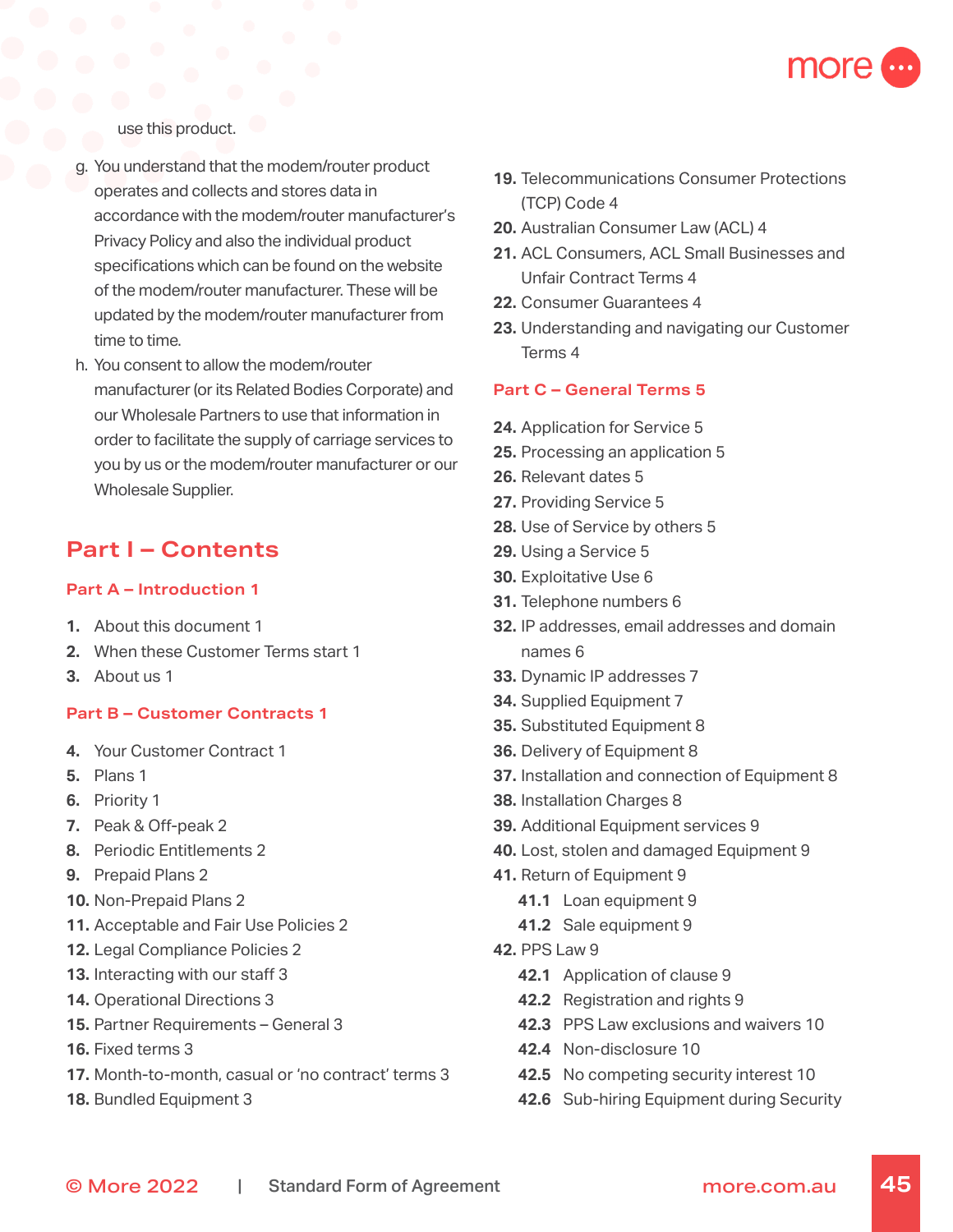

### Period 10

**42.7** Costs 11

- **43.** TCP Customers and Authorised Representatives 11
- **44.** TCP Customers and Advocates 11
- **45.** Rights and remedies for PDH goods and services 11
- **46.** Rights and remedies for certain non-PDH goods costing 12
- **47.** Personal injury or death 12
- **48.** Service Level Agreements 12
- **49.** Exclusion of implied terms 12
- **50.** Limitation of liability General 12
- **51.** Limitation of liability ACL Consumers and ACL Small Businesses 13
- **52.** Liability General 13
- **53.** Liability legal requests, etc 13
- **54.** Your liability to us (alleged) illegal use, etc 14
- **55.** Liability and our Partners 14
	- **55.1** No Claims against a Partner 14
	- **55.2** Partner indemnity 14
	- **55.3** No application where Unfair 14
- **56.** Maintenance and faults 14
	- **56.1** Maintenance 14
	- **56.2** Reporting faults 14
	- **56.3** Repairing faults 14
	- **56.4** Cost of repairs 15
- **57.** General power to vary your Contract 15
- **58.** ACL Consumers, ACL Small Businesses and Contract variations 15
	- **58.1** Reminder about ACL Consumers and ACL Small Businesses 15
	- **58.2** Beneficial or minor negative impact 15
	- **58.3** Variations arising from amendments by a Partner 15
	- **58.4** Other variations 15
- **59.** When variations take effect 16
- **60.** Customer transfers to us 16
	- **60.1** Obligations to your current supplier 16
	- **60.2** Where we manage the churn process 16
- **60.3** Where there is no Industry Churn Process 16
- **60.4** Charges payable to your current supplier 16
- **61.** Transfers from us 16
- **62.** Charges & payment (1): kinds of Charge 16
- **63.** Charges & payment (2): Prices 17
- **64.** Charges & payment (3): spot priced Services 17
- **65.** Varying Charges 17
- **66.** Special Promotions 17
- **67.** Bundled Plans 17
- **68.** Credit management (1): Guarantees and security 17
- **69.** Credit management (2): Credit checks 18
	- **69.1** Credit checks 18
	- **69.2** Disclosure of information 18
	- **69.3** Other credit disclosures 18
	- **69.4** Your consents 18
	- **69.5** Further acknowledgments 18
- **70.** Credit management (3): Services you acquire for others 18
- **71.** When we can bill 19
- **72.** Bills General 19
- **73.** Recharge Billing 20
- **74.** Extra Charges for bills and information 20
- **75.** Billing information TCP Customers 20
	- **75.1** Requesting information 20
	- **75.2** Electronic Billing data 20
	- **75.3** Itemised Billing 20
- **76.** Costs of telephone Billing Enquiries 21
- **77.** Out-of-pocket expenses 21
- **78.** GST 21
- **79.** Late billing 21
- **80.** When you must pay 21
- **81.** How you can Pay 21
- **82.** Late payment (1) 22
- **83.** Late Payment (2) accounts over 60 days 22
- **84.** Early Termination Fees 22
- **85.** Billing disputes 22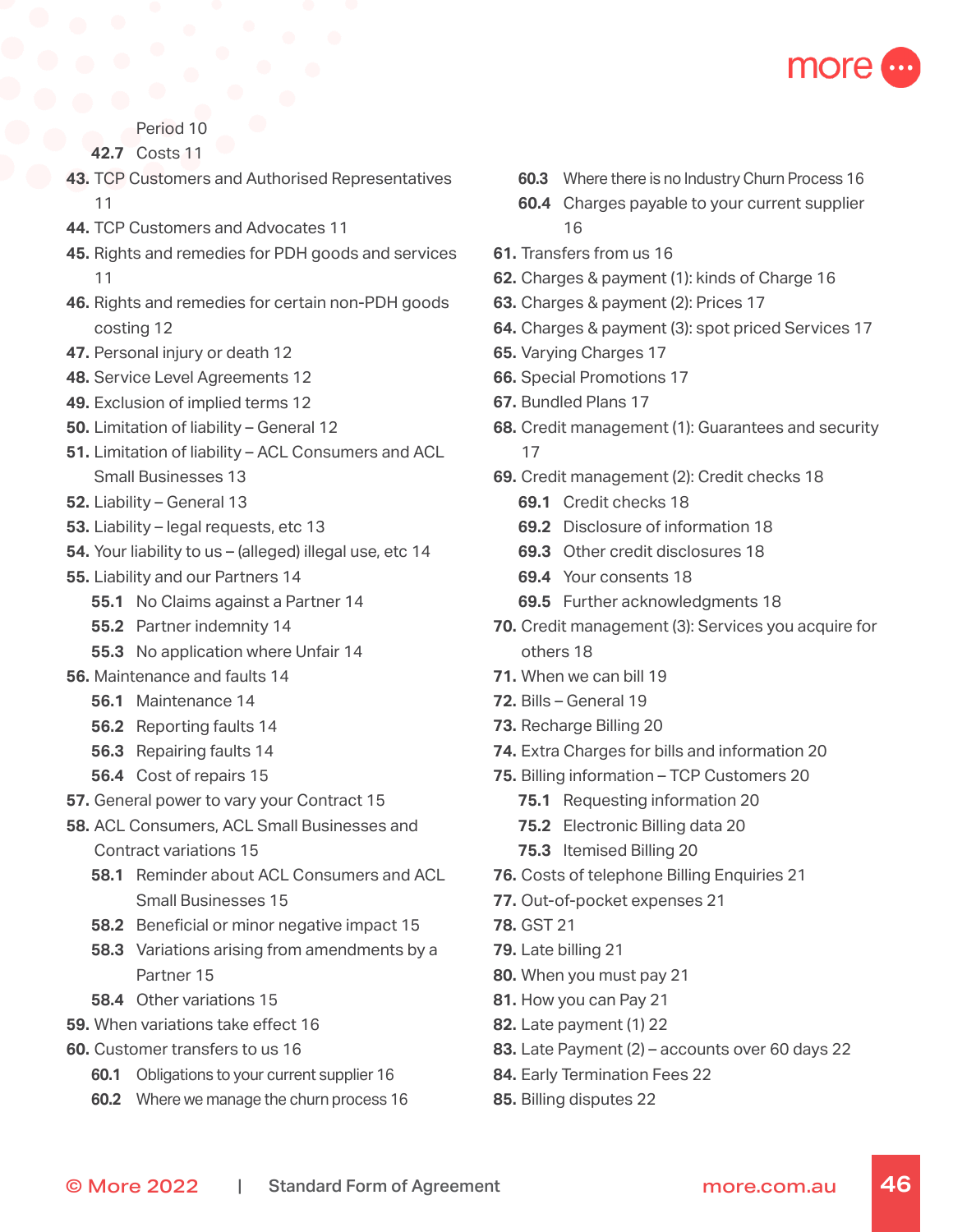

- **86.** Billing for unauthorised use of your account 23
- **87.** Billing agents 23
- **88.** Calls to Mobiles 23
- **89.** Payment for third party services 23
- **90.** Your cooperation 23
- **91.** Complaints General (but see clause 92 if you are a TCP Customer) 23
- **92.** TCP Customers and Complaints 24
- **93.** Termination & suspension by us (1): Early termination 24
- **94.** Termination & suspension by us (2): Other events 25
- **95.** TCP Customers Disconnection, Suspension and Restriction 25
- **96.** Early termination by you 25
- **97.** Termination by you 26
- **98.** Post-termination 26
- **99.** Suspension of Service 26
- **100.** Charges during a period of suspension 27
- **101.** Insolvency Protection Stays 27
- **102.** Errors in our documents 27
- **103.** Carrier or Carriage Service Provider 27
- **104.** Provision of Services by our Partners 27
- **105.** Assignment 28
- **106.** Notices 28
	- **106.1** How we give notices 28
	- **106.2** Form of notice 28
	- **106.3** Address or number for notices 28
	- **106.4** Time of receipt 28
- **107.** Governing law 29
- **108.** Entire agreement 29
- **109.** Delays 29
- **110.** No waiver 29
- **111.** Commission 29
- **112.** Information about your rights 29
- **113.** Complaints and assistance services 29
- **114.** Commercial Electronic Messaging 30
- **115.** Interpreting your Contract 30
- **116.** Dictionary 31

#### **Part D – nbn Service Schedule 37**

- **117.** Application 37
- **118.** nbn Service conditions 37
- **119.** Providing information to nbn 37
- **120.** Connecting your Service Address to the nbn 37
	- **120.1** nbn connection charge 37
	- **120.2** Landlord's consent 37
	- **120.3** Consent shared HFC sites 37
	- **120.4** Consent other shared sites 37
	- **120.5** Withdrawn approval 37
	- **120.6** Installing nbn Equipment 38
	- **120.7** Your cooperation 38
	- **120.8** Access 38
	- **120.9** nbn Connection Box 38
	- **120.10** FTTB Installations 38
	- **120.11** FTTC Installations 38
	- **120.12** Installation appointments 38
	- **120.13** Missed appointments 38
	- **120.14** Rescheduled appointments 39
	- **120.15** Types of installation 39
	- **120.16** Non-Standard and Subsequent Installations 39
	- **120.17** Works you arrange 39
- **121.** nbn Mains Power Requirements 39
- **122.** nbn Back-up Power 39
- **123.** Effects of power failure 39
	- **123.1** nbn FTTP Service or nbn Fixed Wireless Service 39
	- **123.2** nbn FTTN Service, nbn FTTB Service, nbn HFC Service or nbn Satellite Service 40
- **124.** Disruption to nbn FTTC Service 40
- **125.** Priority Assistance Services 40
- **126.** nbn Services using existing copper wiring 40
- **127.** nbn Services using HFC technology 40
- **128.** Incompatible services 41
- **129.** Setting up your in-premises equipment 41
- **130.** nbn Service speed 41
- **131.** NBN Co liability 41